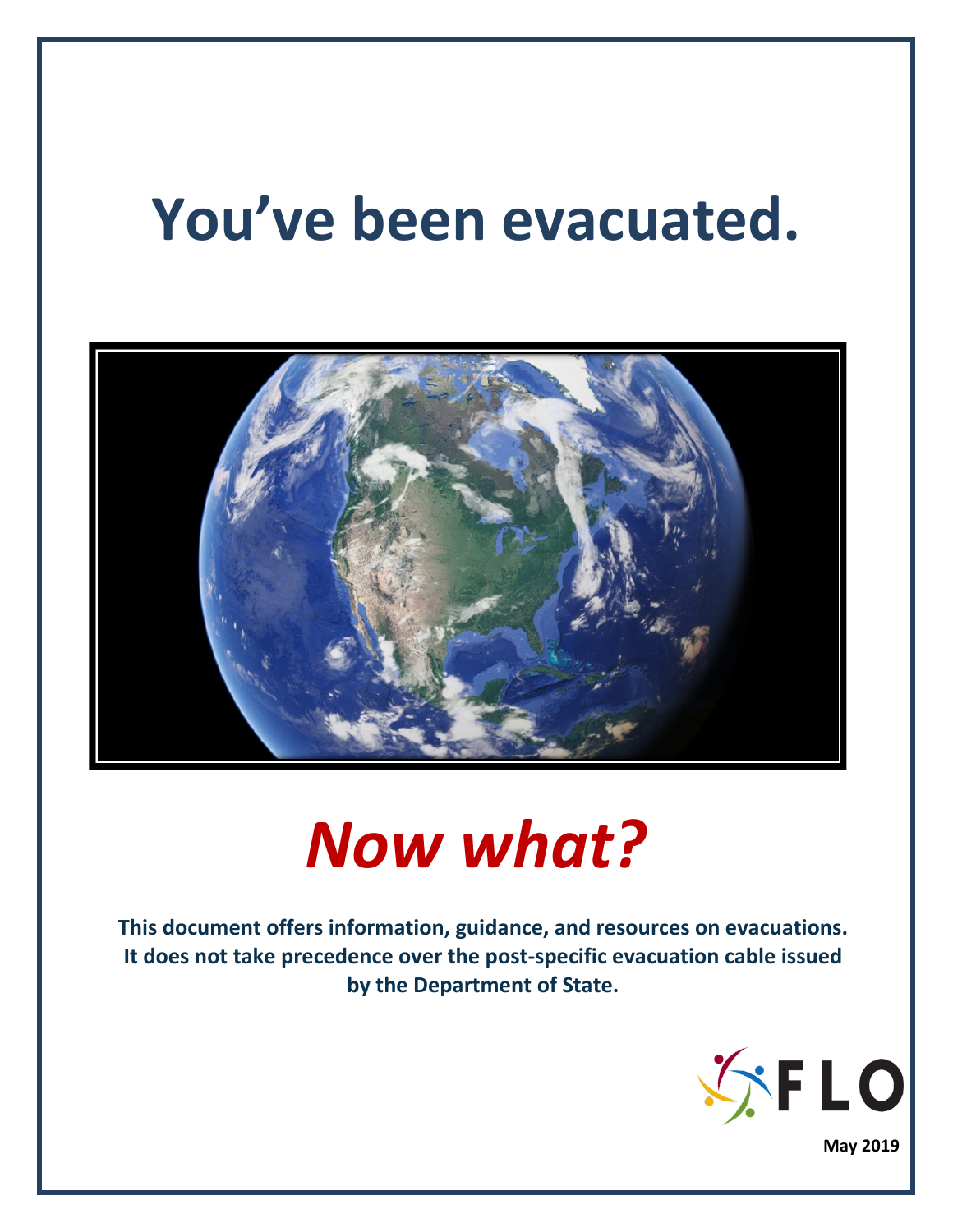## **Table of Contents**

| <b>MESSAGE FROM THE FAMILY LIAISON OFFICE</b>                                                                                                                                                                                                                                                                                                         | 1                                                                                 |
|-------------------------------------------------------------------------------------------------------------------------------------------------------------------------------------------------------------------------------------------------------------------------------------------------------------------------------------------------------|-----------------------------------------------------------------------------------|
| <b>EVACUATION DEFINITIONS</b>                                                                                                                                                                                                                                                                                                                         | $\overline{2}$                                                                    |
| <b>CHOOSING YOUR SAFEHAVEN: FACTORS TO CONSIDER</b>                                                                                                                                                                                                                                                                                                   | 3                                                                                 |
| The Metropolitan Washington, DC Area<br>Other Locations within the United States<br>Alternate Foreign Safehaven<br><b>Changing Locations</b>                                                                                                                                                                                                          | 3<br>4<br>4<br>$\overline{4}$                                                     |
| <b>RESILIENCE STRATEGIES FOR EVACUEES</b>                                                                                                                                                                                                                                                                                                             | $\overline{\mathbf{5}}$                                                           |
| <b>Make Contingency Plans</b><br>Plan for the Long Term<br><b>Use Resources</b><br>Create a "Normal" Life<br>Keep in Touch                                                                                                                                                                                                                            | 5<br>5<br>5<br>$\,6$<br>6                                                         |
| PETS IN AN EVACUATION                                                                                                                                                                                                                                                                                                                                 | 7                                                                                 |
| <b>EVACUATION ALLOWANCE OVERVIEW</b>                                                                                                                                                                                                                                                                                                                  | 8                                                                                 |
| Purpose<br>Members of Household (MOH)<br>Safehaven<br><b>Travel Expenses</b><br>Subsistence Expense Allowance (SEA)<br><b>Unaccompanied Baggage</b><br><b>Transportation Allowance</b><br>Lease Coverage<br>Household Effects (HHE)/Personally Owned Vehicle (POV)<br><b>Education Allowance</b><br><b>Tandem Couples</b><br>Length of the Evacuation | 8<br>8<br>8<br>$9\,$<br>10<br>11<br>12<br>12<br>12<br>12 <sup>°</sup><br>13<br>13 |
| HOW TO APPLY FOR SUBSISTENCE EXPENSE ALLOWANCE                                                                                                                                                                                                                                                                                                        | 14                                                                                |
| CALCULATING THE SUBSISTENCE EXPENSE ALLOWANCE                                                                                                                                                                                                                                                                                                         | <u> 15</u>                                                                        |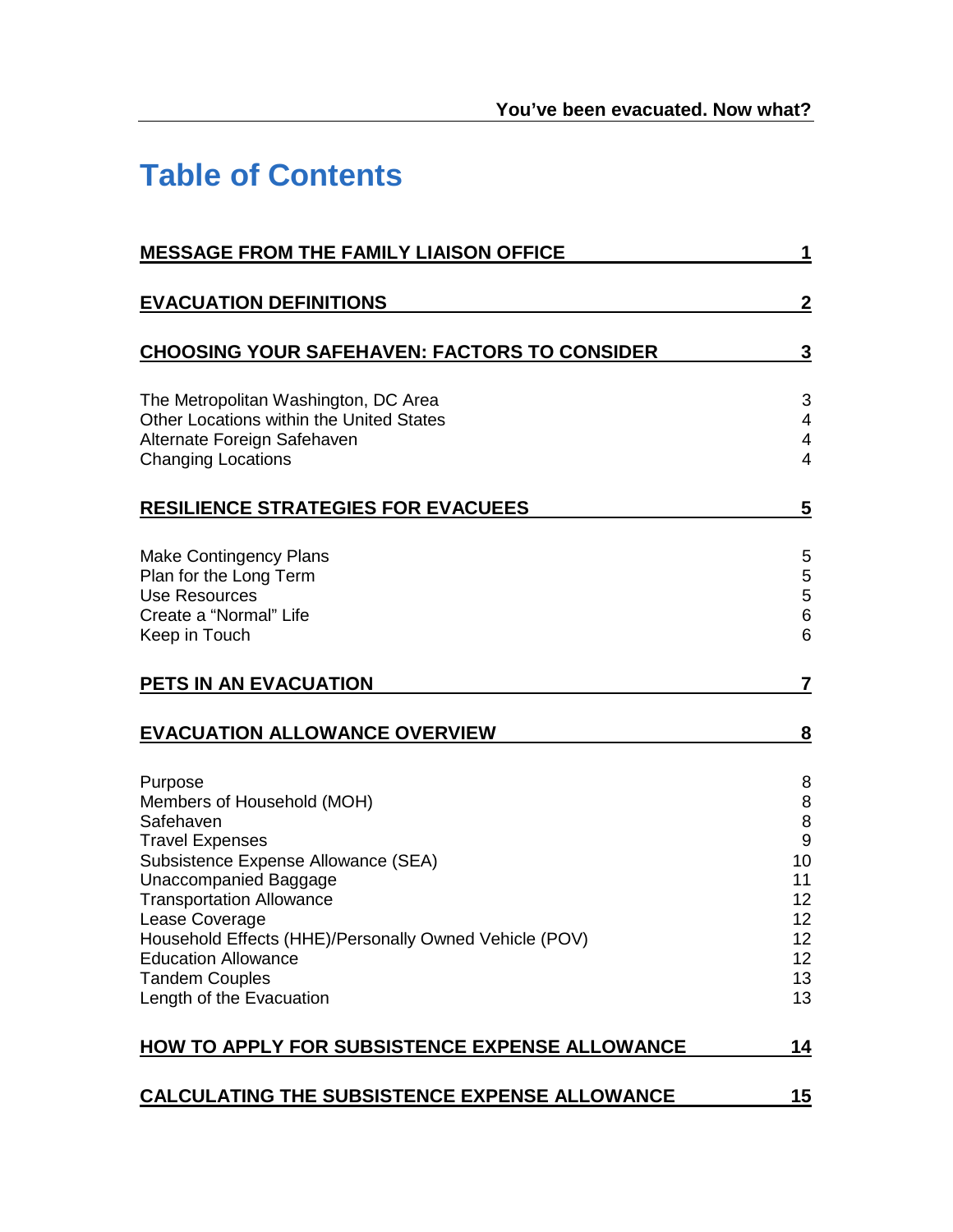| <b>CHECKLIST FOR EVACUEES RETURNING TO POST</b>                                                                                                                                                                                                                                                                                                                                                                                                 |                                                                      |  |  |
|-------------------------------------------------------------------------------------------------------------------------------------------------------------------------------------------------------------------------------------------------------------------------------------------------------------------------------------------------------------------------------------------------------------------------------------------------|----------------------------------------------------------------------|--|--|
| <b>EVACUATION CONTACTS</b>                                                                                                                                                                                                                                                                                                                                                                                                                      | 19                                                                   |  |  |
| All Agencies at Post<br>U.S. Department of State<br>U.S. Agency for International Development (USAID)<br>Drug Enforcement Administration (DEA)<br>Federal Bureau of Investigation (FBI)<br>Foreign Agriculture Service (FAS)<br>Foreign Commercial Service (FCS)<br><b>Homeland Security</b><br><b>United States Secret Service</b><br>Voice of America/International Broadcasting Bureau (VOA/IBB)                                             | 19<br>19<br>20<br>21<br>21<br>21<br>21<br>21<br>21<br>21             |  |  |
| <b>GENERAL RESOURCES</b>                                                                                                                                                                                                                                                                                                                                                                                                                        | 22                                                                   |  |  |
| A Message from the Office of Medical Services<br><b>Evacuee Medical Information</b><br>Hotels and Lodging in the Washington, DC Area<br>Hotel/Suite Chains in Greater Metro DC<br>Hotels Frequently Used by Foreign Service Personnel<br>Car Rental Information<br>School District Contact Information - Washington, DC Area<br>Other School Resources on the Internet                                                                          | 22<br>23<br>25<br>26<br>27<br>28<br>29<br>30                         |  |  |
| <b>FREQUENTLY ASKED QUESTIONS ON EVACUATION</b>                                                                                                                                                                                                                                                                                                                                                                                                 | 31                                                                   |  |  |
| General<br>Safehaven<br>Subsistence Expense Allowance (SEA) and Advance Payments<br><b>Travel Allowances</b><br><b>Education Allowances</b><br>Transitional Separate Maintenance Allowances (TSMA)<br>Separate Maintenance Allowances (SMA)<br>Single Parents / Tandem Couples<br><b>Shipments and Property Claims</b><br><b>Termination of Evacuation</b><br><b>Involuntary Separate Maintenance Allowance</b><br><b>TSMA &amp; Evacuation</b> | 31<br>32<br>36<br>42<br>46<br>50<br>53<br>56<br>57<br>59<br>60<br>62 |  |  |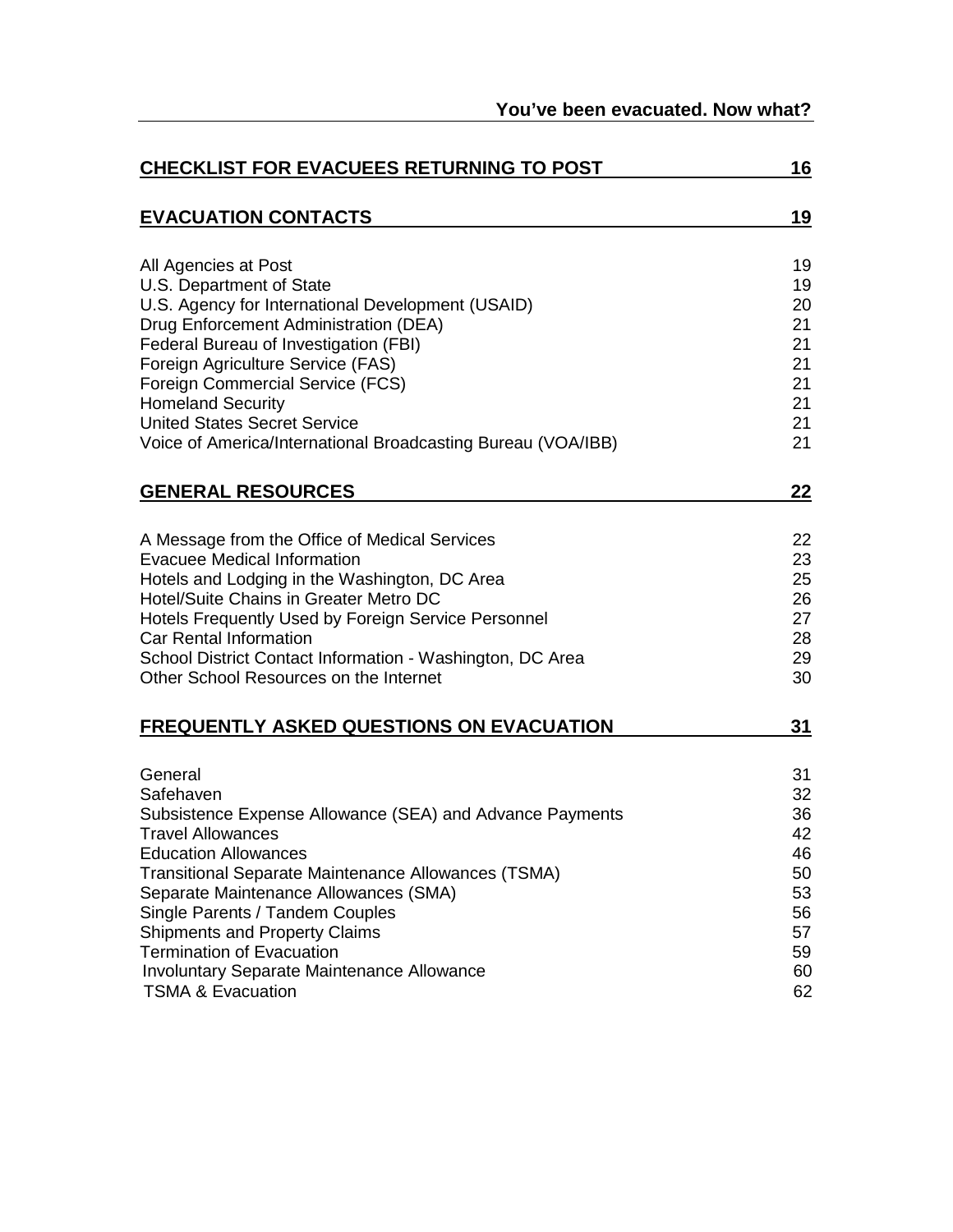## <span id="page-3-0"></span>**Message from the Family Liaison Office**

Dear Evacuees,

It is likely that you have left post quickly and have not had a chance to plan or think things through to figure out what happens now. I want to assure you that the Department of State is concerned about your welfare and we in the Family Liaison Office (FLO) will do all we can to assist you as you cope with this sudden return.

This evacuation information was put together by FLO as a resource and guide to help you settle into life in your safehaven. FLO is here to help everyone regardless of agency or position – within the framework of regulations. We will be your point of contact for questions and assistance during this evacuation. Please get in touch with FLO, either by email to [FLOAskEvacuations@state.gov](mailto:FLOAskEvacuations@state.gov) or by phone at (202) 647-1076 to provide your contact information. Once we have it, FLO will send you periodic updates and may invite you to attend town hall meetings, either in person or virtually.

We understand that evacuations are always difficult and disruptive, and that many of you are now dealing with family separations. We want you to know that we are here for you throughout the evacuation and afterwards. Don't hesitate to reach out to FLO for any reason.

Sincerely,

Susan Frost, **Director**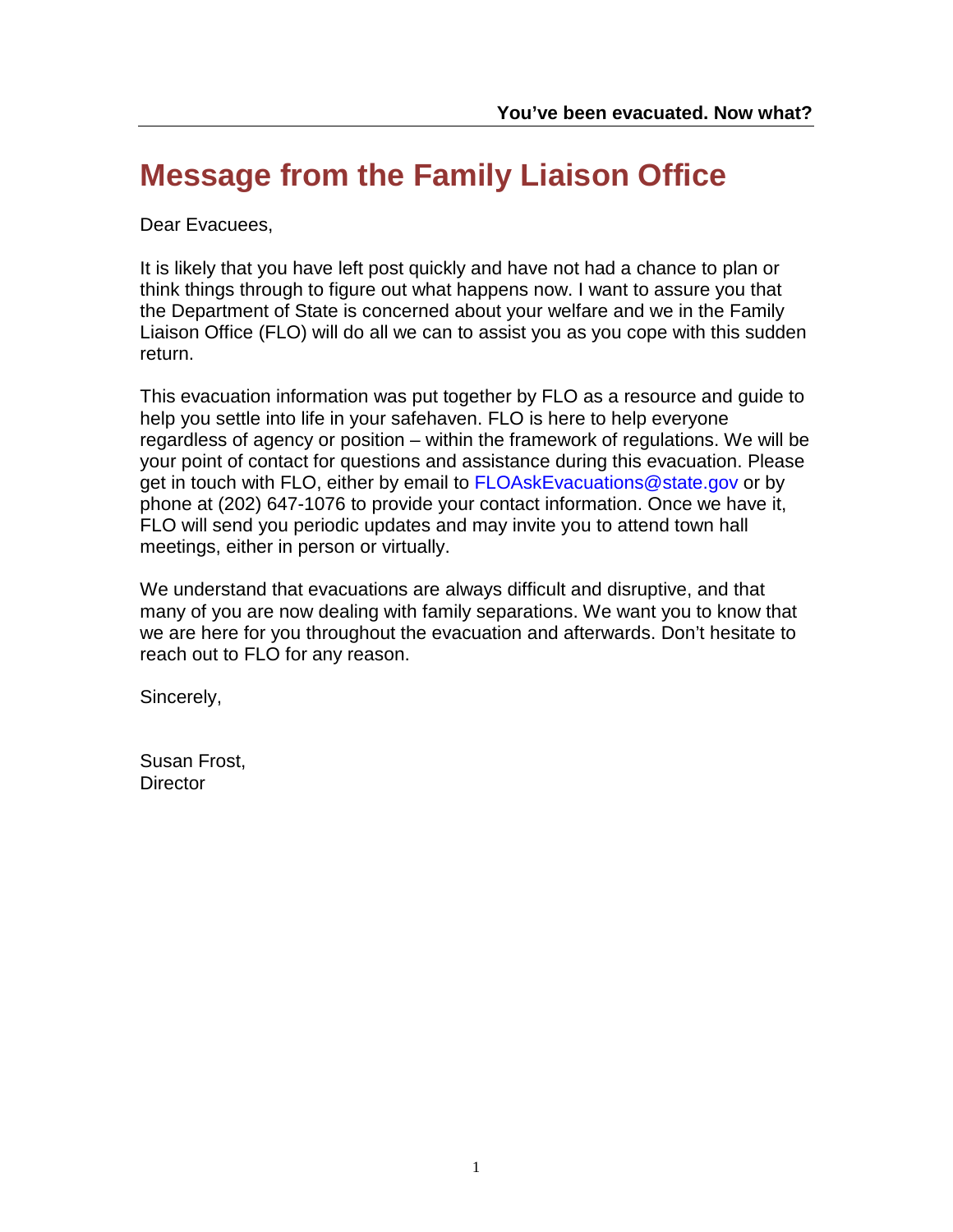## <span id="page-4-0"></span>**Evacuation Definitions**

*The primary purpose of the evacuation of a U.S. Mission is for the safety and security of Mission personnel and their families. The following definitions are in accordance with Department of State regulations. Please note that the military uses slightly different definitions for some of these terms.*

**Authorized Departure:** This type of evacuation is voluntary for official family members and non-emergency direct-hire employees. It allows the Chief of Mission greater flexibility in determining which employees or groups of employees may depart. There is no difference in benefits between authorized and ordered departure. *Employees and family members who choose to depart post on authorized departure* may not return until the Under Secretary for Management has lifted the evacuation.

**Ordered Departure:** An Ordered Departure evacuation is not voluntary. Family members and non-emergency staff are ordered to depart post on evacuation status. It is not uncommon for the status of an evacuation to shift from authorized to ordered, depending upon the situation at post. In some evacuations, all staff must leave and operations are temporarily suspended at post.

**Drawdown:** The evacuation of family members and non-emergency staff; emergency personnel remain at post. One of the tasks of the Emergency Action Committee at post is to determine which staff positions would be necessary during a crisis. In an evacuation, the post would be *drawn down* to that number, unless the crisis required the temporary closure of the post.

**Safehaven:** In an evacuation situation, the Under Secretary for Management might designate the U.S. or a foreign location as the official safehaven. Depending on the situation, the official safehaven could change during an evacuation. It might start out as a foreign location and then at a later date change to include the U.S. as an option.

**Members of Household:** Members of Household (MOH) are entitled to evacuation assistance, but cannot be ordered to depart. However, it is important to note that if an MOH is occupying U.S. Government housing, and the Chief of Mission (COM) feels that the presence of MOHs in post housing could impact post security resources or otherwise affect post operations, then the COM can direct the employee to move MOHs out of USG housing. In addition, if the MOH remains at post, they would not have access to official post facilities and services while the employee remains on evacuation.

**Subsistence Expense Allowance (SEA):** The allowance given to official evacuees, based on locality per diem.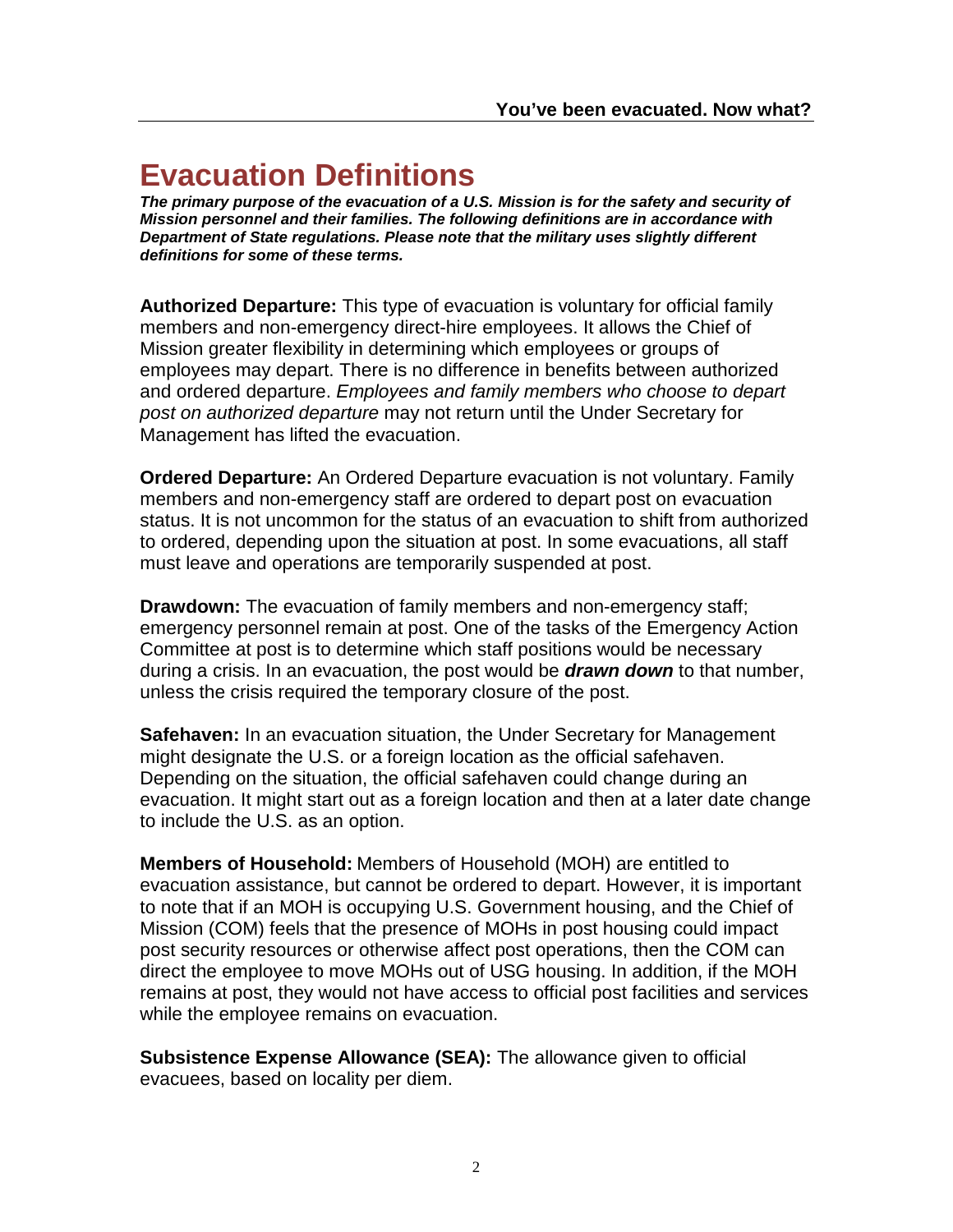**Meals & Incidental Expenses (M&IE):** Part of the Subsistence Expense Allowance, M&IE is a flat rate not requiring receipts (amount varies depending on locality).

**Commercial lodging:** Any temporary lodging, such as a hotel, for which one pays a rent and can produce a receipt.

**Non-commercial lodging:** A lodging for which one does not pay a receipted rent, such as one's own home or a relative's residence.

**Separate Maintenance Allowance (SMA):** An allowance available to employees whose official family members have not chosen to accompany the employee for a tour of duty at a particular post. The employee may be eligible for **Involuntary Separate Maintenance Allowance (ISMA)** when, after an evacuation, family members are not allowed to return to post but the employee does.

**Transitional Separate Maintenance Allowance (TSMA):** Following the termination of an evacuation and the conversion of a post to an unaccompanied status, or for educational reasons following the termination of an evacuation and reversion of post to accompanied status, the employee may be eligible to receive TSMA. Consult the Department of State Standardized Regulations 262.3 for a complete explanation of the eligibility requirements of these benefits.

## <span id="page-5-0"></span>**Choosing a Safehaven: Factors to Consider**

In an evacuation situation, if the official safehaven is the U.S., family members may choose a safehaven at any point in the United States including Alaska, Hawaii, and Puerto Rico. They do not necessarily have to choose their home leave address. When deciding on a safehaven location, family members may want to consider the following options, and the pros and cons of each.

Family members who wish to travel to a foreign location are required to request permission. If the official safehaven is a foreign location, family members are also required to request permission to return to the U.S. or to travel to another foreign location. In all situations, travel might be approved on a cost-construct basis.

#### <span id="page-5-1"></span>**The Metropolitan Washington, DC Area**

If the employee is evacuated, she or he *must* report for duty at the agency headquarters, usually Washington, DC. In this case, family members may wish to choose Washington, DC as their safehaven point. Family members evacuated earlier to a U.S. or authorized foreign safehaven may be permitted to rejoin an employee subsequently evacuated and reporting to duty in Washington, DC.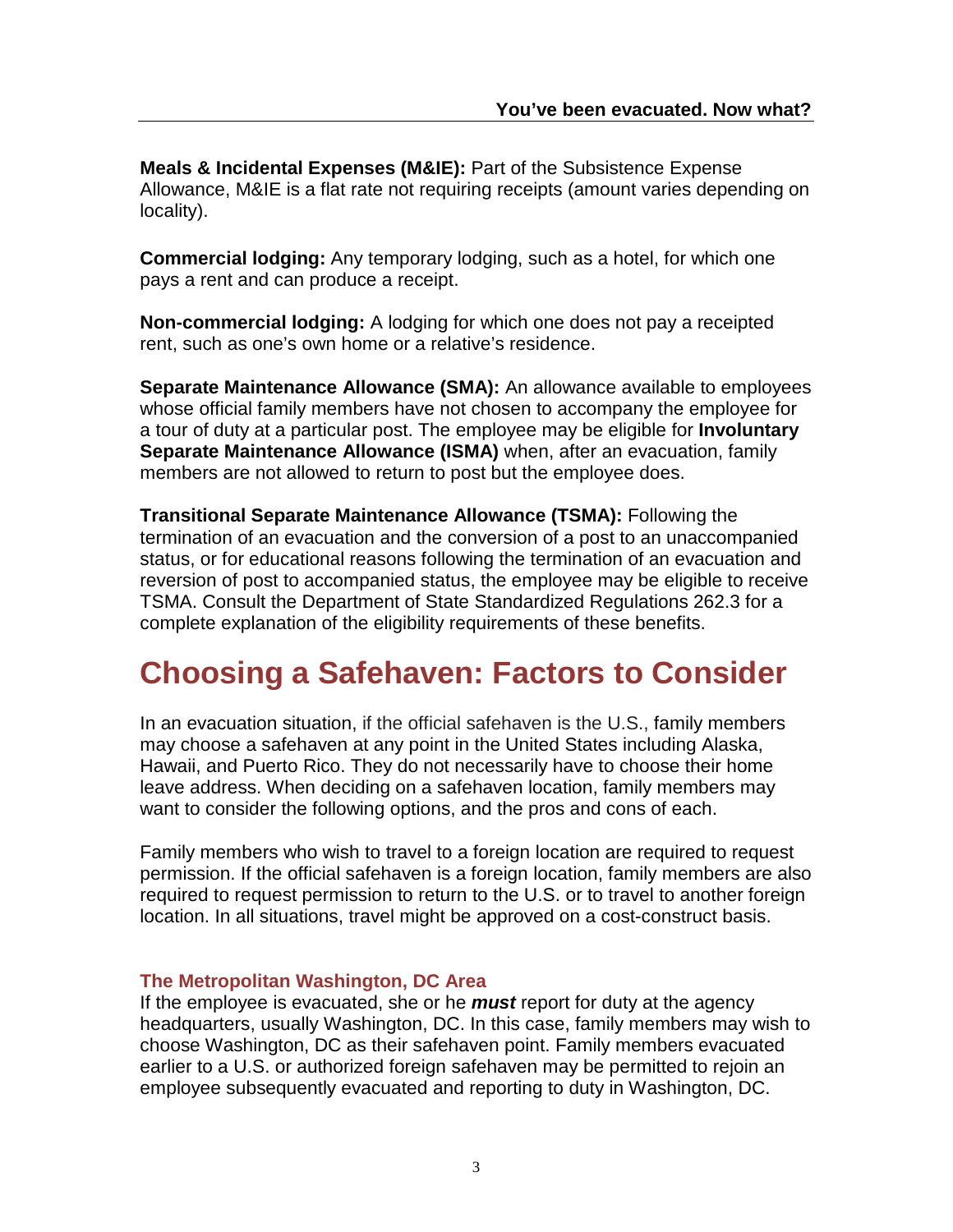Being in Washington, DC has certain advantages, including FLO or the evacuated post's Community Liaison Office Coordinator working out of FLO; taking courses at the Overseas Briefing Center; and having the resources of the Department of State nearby. If a group of evacuees is located in the Washington, DC area, they have the opportunity to enjoy mutual support and may feel a little more in touch with the situation at post.

#### <span id="page-6-0"></span>**Other Locations within the United States**

Often the most important factor for evacuees in making the safehaven decision is where their network of support is located. If family and friends are located on the other side of the country from Washington, DC that may well be the best safehaven. If the employee did not return to the U.S. on evacuation status, it may be even more important to be near a source of family support, particularly if there are small children involved. Although FLO makes every effort to keep in contact with all evacuees wherever they are located by phone or email, those located farther from Washington, DC have less access to certain resources. However, this is often less important to evacuees than the support of their family and friends.

#### <span id="page-6-1"></span>**Alternate Foreign Safehaven**

Some family members born outside of the U.S. may prefer to return to their home country for family support. Post may request a foreign safehaven for a family member from the Department of State. If the request is approved, the evacuee will receive a Subsistence Expense Allowance based on the lower of the following: the locality to which s/he is evacuated or the standard CONUS rate. If the request was not approved, the evacuee cannot officially travel to or receive evacuation benefits in a foreign location.

#### <span id="page-6-2"></span>**Changing Locations**

<span id="page-6-3"></span>Once the evacuee has arrived at the safehaven location, he or she will not be funded for travel to another location during the period of the evacuation. One exception: funding for travel is allowed if the travel is to relocate and rejoin an employee newly returned to the United States. Family members who move from one location to another during the evacuation may do so at personal expense. SEA payments will then be based on the new location.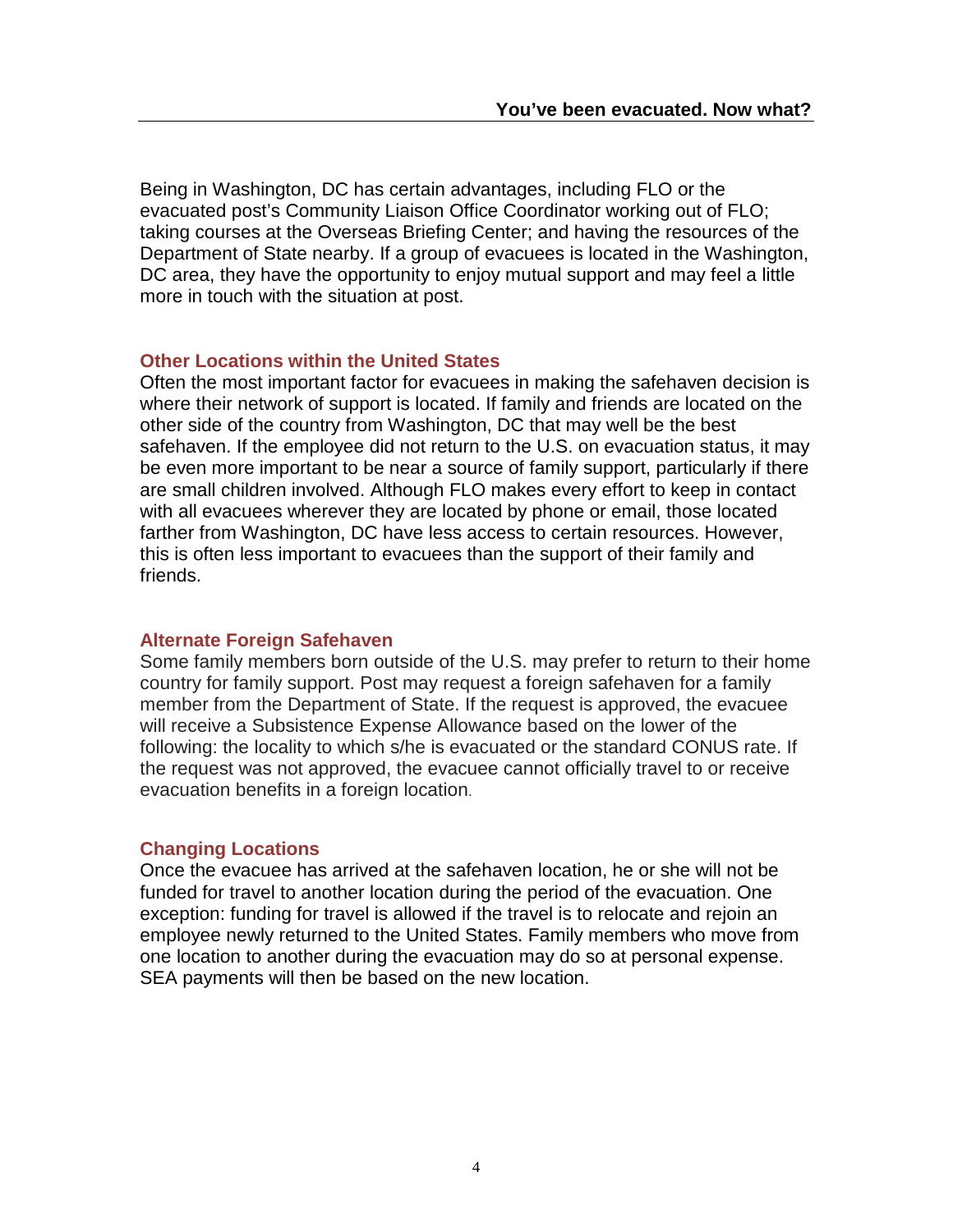### **Resilience Strategies for Evacuees**

Evacuations elicit a variety of different feelings, but the universal response to an evacuation is a sense of not being in control of one's own life. The individual feels powerless, caught in a situation which affects every aspect of life. Since this feeling is common, the following tips are suggested as ways to gain a measure of control over the situation.

#### <span id="page-7-0"></span>**Make Contingency Plans**

Decide ahead of time on a safehaven location, organize documents to take to post, make plans for children, MOHs, pets, and have powers of attorney (including one accepted by your bank or credit union) in order. Keep and use a copy of FLO's Personal Preparedness Plan. This document can be found online at [www.state.gov/flo/crisis.](http://www.state.gov/flo/crisis)

#### <span id="page-7-1"></span>**Plan for the Long Term**

Evacuations last an average of 3-4 months. While the length of any evacuation is difficult to predict, those who plan for a longer period of time experience fewer frustrations.

#### <span id="page-7-2"></span>**Use Resources**

While in the Washington, DC area, take courses at FSI's Transition Center including the many distance training courses available.

The [FLO Employment Team](http://www.state.gov/flo/employment) facilitates employment orientation sessions at the [Foreign Service Institute](https://www.state.gov/foreign-service-life-skills-training/) (FSI) and distributes *[The Network](https://www.state.gov/family-liaison-office/family-member-employment/family-member-employment-in-the-d-c-area/the-network/)*, an email subscription service for Foreign Service family members seeking employment in the Washington, DC area.

The licensed clinical social workers at the Department of State's Employee Consultation Service at (703) 812-2257 (or their equivalent in other agencies) may be helpful.

WorkLife4You (formerly known as Information Quest) is a resource and referral service contracted by the Department of State for employees and their family members. Email [Specialist@LifeCare.com](mailto:Specialist@LifeCare.com) or call (866) 552-IQ4U (4748) or TTY/TDD (800) 873-1322. Information on the website includes:

- Childcare and Parenting
- Senior care
- Financial and Legal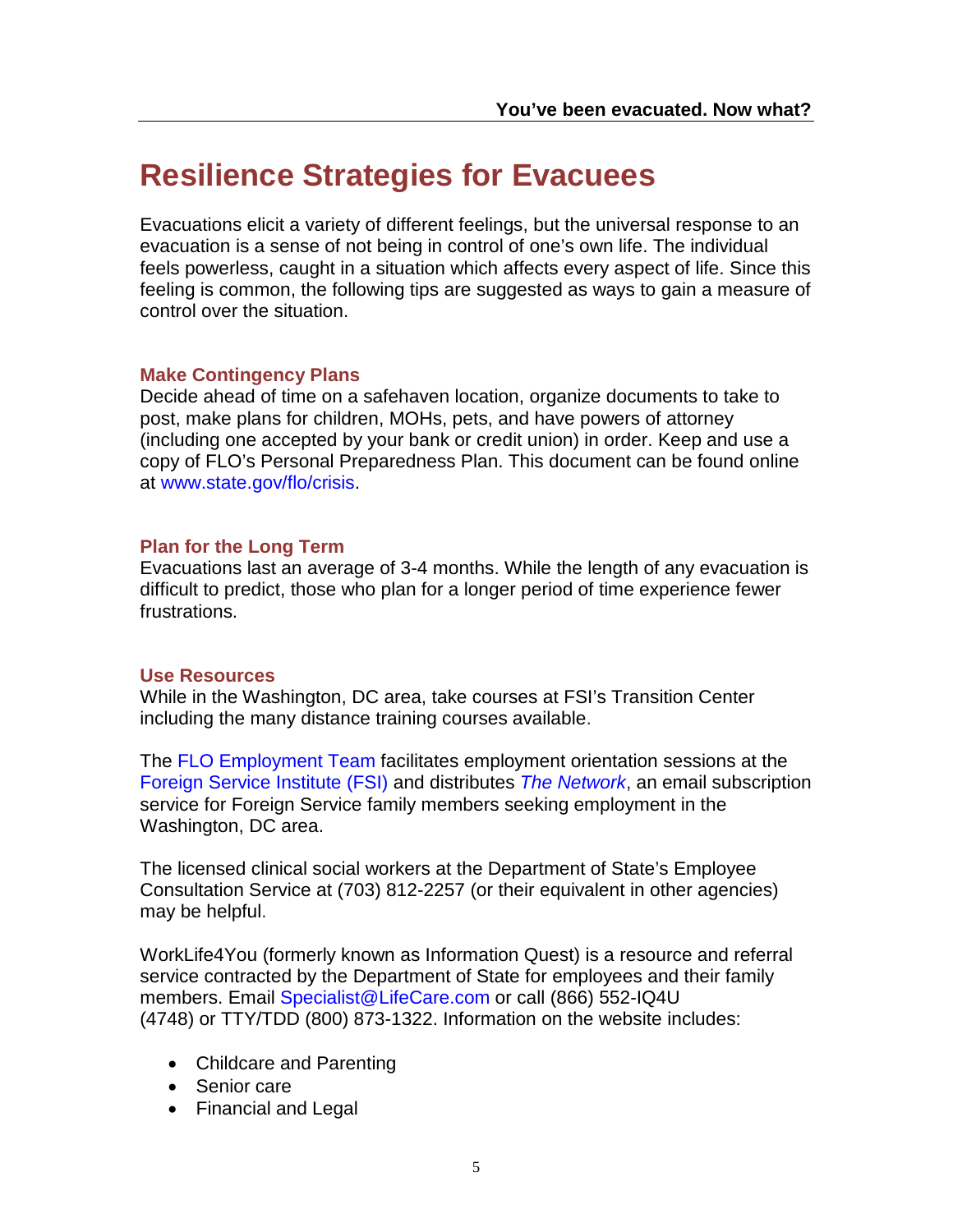- Wellness
- Educations
- Special Needs
- And More

To access the resources, log on to [www.worklife4you.com](http://www.worklife4you.com/) and look for the "Registered Users" box (do not click on the "New User" link). Simply enter Screen Name: **statedepartment** and Password: **infoquest** (codes are case-sensitive). For assistance logging on to the web site, contact the Help Desk at [Help@LifeCare.com](mailto:Help@LifeCare.com) or by phone at (888) 604-9565.

#### <span id="page-8-0"></span>**Create a "Normal" Life**

Develop as normal a routine as possible for yourself and your children. If an evacuation lasts more than a month, you may choose to put the [children in](http://www.state.gov/m/dghr/flo/c23183.htm)  [school.](http://www.state.gov/m/dghr/flo/c23183.htm) Get them involved in activities, and get involved yourself. Pursue hobbies, do volunteer work, or take a part-time job.

#### <span id="page-8-1"></span>**Keep in Touch**

Stay in touch with fellow evacuees, with FLO, your CLO, and/or your assigned point of contact (i.e. the family liaison specialist for your agency) throughout the evacuation. You will be up to date on the latest information from post, and enjoy mutual support with others in the same situation. FLO (or your agency's family liaison representative) will phone and/or send emails regularly, providing information on the status of the evacuation, and other important news. With permission, FLO will share with fellow evacuees your phone number and email address so that you may stay in contact with friends from post.

Evacuees sometimes do not return to post. They never get to say a proper goodbye. Many experience an emotional loss. Most people who experience an evacuation are able to put it into perspective and go on; yet Foreign Service life never seems the same again. The evacuation experience may make evacuees more wary, and influence them to take contingency planning more seriously in the future. Eventually, the memory of an evacuation becomes part of the rich tapestry of experiences, positive and negative, which make up the life of a Foreign Service family.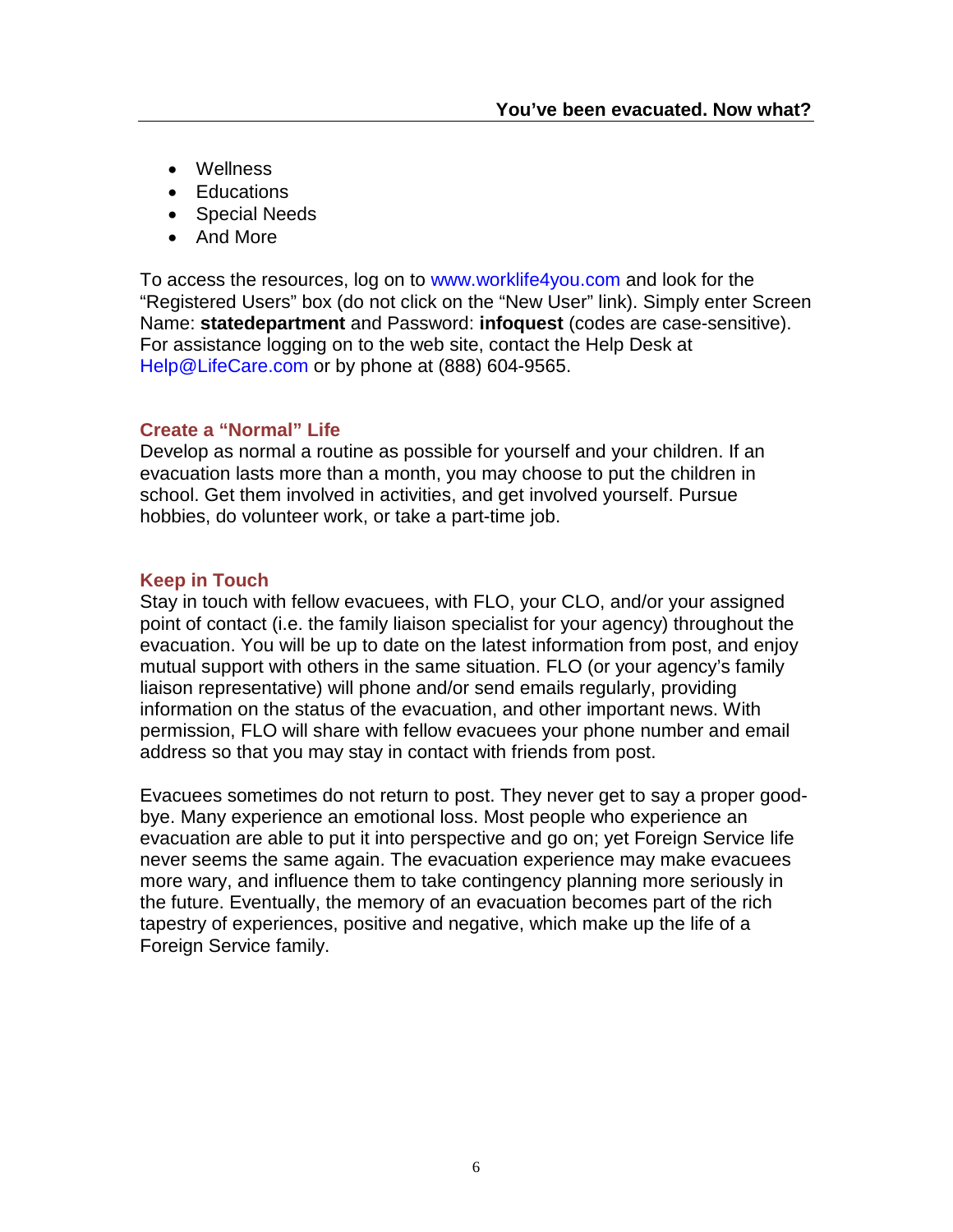### <span id="page-9-0"></span>**Pets in an Evacuation**

The official policy of the Department of State is that it does not evacuate pets. It is recommended that, as a part of evacuation contingency planning, the employee make several optional plans for their pets so that they are ready for any situation that might arise in an evacuation. These options might include:

- Think about sending the pet out of country ahead of time, to a friend or family member, if there seems to be a likelihood of evacuation and if there is time.
- Identify someone in-country to leave the pet with if there is a crisis and he/she cannot travel. Make arrangements with this person now to be prepared in the event of an evacuation.
- Prepare to send the pet out of the country using a commercial carrier. Make sure shots are up to date and a pet carrier is ready. Be informed about pet travel regulations of host country and any country you must transit. Remember that you are responsible for the cost of the pet's evacuation.
- Put all options in place at once as you cannot predict what form an evacuation will take. Keeping shots up to date, your pet in good health, and an appropriate carrier ready will be important in all these scenarios. The [Overseas Briefing Center](https://www.state.gov/bureaus-offices/under-secretary-for-management/foreign-service-institute/transition-center/) (OBC) has country-specific information on quarantines and import requirements and lists of professional pet shippers.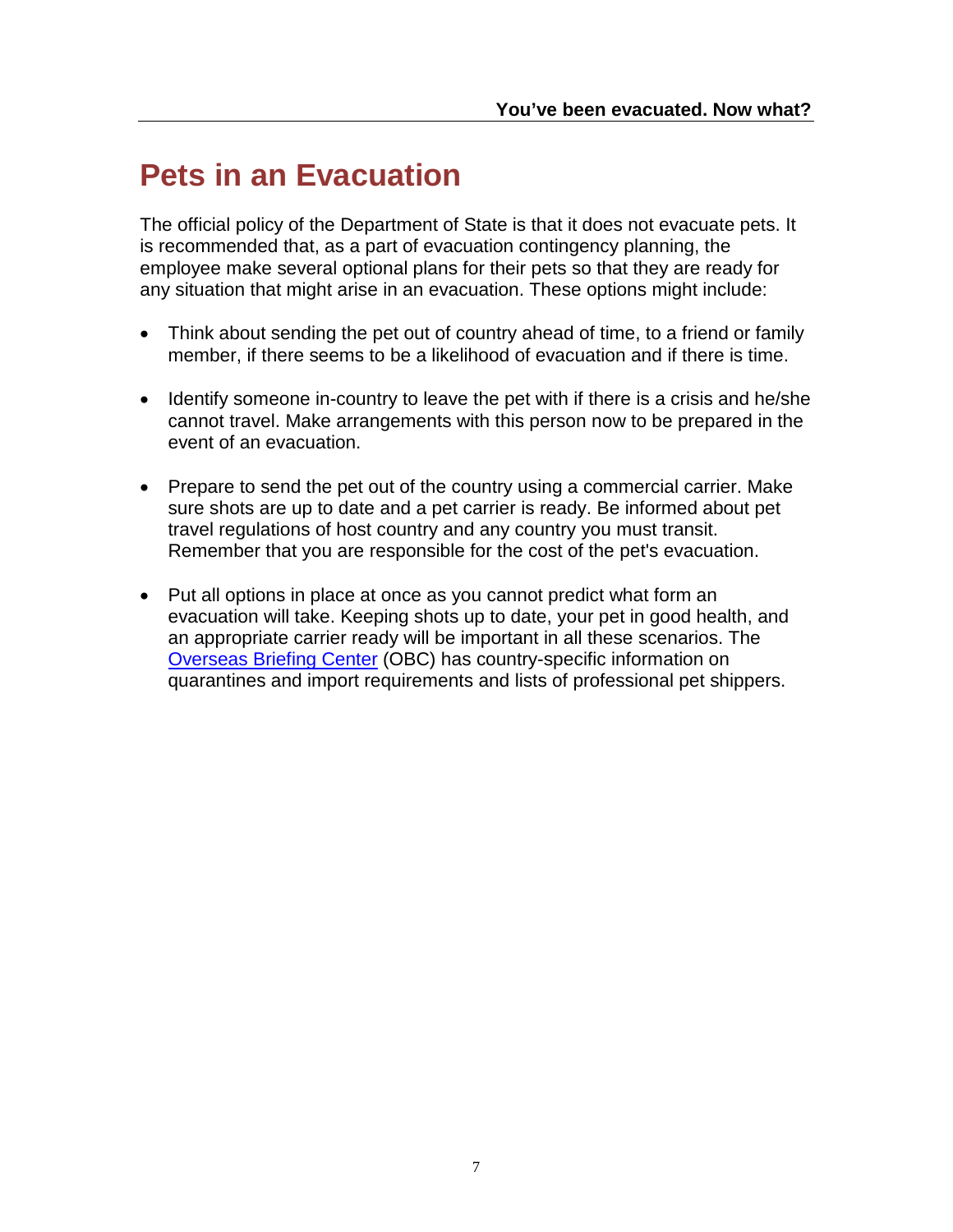## <span id="page-10-0"></span>**Evacuation Benefits Overview and Allowances**

#### **Purpose**

The purpose of evacuation benefits is to help offset added expenses incurred as a result of an evacuation/authorized departure. The employee continues to be personally responsible for normal family living expenses.

**Civilian Employees of the U.S. Government, Marine Security Guards, Seabees Under Evacuation Orders**

*The Department of State Standardized Regulations 600 (DSSR) applies to all government civilians in foreign areas; however, each agency may have further implementing regulations.* Employees should check with their agency's Human Resources office or other point of contact for further guidance before applying the DSSR (for foreign affairs agencies, consult the Foreign Affairs Manual (FAM).

#### **Department of Defense and Uniformed Military Personnel**

Uniformed military personnel and their dependents are covered separately under the *Department of Defense Joint Federal Travel Regulations*. Assigned DOD civilians, military, and family members should contact their parent organizations. Those assigned to the Defense Attaché Office should contact DIA Headquarters; and those assigned under the Defense Security Cooperation Agency (Military Group, ODC, etc.) should contact their Combatant Command. If DOD personnel have questions, contact the Defense Attaché Service, Support Services Branch at (202) 231-7019/7465 /7464/7466 or email [DASSupportServices@dodiis.mil](mailto:DASSupportServices@dodiis.mil)**.**

#### **Members of Household**

Members of Household (MOH) who have elected to leave post are not authorized evacuation benefits; however, the Family Liaison Office (FLO) encourages them to remain in contact with FLO, the Community Liaison Office (CLO) coordinator, and the community at post. MOHs can participate in informational sessions and stay informed through emails and other communications.

#### <span id="page-10-1"></span>**Safehaven**

Employees will be notified of the officially designated safehaven location in any emergency requiring evacuation. If the official safehaven is the U.S., family members may choose any location in the U.S. They do not necessarily have to choose their home leave address. An alternate foreign safehaven location may be approved in individual cases by the Secretary of State (who delegates the authority to the Under Secretary for Management) when considered necessary and in the best interests of the government. Evacuees are not entitled to the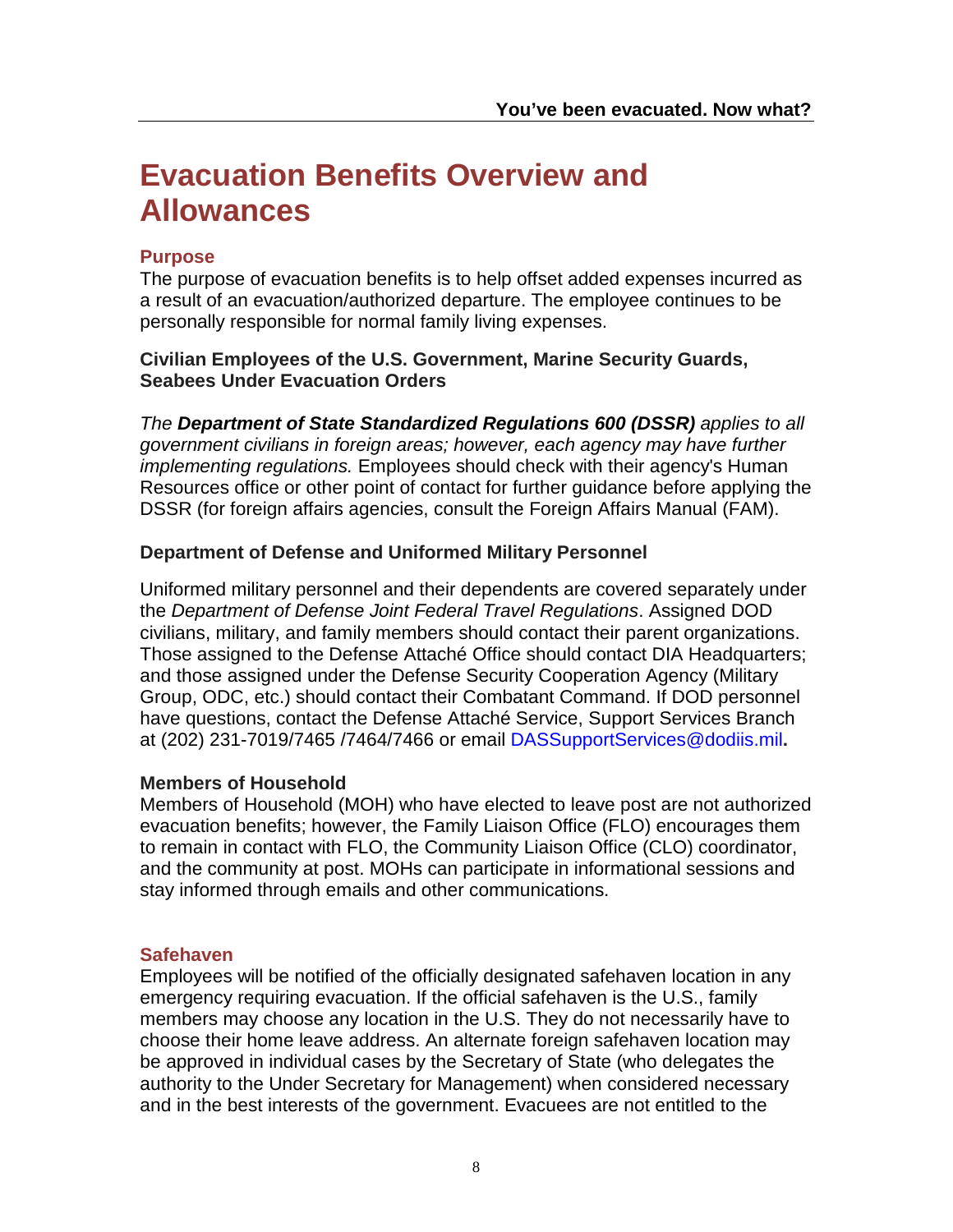usual diplomatic privileges, immunities or administrative services. No evacuation benefits are available for evacuees who proceed to an unauthorized point. If a request for an alternate foreign safehaven is not approved, evacuation benefits will not be authorized until the evacuee arrives at the official safehaven.

#### <span id="page-11-0"></span>**Travel Expenses**

Employees are generally authorized travel only to the designated safehaven location.

EFMs may travel to the officially designated safehaven location at U.S. Government (USG) expense. If the U.S. is officially designated as the safehaven, travel will be paid to any point in the U.S. In the rare case an alternate safehaven is approved, travel will normally be reimbursed only on a cost-constructive basis calculated from the evacuated post to the nearest point of entry in the continental U.S. Any subsequent travel during the evacuation is at personal expense, except for authorized return travel to the evacuated post or if family members are authorized to reunite with the employee at his/her safehaven duty station.

Families evacuated earlier to the U.S. or to an authorized foreign safehaven at USG expense will be permitted to rejoin an employee subsequently evacuated to a duty station in the U.S. However, from an alternate foreign safehaven, travel expenses will be reimbursed only on a cost constructive basis calculated from the evacuated post to the U.S. duty station (S.R. 631a (1)).

Return to post travel expenses are authorized only after the USG officially permits employees and eligible family members to return. Evacuees should use the same Evacuation Travel Orders issued when they departed post to make the reservations to return to post. Family members not returning at this time may be placed on voluntary SMA (SR.264.2 (2) exception, 5-15-94).

When employees and/or eligible family members are away from a post on official travel (home leave and return orders, R&R, family visitation travel, emergency visitation travel, temporary duty) at the time an evacuation is ordered, travel expenses may be paid by USG to the safehaven location from the employee/family member's location once the purpose of the original travel orders is completed. In some cases, during an Authorized Departure, the Chief of Mission is granted the authority to permit employees/family members who have been caught out to return to post.

When employees and/or EFMs are away from a post on personal travel when an evacuation is ordered, travel to the safehaven will be on a cost-constructive basis, not to exceed cost of travel from the evacuated post to the safehaven location.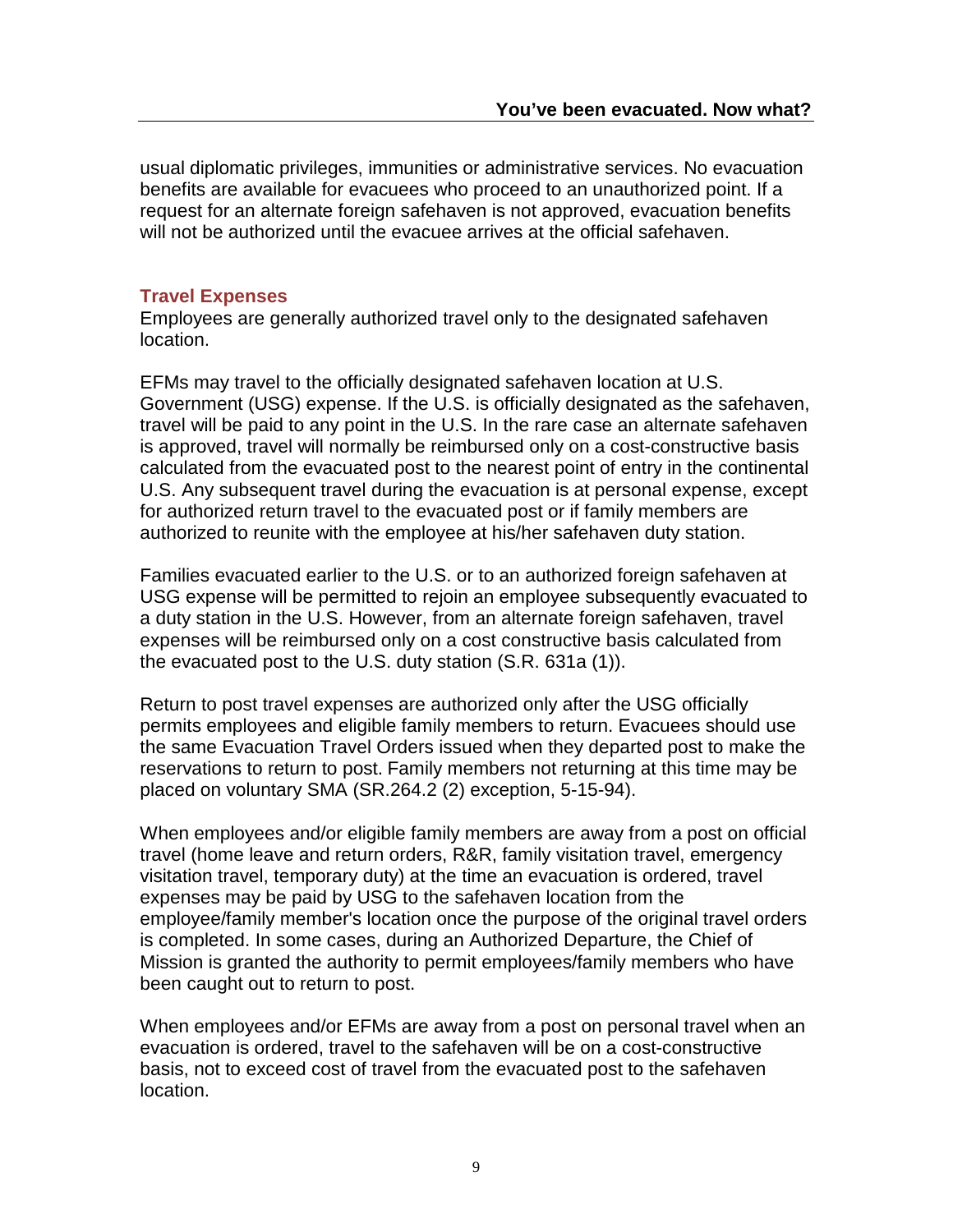#### <span id="page-12-0"></span>**Subsistence Expense Allowance (SEA)**

SEA is payable the day following arrival at the authorized safehaven point for up to 180 days following the date of the evacuation order. Regardless of the timing of an evacuee's departure from post or the status of the evacuation order, SEA may not be paid beyond the 180th day after the order is issued. SEA payments and benefits are designed only to help offset the direct added expense incurred due to an evacuation. If family members are not allowed to return to post after the 180 day period, the employee may request Separate Maintenance Allowance (involuntary) on their behalf. In some cases the employee will be eligible to receive Transitional Separate Maintenance Allowance (TSMA) on behalf of his/her family. In either case the allowance is not automatic. The employee must file an application with the regional bureau. (Please note that SEA and Medical Expense Allowance cannot be claimed at the same time. See Evacuee Medical Information in this document for additional information.)

Evacuees should wait until they are at their safehaven location to submit the Subsistence Expense Allowance forms. **NOTE:** Applications cannot be processed without airline tickets and lodging receipts. Forms may be emailed or faxed per the instructions on the application form. (Instructions for how to apply for SEA are addressed in the next section.)

When the U.S. is designated as the official safehaven, the SEA is based on safehaven location per diem. The first evacuee of a family unit is reimbursed for lodging expenses, based on either a commercial or non-commercial rate. Larger families (first evacuee plus 4 or more family members) may request a waiver asking that commercial lodging per diem be increased to 150%. Justification must be provided.

- **Commercial rate:** The first evacuee is reimbursed for 100% of lodging expenses for duration of the evacuation. Meals and incidental expenses are covered at 100% of the local rate for the first 30 days. The rate is reduced to 80% for days 31 through day 180. Commercial receipts for lodging (e.g., hotels, motels, commercially leased houses or apartments, or other transient-type commercial quarters) are required when claiming the commercial rate. (See chart under Calculating Subsistence Expense Allowance.)
- **Non-commercial rate:** For the first 30 days, the first evacuee is paid 10% of the lodging expenses and 100% of meals and incidental expenses. Non-commercial lodging expenses are not reimbursable for days 31-180. However, from days 31-180, 80% of meals and incidental expenses will be paid. No receipts or accounting is required. This rate applies in the absence of commercial receipts (e.g., lodging in government quarters or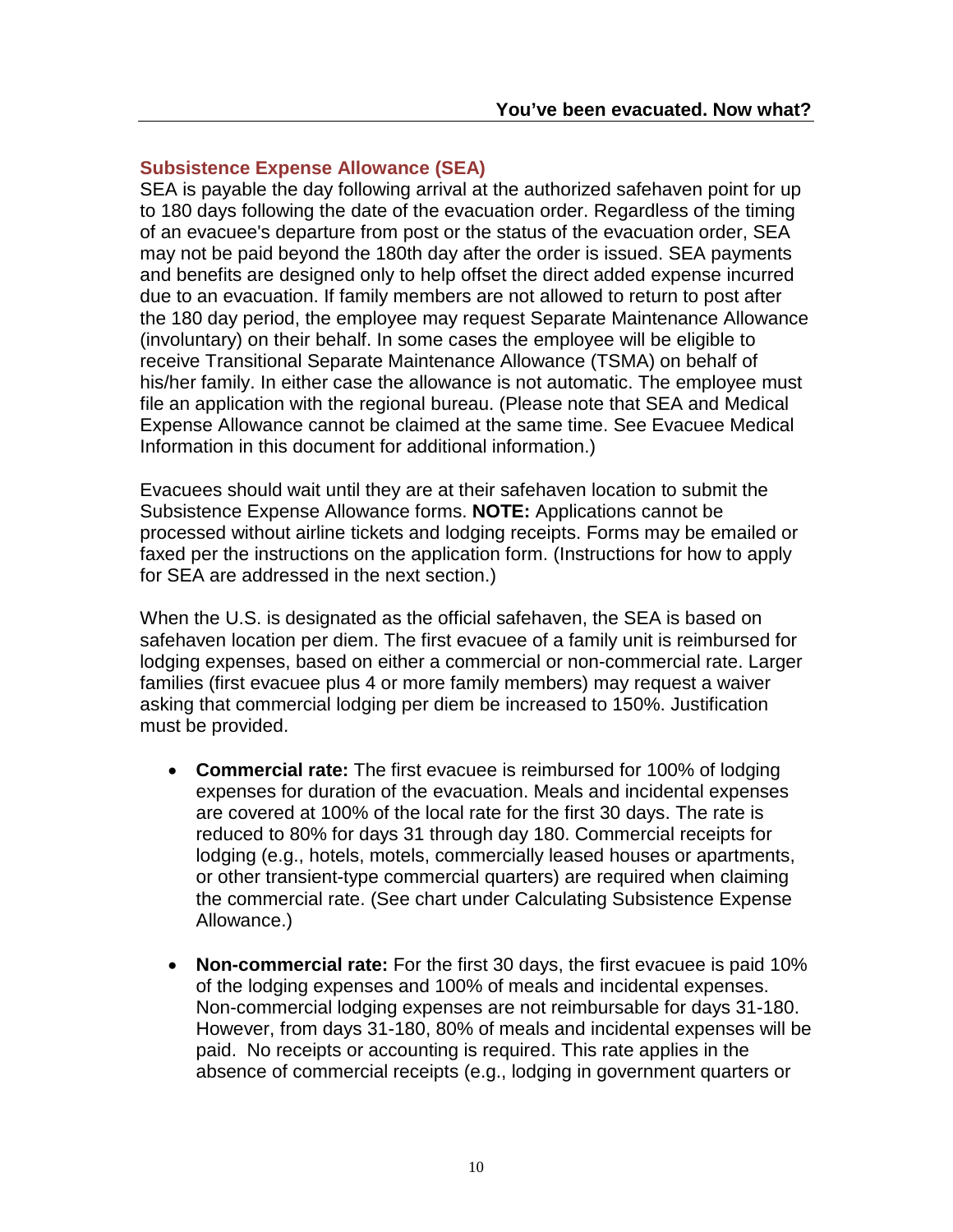staying with friends or relatives). (See chart under Calculating Subsistence Expense Allowance.)

When a foreign area is designated as the official safehaven, the SEA is based on the applicable per diem rate of the officially designated safehaven under the same payment guidelines as for the United States.

When an alternate foreign safehaven is approved, SEA will not be authorized until the managing bureau in the Department of State receives the request. SEA is based on the lowest of the following:

- The standard CONUS rate;
- The per diem rate for the official safehaven (foreign or U.S.); or
- The per diem rate for the alternate approved safehaven.

SEA will continue to be paid during periods of annual and sick leave (except when in medical evacuation status) to employees and family members who are in evacuation status.

SEA will not be paid to employees and EFMs who are on home leave, TDY or R&R status, until such time as they are officially due to return to post. Family members who are employed at post should be placed in Leave Without Pay (LWOP) unless they are eligible to work from another location.

#### **Unaccompanied Air Baggage (UAB)**

Contact: [TransportationQuery@state.gov](mailto:TransportationQuery@state.gov)

An air freight allowance will be authorized for both evacuation from and return to post in accordance with the current agency travel regulations--DOS Standardized Regulations (DSSR) 631 a (3).

- 250 pounds for the first evacuee
- 200 pounds for the second evacuee
- 150 pounds for the third evacuee
- 100 pounds each for the fourth or more family members

In lieu of airfreight, a replacement allowance is authorized if air freight is not shipped from post. Air freight is authorized upon return to post, even if no air freight was shipped from post.

- \$250 for the first evacuee without family
- \$450 for the first evacuee with one family member
- \$600 for the first evacuee with two or more family members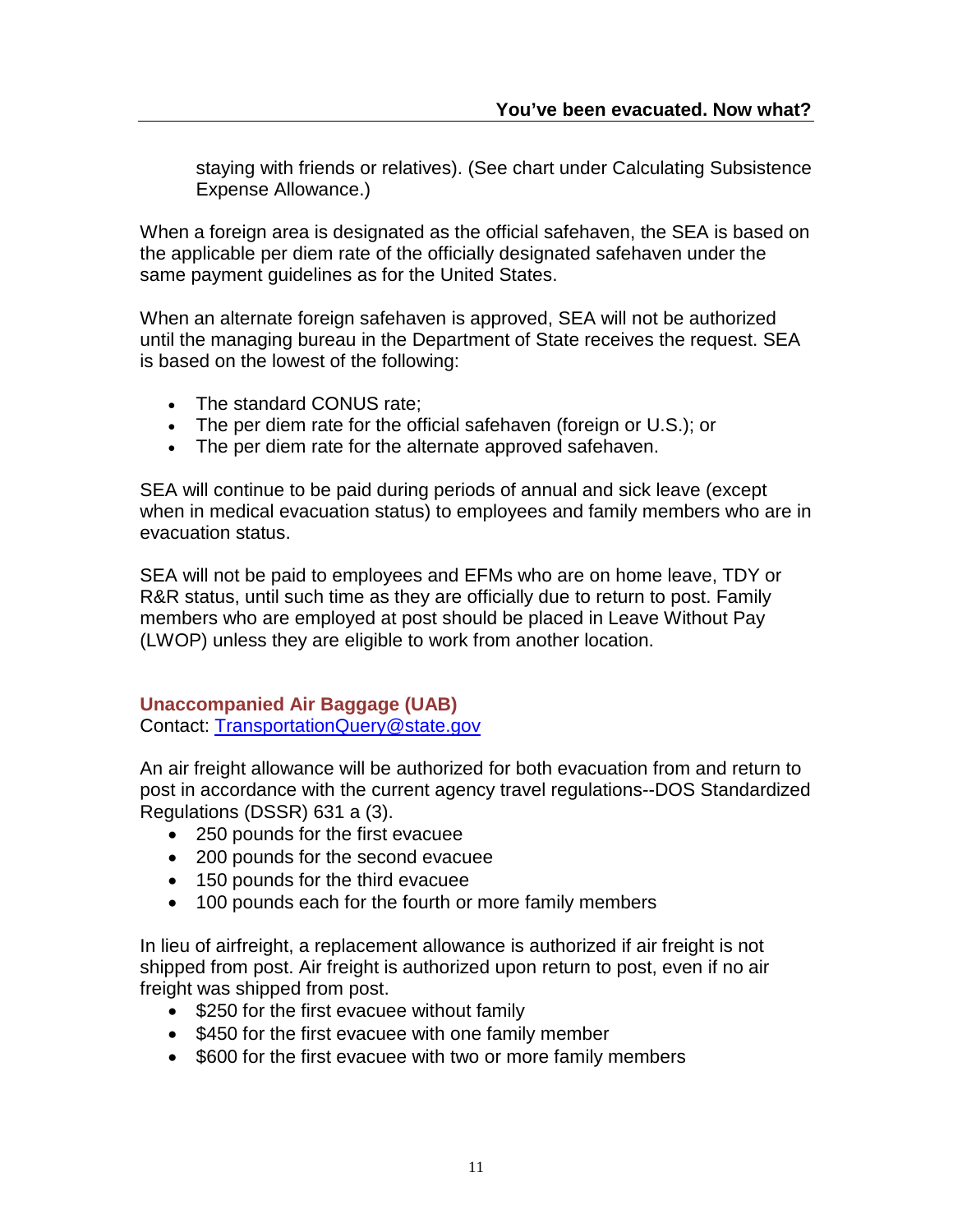*Note:* If UAB has already been shipped to post but the employee has not yet arrived, additional UAB will not be authorized.

#### <span id="page-14-0"></span>**Daily Transportation Allowance**

A daily transportation allowance of \$25/day per family unit is authorized (receipts are not required).

#### <span id="page-14-1"></span>**Lease Coverage**

Reimbursement for lease expenses not to exceed the daily SEA lodging rate may be authorized for up to 30 days from the effective date of the evacuation provided the following:

- SEA payment does not exceed 180 days.
- Evacuee is returning to post.
- The lease was signed prior to the date of termination of the evacuation.
- The evacuee provides documentation demonstrating an effort to break the lease.

#### **Advance Payments**

In the evacuation cable, post is authorized to issue a one-time initial payment of \$1,000 per family and \$500 per single evacuee. The advance payment may be paid to the employee or a designated representative and will be deducted from the first SEA payment.

#### <span id="page-14-2"></span>**Household Effects (HHE)/Personally Owned Vehicle (POV)**

Access to and delivery of stored household effects for evacuees is at personal expense, unless evacuees are not allowed to return to post after the 180 days and are placed on involuntary SMA. In the latter case, agency travel regulations governing SMA apply. Shipment of POV is not authorized at USG expense until the employee has a permanent change of station (PSC).

#### <span id="page-14-3"></span>**Education Allowance**

Please see [FLO's](https://www.state.gov/bureaus-offices/under-secretary-for-management/bureau-of-human-resources/family-liaison-office/) website for education information for parents of school-age children. In addition, visit the [Office of Allowances' Frequently Asked Questions](http://aoprals.a.state.gov/content.asp?content_id=164&menu_id=75#45) (questions #45-54), which address education and travel allowances during an evacuation.

*Note: PCS (Permanent Change of Station) orders take precedence over evacuation orders. PCS Orders are enacted at the time the employee initiates travel and can affect evacuation allowances.*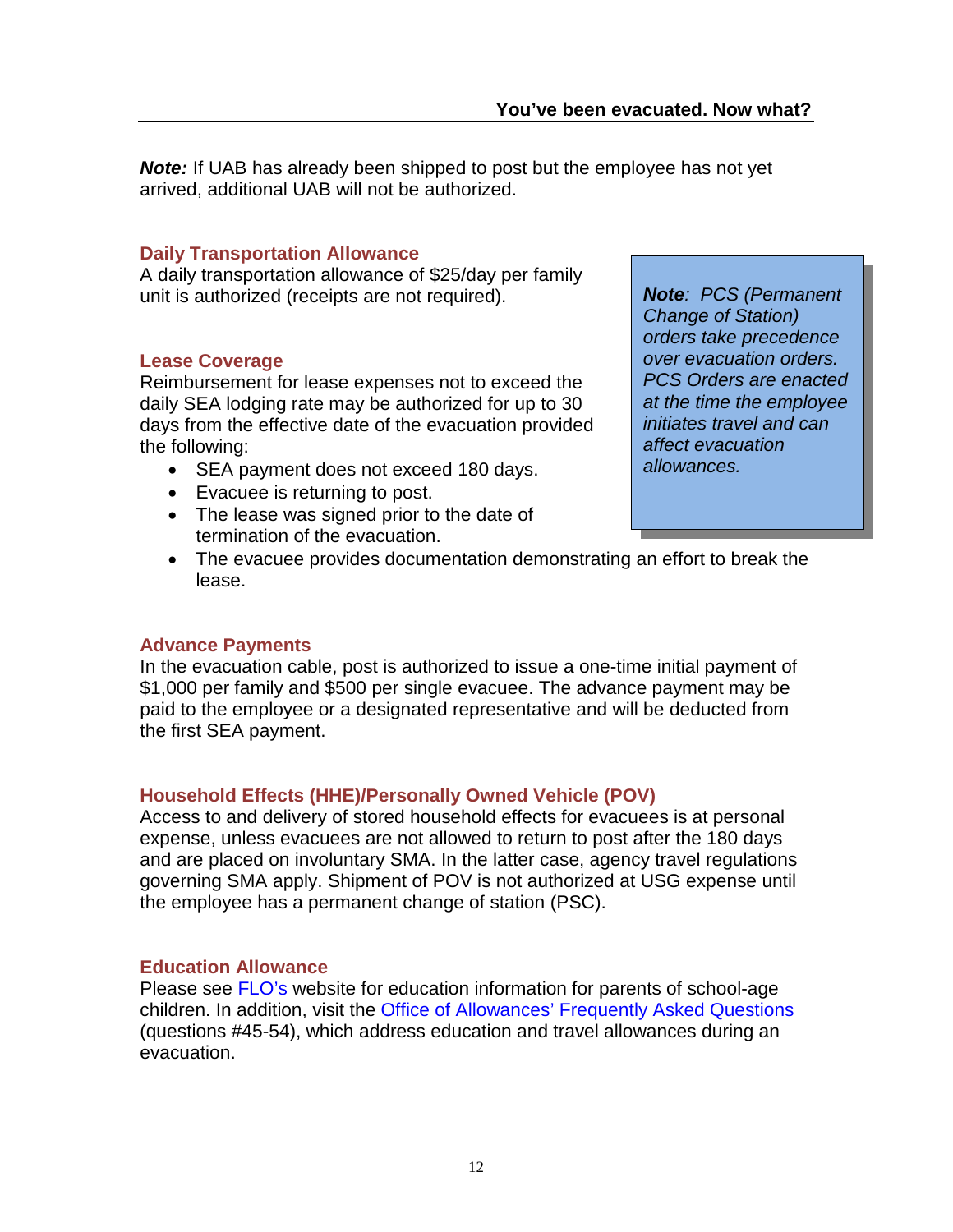When the U.S. is the official safehaven, public schools are available to all residents and education allowances are normally not paid. Education allowances will also not be paid if an individual is at an alternate foreign safehaven (other than the designated foreign safehaven).

#### **Away-From-Post** and **Special Needs Education Allowances**

These allowances may continue, *within specific parameters*. Contact [FLOAskEducation@state.gov](mailto:FLOAskEducation@state.gov) for further guidance. **Education travel eligibility** rules continue to be applied, except that the official safehaven displaces the post as the travel destination from school. When the parent is utilizing either the awayfrom-post education allowance or educational travel, no SEA benefits are payable for children at their school locations. For more information and resources on returning to the Washington, DC area with children, please visit [FLO's Education and](https://www.state.gov/family-liaison-office/education-and-youth/) Youth webpages.

#### <span id="page-15-0"></span>**Tandem Couples**

Tandem couples will each receive evacuation benefits not to exceed an employee's eligibility, but without duplication of benefits for eligible family members. Each employee is entitled to all other allowances, including transfer allowances and temporary lodging. If the couple shares lodging, 50 percent of the allowance is granted for each employee.

#### <span id="page-15-1"></span>**Length of the Evacuation**

The initial cable ordering the evacuation declares the evacuation for a specified period of time (normally 30 days). At the end of that period, the Department of State in conjunction with post, reviews the evacuation status to determine whether it should be continued, whether employees should be reassigned, or whether to terminate the evacuation. If the evacuation is not terminated, status must be reviewed every 30 days up to 180 days. No evacuation will last beyond 180 days.

*NOTE:* The evacuation may be lifted at any time. If family members are not allowed to return to post and no reassignment decision has been reached, the post will change status to "unaccompanied." At such time, EFMs may apply for Involuntary Separate Maintenance Allowance (ISMA) or Transitional Separate Maintenance (TSMA) depending on their situation. See [DSSR 260](http://aoprals.a.state.gov/content.asp?content_id=215&menu_id=75) for regulations governing all forms of Separate Maintenance Allowance (SMA).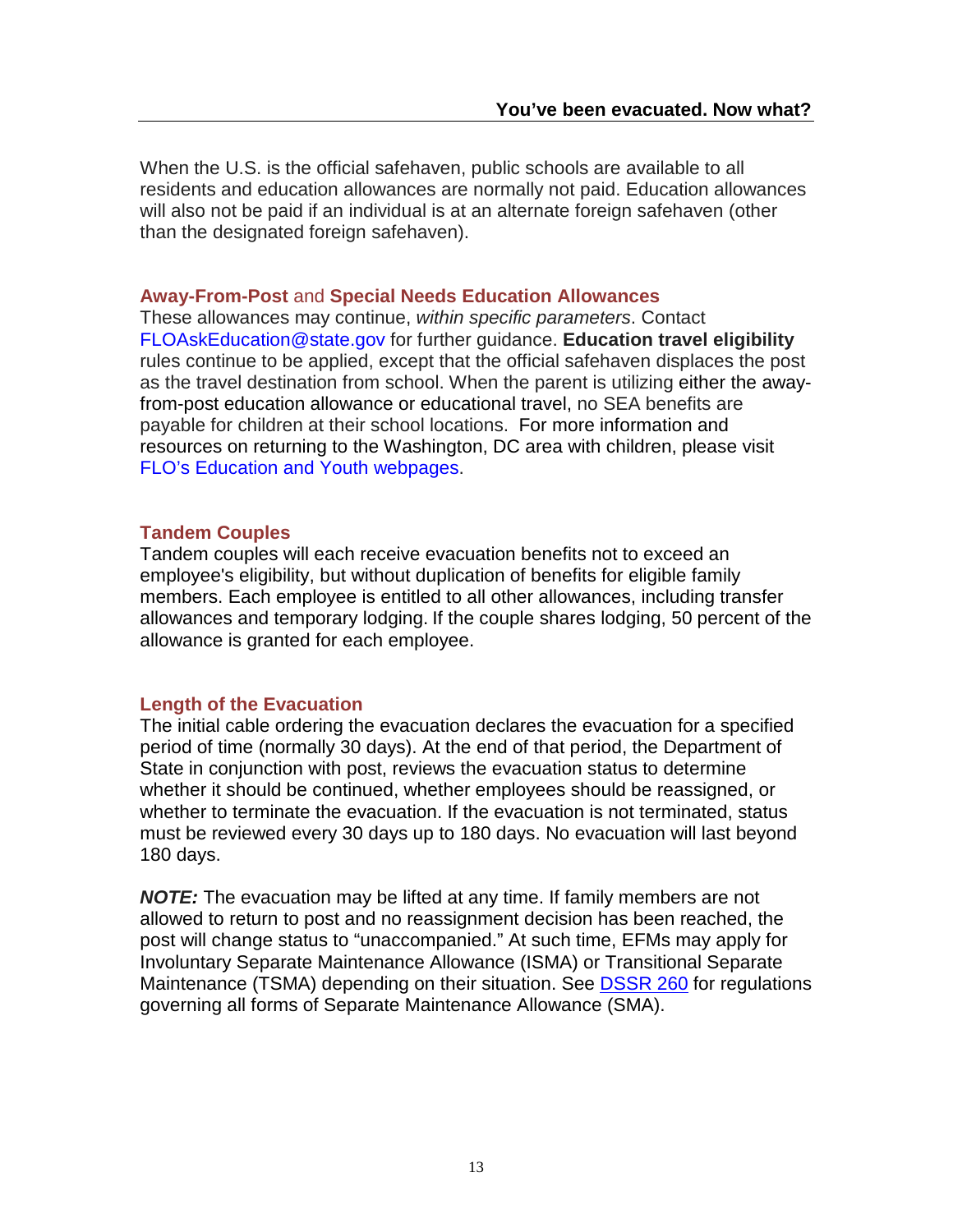## **How to Apply for the Subsistence Expense Allowance (SEA)**

#### **For Agencies Outside of the Department of State**

Employees outside of the Department of State should check their agency's regulations before applying Department of State Standardized Regulations (DSSR) (for foreign affairs agencies, consult the FAM). The DSSR applies to all government civilians in foreign areas, but each agency may have further implementing regulations and has its own forms and process.

#### **Department of State SEA Payments**

SEA payments will be made when the DS-4095 form is completed and all necessary documents are submitted and processed. **The DS-4095 should be submitted only once as the initial application.** Subsequently, only lodging receipts need to be submitted.

**For processing**: Forms may be faxed to (301) 985-8589 or emailed to [GFSCSeaPackage@state.gov.](mailto:GFSCSeaPackage@state.gov) **Make sure that all attachments are in PDF format.**

- **Necessary receipted documents**: Airline tickets, hotel receipt or signed lease agreement, taxi receipts, receipt for excess luggage fees, a copy of the travel advance, and travel orders.
- **Calculation of Meals & Incidental Expenses (M&IE) in Transit to Safehaven**: If travel is more than 12 hours, but less than 24 hours on the first day of travel, employees will receive 3/4 of one day's allowance for the location they are traveling to. For travel exceeding 24 hours, lodging plus M&IE for stopover locations en route to safehaven apply.
- **Please Note**: SEA is normally paid in 30 day increments. If the employee has been paid the full 30 days and then the evacuation ends abruptly, **or** is issued PCS/TDY/MED/R&R/Home Leave orders, **or** lodging changes from commercial to non-commercial, **or** the employee or EFMs received SEA but were not eligible, the employee is responsible for repaying any or all SEA balance as soon as possible.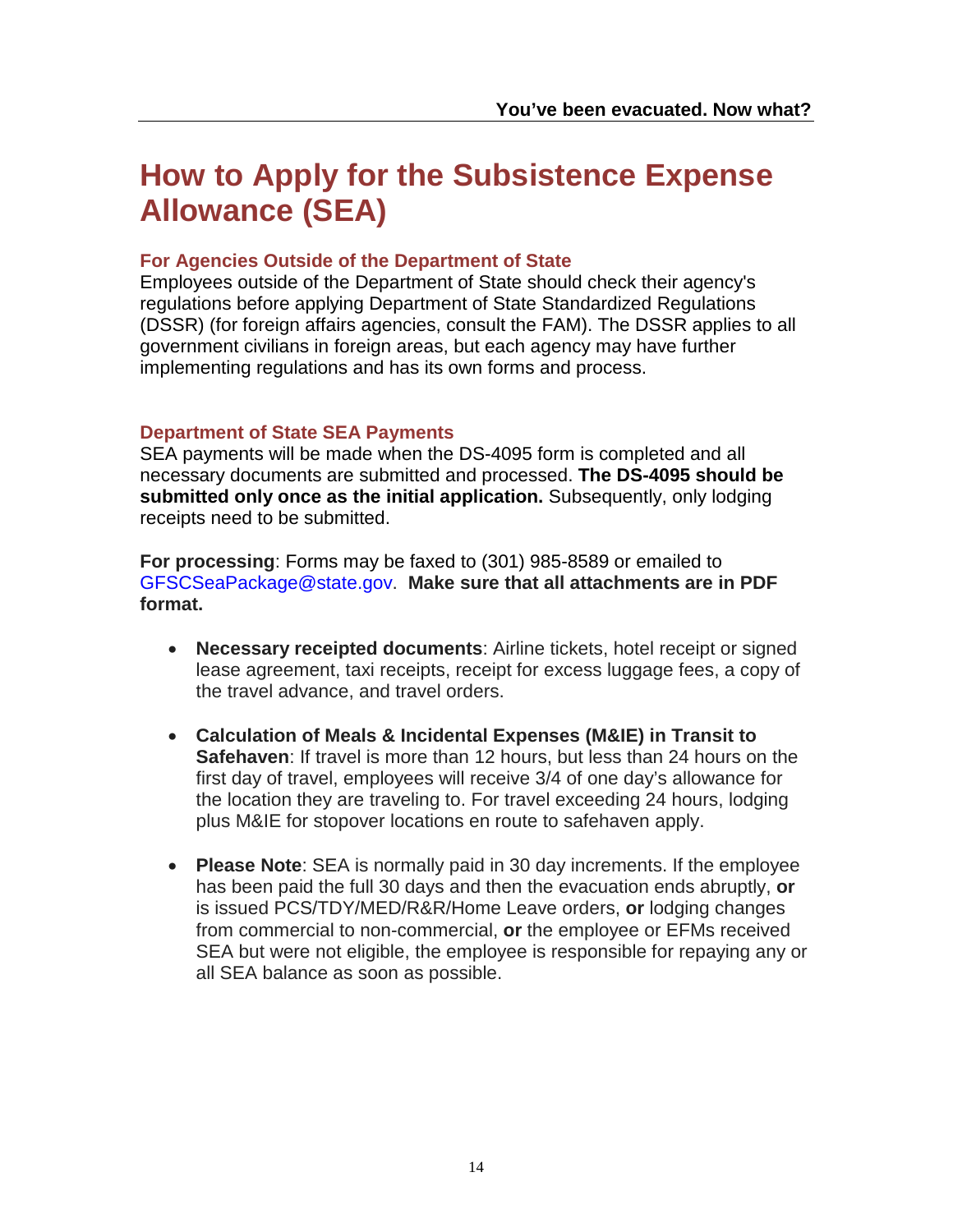## <span id="page-17-0"></span>**Calculating the Subsistence Expense Allowance**

**L** = Lodging portion of per diem.

**M&IE** = Meals and Incidental Expense portion of per diem.

<span id="page-17-1"></span>

| <b>Table to Apply for Commercial Lodging</b>     |                      |                                   |  |  |  |
|--------------------------------------------------|----------------------|-----------------------------------|--|--|--|
|                                                  | Days $1 - 30$        | Days 31 - 180                     |  |  |  |
| <b>First Evacuee</b>                             | 100% L + 100% M&IE   | 100% L + 80% M&IE                 |  |  |  |
| <b>Each additional</b><br>person 18 & over       | <b>100% M&amp;IE</b> | 80% M&IE                          |  |  |  |
| <b>Each additional</b><br>person under 18        | 50% M&IE             | <b>40% M&amp;IE</b>               |  |  |  |
| <b>Table to Apply for Non-Commercial Lodging</b> |                      |                                   |  |  |  |
| <b>First Evacuee</b>                             | 10% L + 100% M&IE    | 80% M&IE + no<br>lodging per diem |  |  |  |
| <b>Each additional</b><br>person 18 & over       | <b>100% M&amp;IE</b> | 80% M&IE                          |  |  |  |
| <b>Each additional</b><br>person under 18        | <b>50% M&amp;IE</b>  | 40% M&IE                          |  |  |  |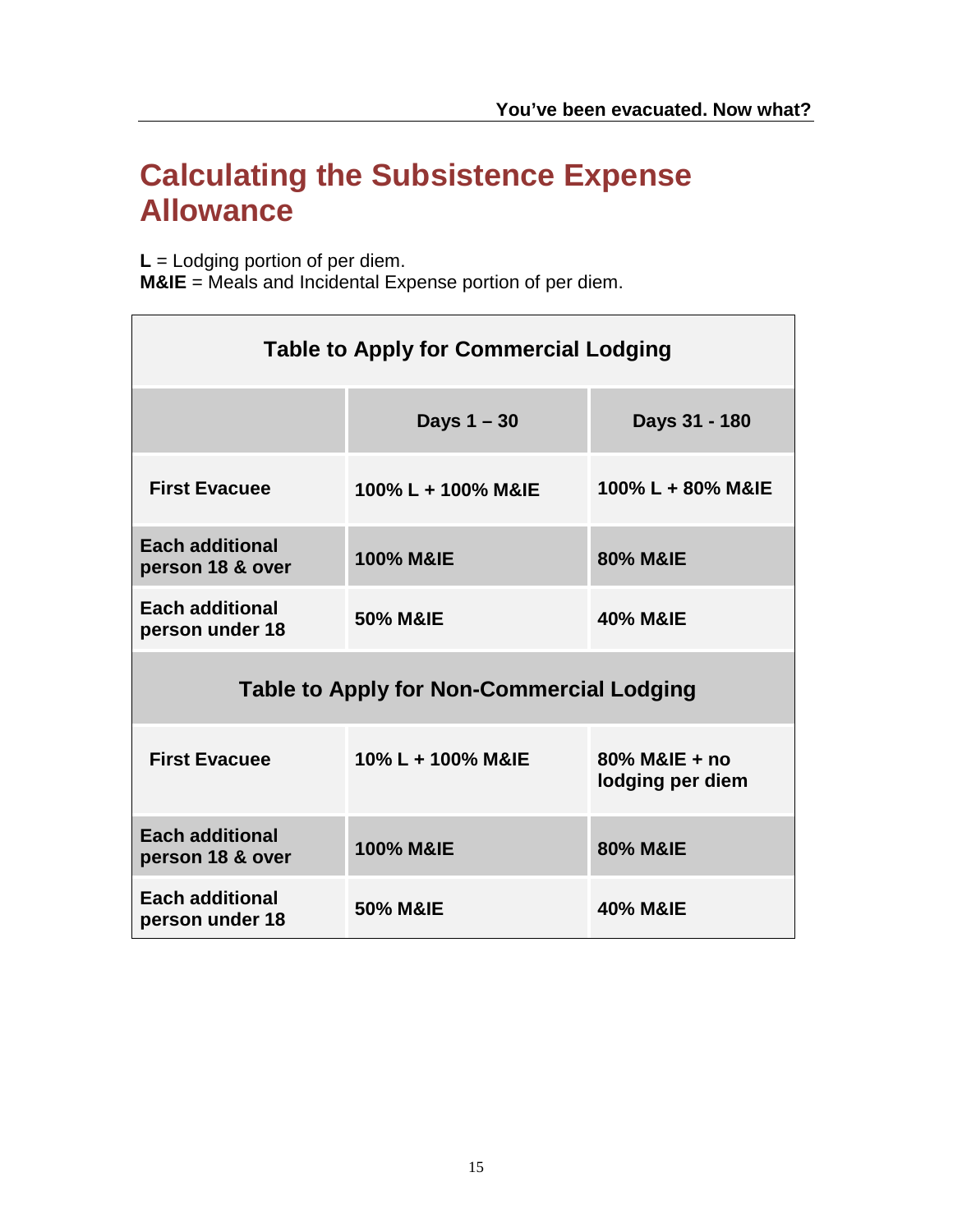## **Checklist for Evacuees Returning to Post**

By law, Subsistence Expense Allowance (SEA), including any extensions or grace period, may never exceed a total of 180 days. When an evacuation is lifted, evacuated employees are expected to return to post in an expeditious manner. Except for those individuals who are converted to PCS orders, there is a grace period of *up to* three days (beginning the date of the RETURN OF EVACUEES TO POST cable, including Saturday and Sunday) for the continuation of SEA to allow evacuees *to make transportation and travel arrangements for return to post.*

An additional seven days may be available for justifiable reasons and in certain circumstances (usually related to availability of flights and pack out of UAB). The total grace period cannot be extended past 10 days from the date of the RETURN OF EVACUEES TO POST cable nor exceed the 180<sup>th</sup> day of the evacuation. The additional seven days are NOT automatic; they must be justified and the justification must accompany the final travel voucher. Contact CFSC at (843)746-0722 or by email at [GFSCSeaPackage@state.gov](mailto:GFSCSeaPackage@state.gov) if you have questions or need assistance.

#### **Checklist: Items to Complete Before Returning to Post**

- **Department of State** employees and family members are required to use Carlson Wagonlit as follows:
	- o Call Carlson Wagonlit at (866)654-5593 to make flight reservations. Be sure to ask the agent for the *Record Locator* number.
	- o Before purchasing tickets, Carlson Wagonlit will require a scanned/emailed PDF of your approved/signed JF-144 travel orders to [dosta@cwtsatotravel.com.](mailto:dosta@cwtsatotravel.com) Include the *Record Locator* number in the subject line and body of the email, along with the full names of the passenger(s).
	- o To confirm your email was received call Carlson Wagonlit two hours after sending the JF-144.
- **USAID** employees and family members please contact your EXO (Executive Officer) at post to arrange return tickets.
- **DEA** families should make travel arrangements through Omega Travel by faxing them a request along with an approved DOJ-501 at (703) 359- 3912.
- Arrange for pick-up and shipment of UAB (airfreight). Evacuation Travel Authorizations are used for return travel and shipments.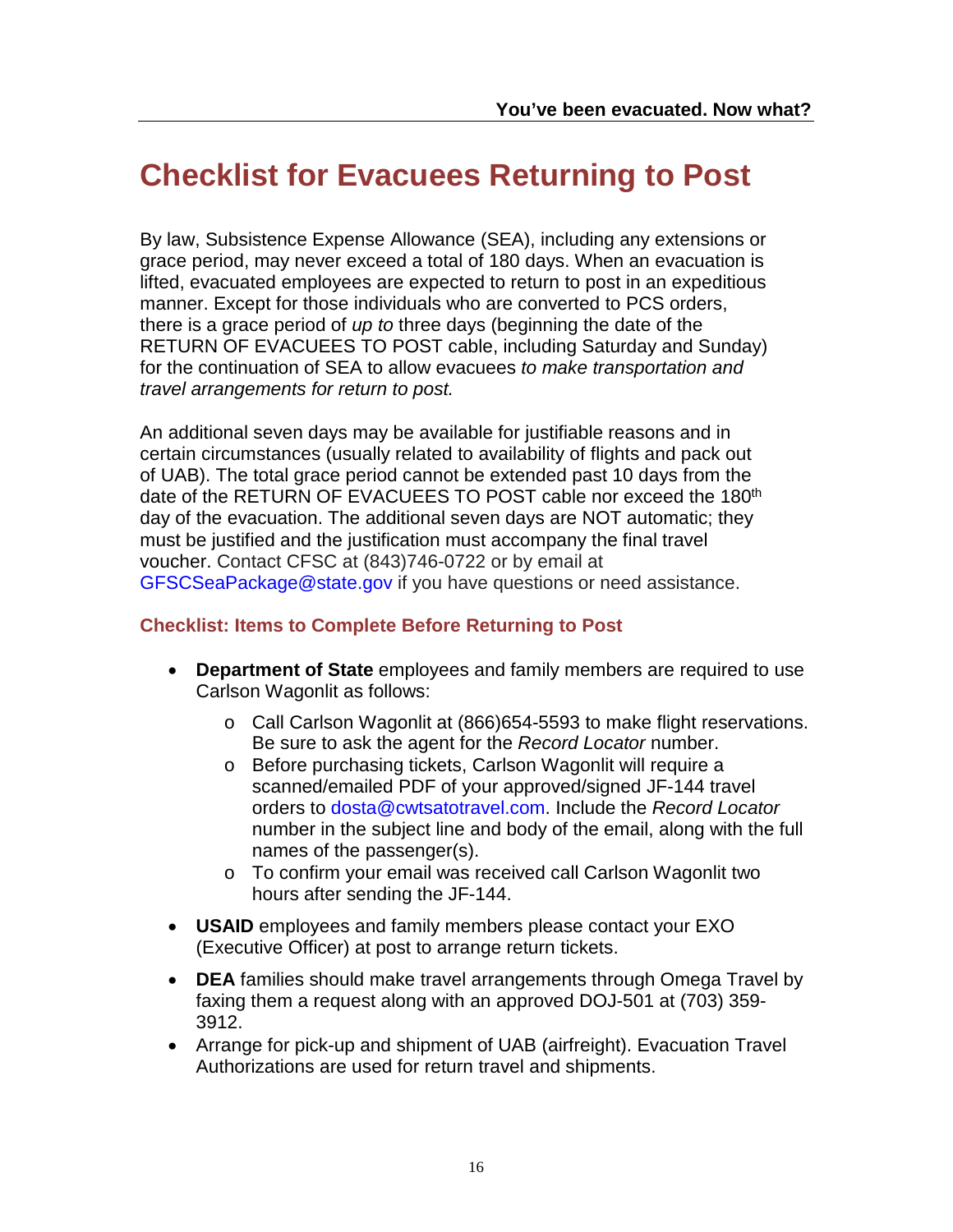- o **DOS** families contact the DOS Transportation Office at (202) 647- 4140 or toll-free (800) 424-2947.
- o **USAID** families contact the USAID Transportation Office at (202) 712-4848.
- o **DEA** families contact the DEA Family Liaison Specialists at (202) 307-8222 or (202) 307-4241.
- File change of address with local post office.
- **Department of State** employees complete check-out with the Employee Service Center, tel. (202) 647-3432, fax (202) 647-1429, email: [EmployeeServicesCenter@state.gov.](mailto:EmployeeServicesCenter@state.gov)
- Inform bank, credit cards, etc. of change of address.
- Check validity of Diplomatic Passport and country (your post) visa.
- Employees, check the expiration date of the I.D. card and/or building pass for your agency and request renewal if necessary.
- **DEA** employees turn in headquarters building or parking passes to Security Programs.
- Notify post of arrival plans. Please contact the Post Management Officer (PMO) within the Regional Bureau at the Department of State. The PMO will cable post with the information. **USAID** families contact your Desk Officer.

#### **Checklist: Items to Complete After Return to Post**

- Upon return to post, the employee needs to file a travel voucher with post's Budget and Finance office (B&F) to be forwarded to the agency's budget office to reconcile the account.
- If SEA was filed using the DS-4095 form, employees should close out their account with Comptroller and Global Financial Services (CGFS). The CGFS will need final paperwork to both close out the account and to take care of any Subsistence Expense Allowance benefits due. Send the original return airline tickets, final lodging receipts, and other applicable documents (e.g. the paperwork from DOS's Transportation Office showing when UAB shipment was collected to be sent back to post); include details and dates for everything (if they are not clear on the enclosed documents).

#### **When Family Members Do Not Return to Post**

When the status of the post is changed and some or all family members are not allowed to return to post, they are eligible to apply for Involuntary Separate Maintenance Allowance (ISMA).

Family members who do not wish to return to post immediately may opt for Voluntary Separate Maintenance Allowance (VSMA). This use of SMA does not count as the one-time SMA option per tour. Families in commercial lodging who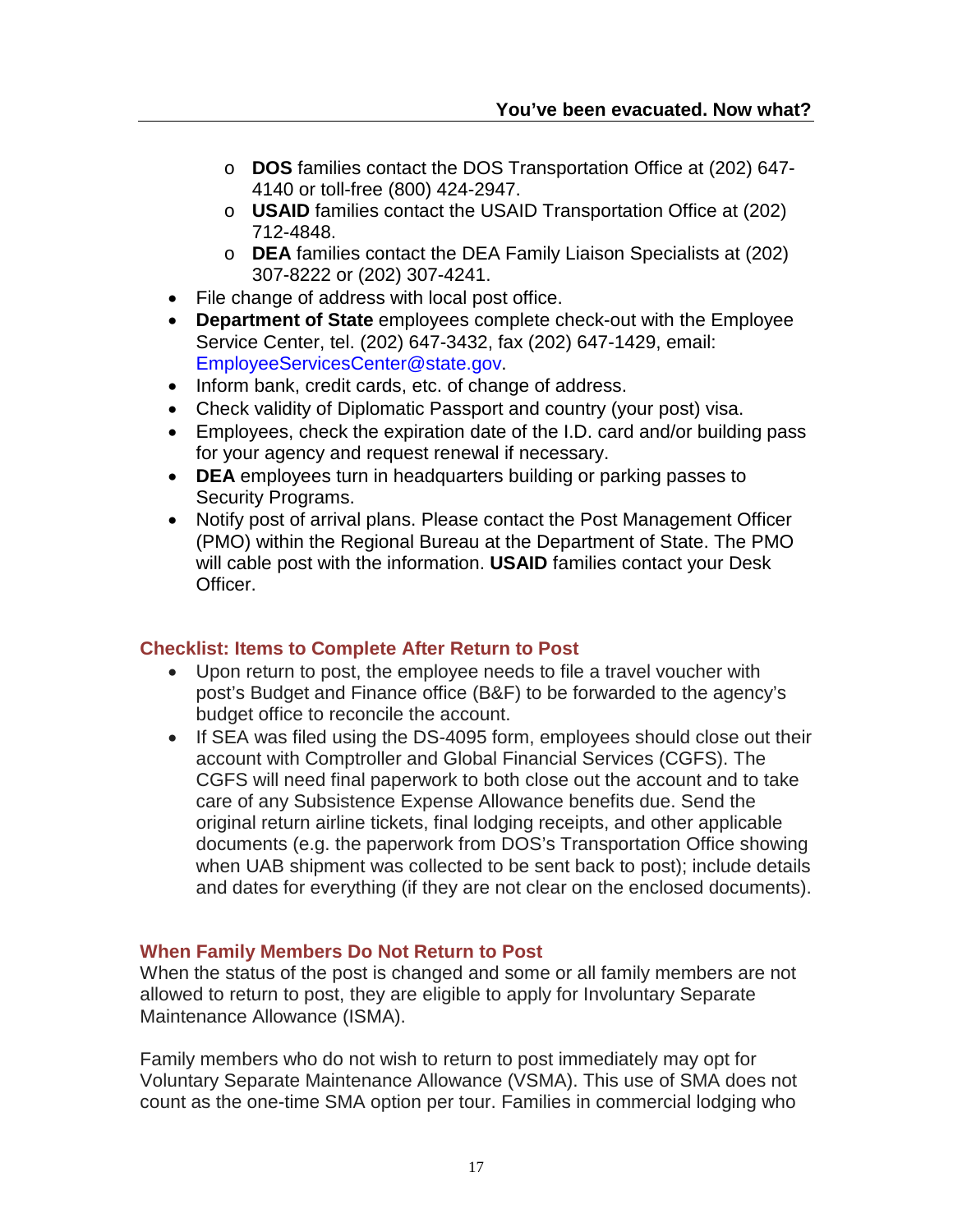choose to remain behind to finish the current semester of the school year may apply for the Transitional Separate Maintenance Allowance (see DSSR 264.3). Family members who anticipate that they may want or need SMA at the end of the evacuation need to apply for it before the evacuation is terminated and SEA payments stop. The bureau will hold the SMA applications that will be processed when the evacuation is lifted. Contact [FLOAskEvacuations@state.gov](mailto:FLOAskEvacuations@state.gov) for more information on SMA or assistance with the process. (See [DSSR 260](http://aoprals.a.state.gov/content.asp?content_id=215&menu_id=75) and [Allowances FAQs on SMA.](http://aoprals.a.state.gov/content.asp?content_id=162&menu_id=75))

#### **Employee is Converted to PCS Orders**

PCS orders take precedence over evacuation orders. Once travel on PCS orders begins, SEA will stop and the employee and EFMs will use the PCS orders at that point to determine allowances and benefits provided. If the employee and EFMs have not been able to return to post to pack out, the General Services Officer or another designated U.S. direct hire employee will oversee the pack out. Contact the GSO at post to coordinate.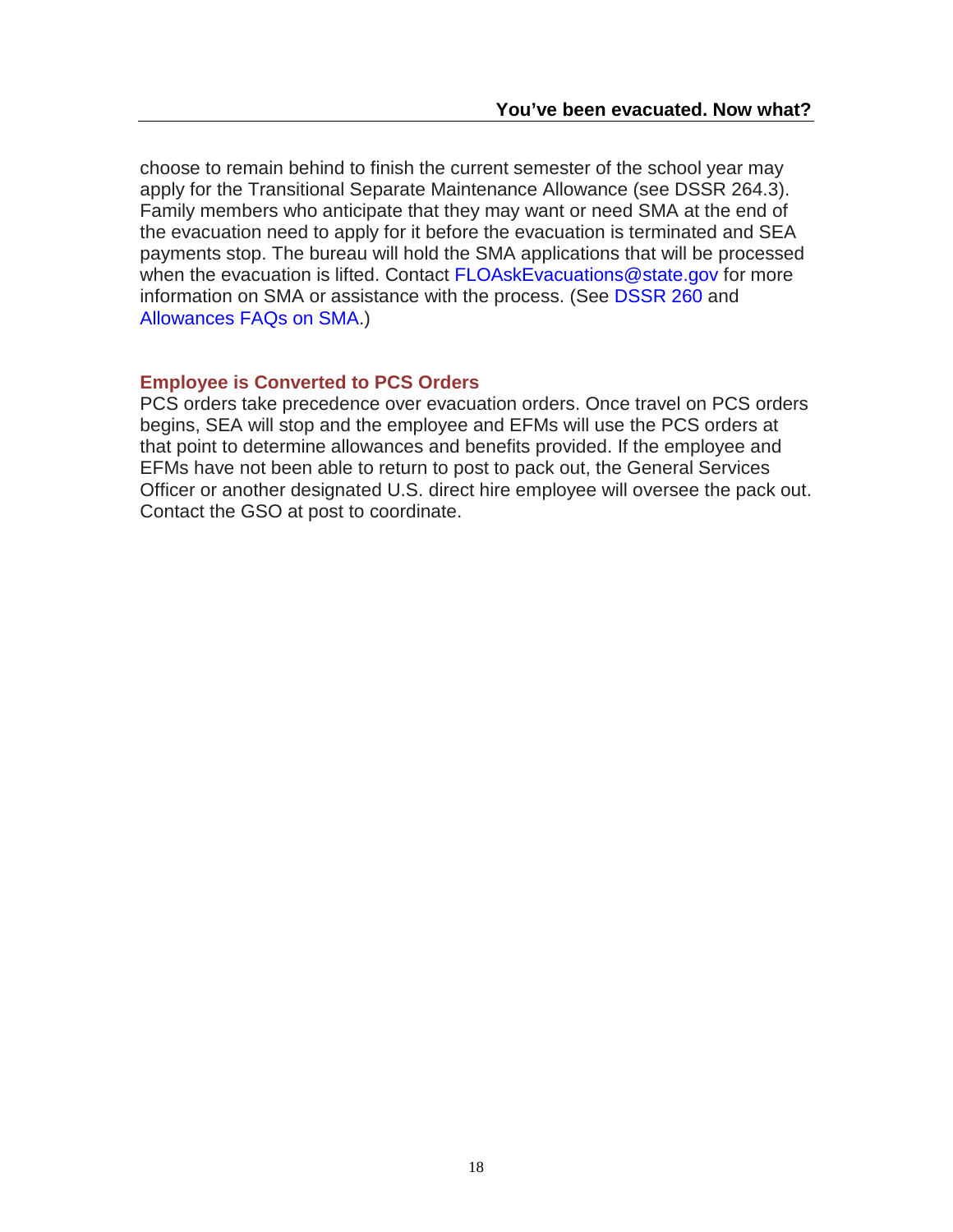### <span id="page-21-0"></span>**Evacuation Contacts**

#### <span id="page-21-1"></span>**All Agencies at Post**

#### **Family Liaison Office**

Room 1239, HST (Main State) U.S. Department of State 2201 C. St., NW Washington, DC 20520 Telephone (202) 647-1076 or toll-free (800) 440-0397 Fax (202) 647-1670 Email [FLO@state.gov;](mailto:FLO@state.gov) Website www.state.gov/flo

#### **Employee Consultation Services (ECS)**

Columbia Plaza, SA-1, H-246. Telephone (703) 812-2257 Fax (703) 875-4952 Email [MEDECS@state.gov](mailto:MEDECS@state.gov)

#### <span id="page-21-2"></span>**U.S. Department of State**

#### **Subsistence Expense Allowance Payments**

Charleston Financial Service Center (CFSC) For claims and questions please email **[GFSCSEAPackage@state.gov](mailto:GFSCSEAPackage@state.gov)** 

#### **Employee Services Center**

Room 1252, Main State Telephone (202) 647-3432 Fax (202) 647-1429 Email [EmployeeServicesCenter@state.gov](mailto:EmployeeServicesCenter@state.gov)

#### **Housing (AAFSW)**

Room 1252, Main State Telephone (202) 647-3573 Website [www.aafsw.org](http://www.aafsw.org/)

#### **Transportation**

Room 5100, SA-3 Telephone (202) 663-0891/0892 Toll-free (800) 424-2947 Email [TransportationQuery@state.gov](mailto:TransportationQuery@state.gov)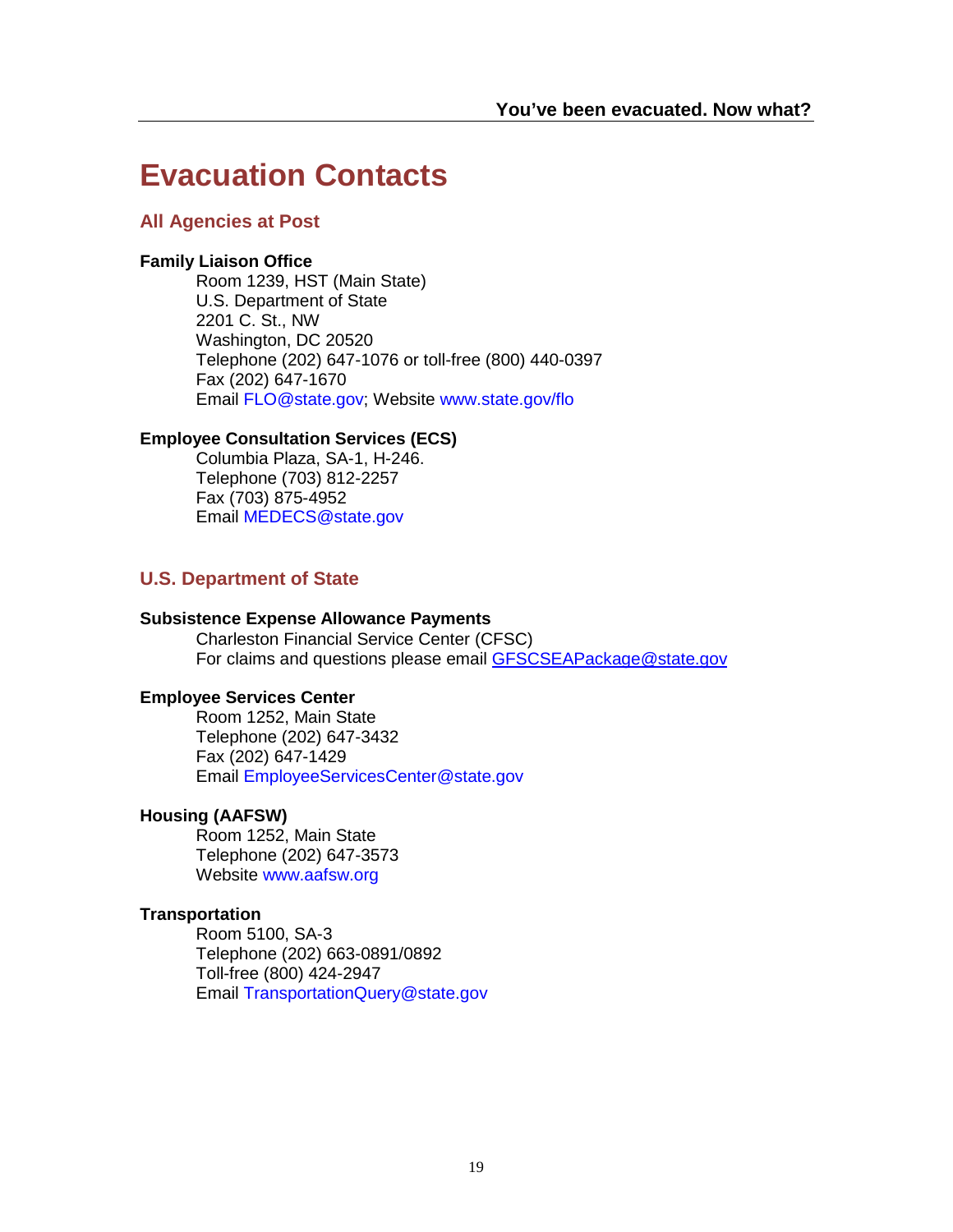#### **Carlson Wagonlit Travel**

Room 1243, Main State Department of State reservations and help desk Mon-Fri: 7:30am and 5:30pm Telephone (866) 654-5593 (also for After-hours and emergencies) After-hours & emergencies Room E-1113 at George P. Shultz NFATC (FSI)

#### **DOS Regional Bureaus**

#### **AF/EX - African Affairs**

Room 3519 Telephone (202) 736-4200

#### **EAP/EX - East Asian and Pacific Affairs** Room 4313A Telephone (202) 647-9054

#### **EUR/EX - European & Eurasian Affairs**

Room 12A35 Telephone (202) 647-5979

#### **NEA/SCA/EX - Near Eastern Affairs**

Room 4245 Telephone (202) 647-3268/2785

#### <span id="page-22-0"></span>**WHA/EX - Western Hemisphere Affairs**

Room 3262 Telephone (202) 647-4457

#### **U.S. Agency for International Development (USAID)**

**Please Note: When filing for evacuation allowances, USAID Employees should first check with your bureau. Send completed forms to: USAID/M/FM/CMP, 1300 Pennsylvania Avenue, NW, Washington, DC 20523-7700.**

**Counseling**

**USAID Staff Care Center** (available 24 hours a day, 7 days a week, 365 days a year)

Free phone (877) 988-7243 Email [support@usaidstaffcarecenter.net](mailto:support@usaidstaffcarecenter.net) Reverse Charge Calling +44-0-208-987-6200 (Call your international operator and request that the charges be reversed to the number listed above.) SMS/Texting (314) 910-7728 TTY (866) 262-7848 Website [www.staffcare.usaid.gov](http://www.staffcare.usaid.gov/)

#### **Employee Consultation Services (ECS)**

<span id="page-22-1"></span>Columbia Plaza, SA-1, H-246. Telephone (703) 812-2257 Fax (703) 875-4952 Email [MEDECS@state.gov](mailto:MEDECS@state.gov)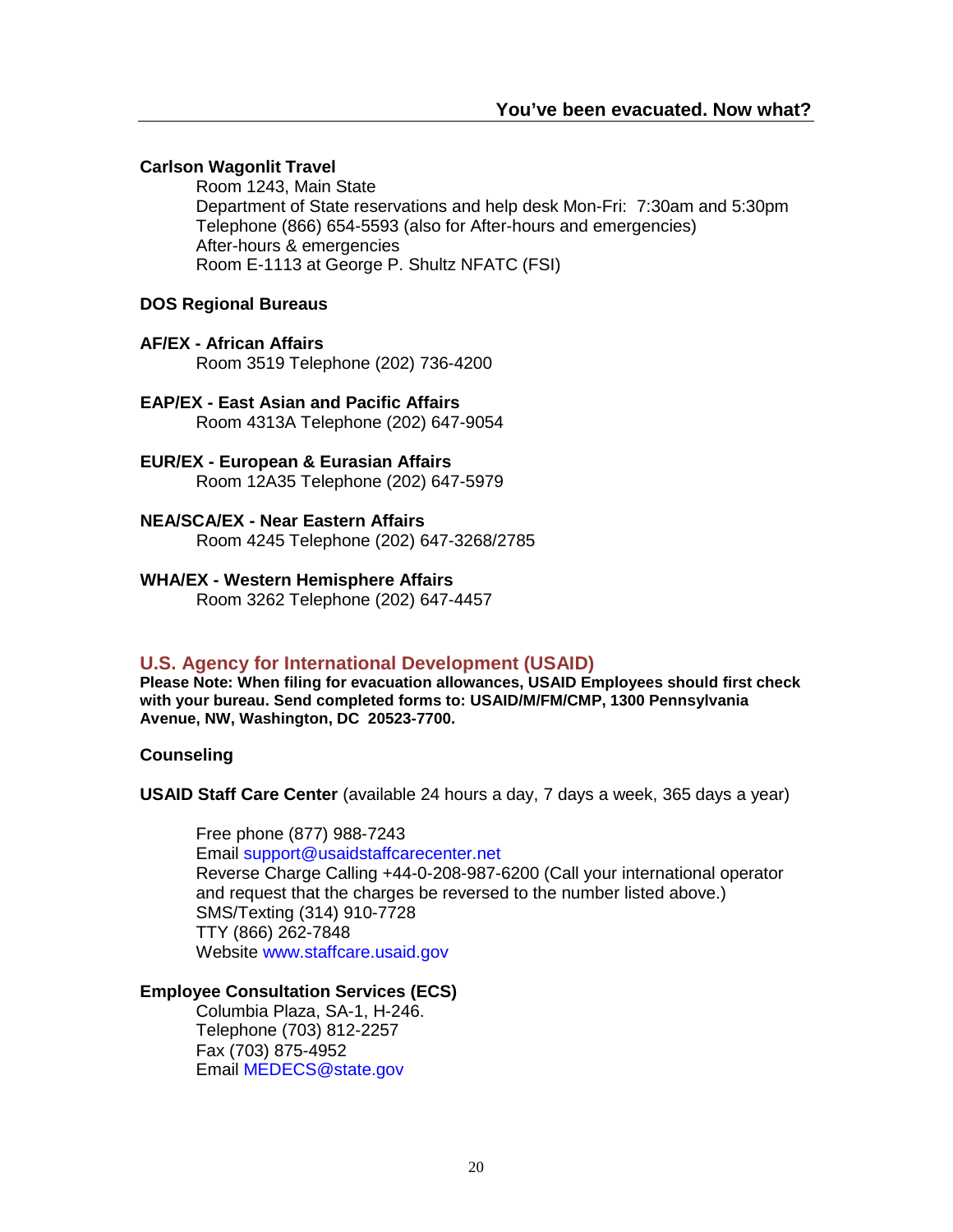**Drug Enforcement Administration (DEA)**

**Foreign Personnel Support Unit/Office of Global Enforcement Family Liaison Specialists:** Telephone (202) 307-8222/4241

<span id="page-23-0"></span>**Federal Bureau of Investigation (FBI) International Operations Division (IOD):** Telephone (202) 324-5904

<span id="page-23-1"></span>**Foreign Agriculture Service (FAS) International Services Staff:** Telephone **(**202) 720-2741

<span id="page-23-2"></span>**Foreign Commercial Service (FCS) Human Resources:** Telephone (202) 482-3397

<span id="page-23-3"></span>**Homeland Security**

**Immigration & Customs Enforcement** Telephone (202) 732-8152 Telephone (202) 732-0399

<span id="page-23-4"></span>**United States Secret Service**

**International Programs:** Telephone (202) 406-5575

#### **Personnel Division:**

245 Murray Drive, Building 410 Washington, DC 20223 Telephone (202) 406-5800

**General information:** Telephone (202) 622-2000

<span id="page-23-5"></span>**Voice of America/ International Broadcasting Bureau (VOA/IBB) Human Resources:** Telephone (202) 619-311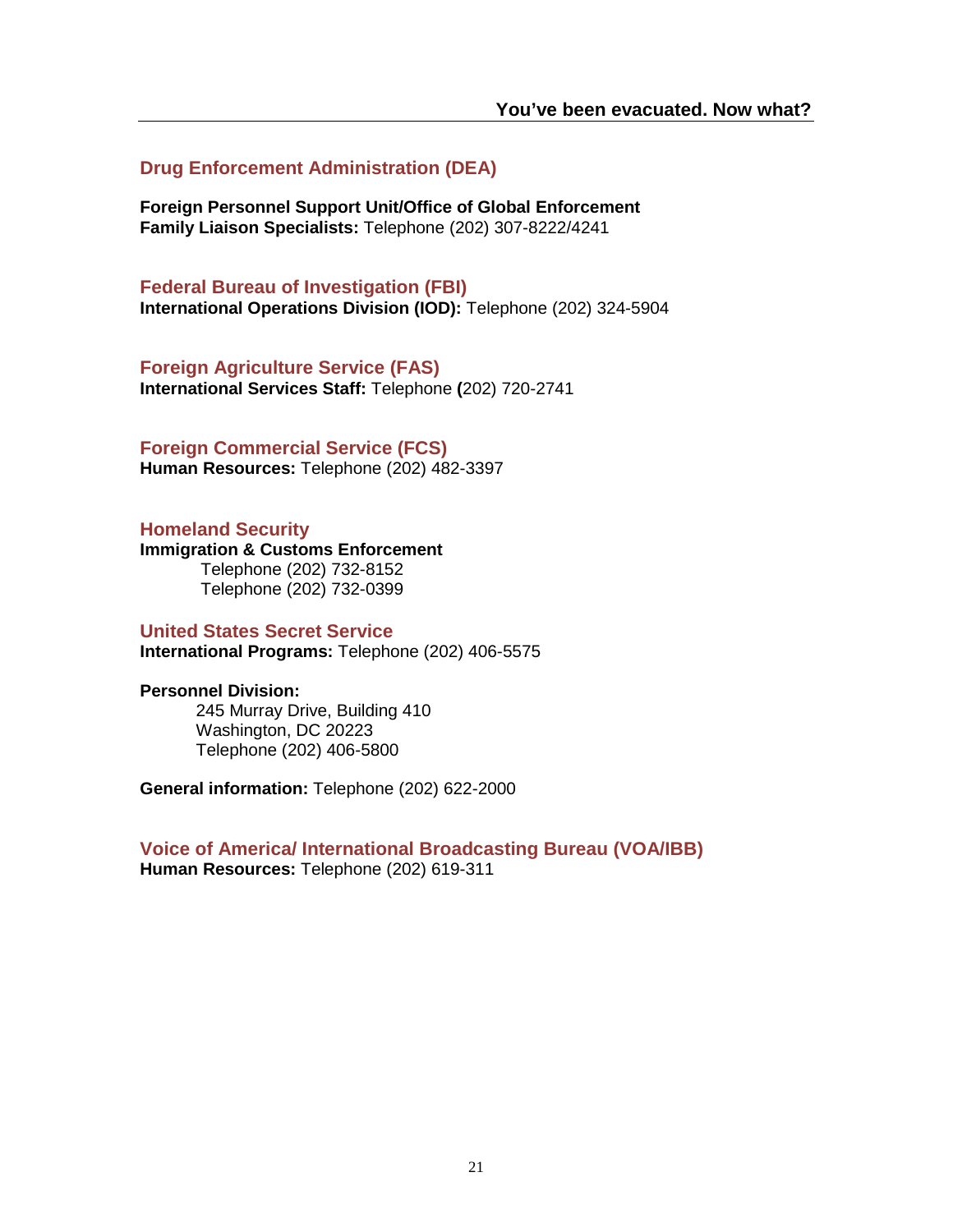### <span id="page-24-0"></span>**General Resources**

#### <span id="page-24-1"></span>**A Message from the Office of Medical Services**

#### **MEMORANDUM**

United States Department of State Bureau of Medical Services Medical Director 2401 E. Street NW Washington DC 20520

To: Foreign Service and Foreign Affairs Agencies personnel and family members on Ordered or Authorized Departure From: Mark Cohen, M.D. Acting Medical Director

Welcome back to the United States. I am grateful for your extraordinary service to the Department of State. Your sudden return has probably been hectic, disruptive, and stressful. I want you to know that our staff is ready to assist you as you are resettling.

The Office of Medical Services' (MED) Travel and Immunization Clinic at Columbia Plaza (SA-1) is available for assessment of acute illnesses and referrals to local medical resources. Referrals can also be made to other MED offices as needed, for example, for a physical that may be needed to temporarily enroll your child in a local school or consultation with our tropical medicine specialist. The contact information for the clinic is:

Office of Medical Services, Columbia Plaza (SA-1) 2401 E. Street NW, Room L201, Washington, DC Phone (202) 663-3974 Clinic Hours: Monday to Friday 8:15-4:30

If you or your family member requires urgent medical assistance, please call the Emergency Room at a hospital near you for help.

Mental Health Services works with the Family Liaison Office to arrange briefings and community meetings, and to provide support through informal group discussions on the various individual and family problems associated with evacuations. You will be notified of these meetings.

The Employee Consultation Services (ECS) is a confidential service for Department of State employees and family members and offers consultations,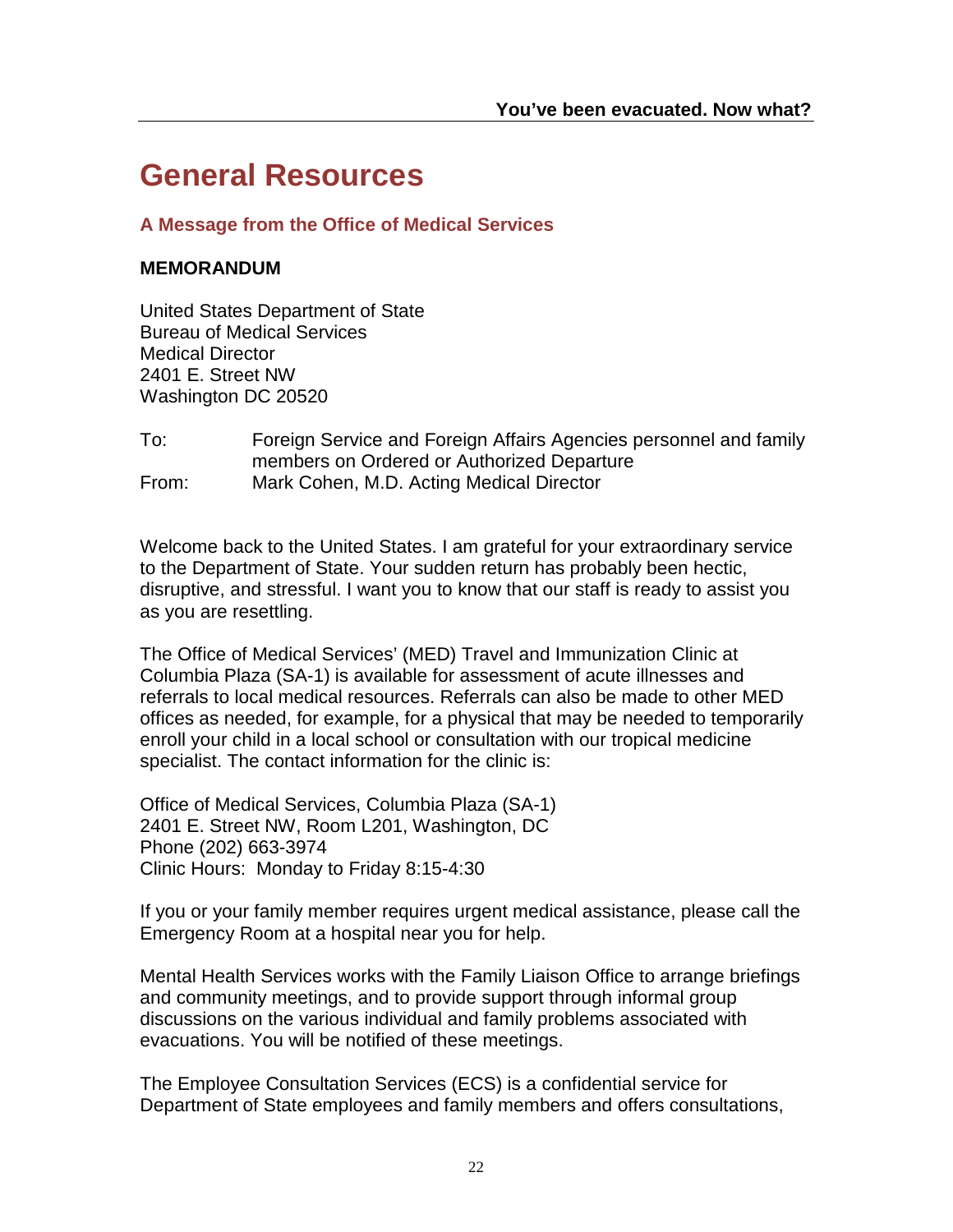counseling and support groups. The clinical social workers at the ECS have extensive experience in family counseling. The office is located in SA-15 in Rosslyn, and the number is (703) 812-2257.

#### **Evacuee Medical Information**

All employees and family members on Subsistence Expense Allowance (SEA) who seek medical exams should schedule procedures as early as possible during the evacuation period. Once the evacuation order is lifted, it is expected that employees and family members will return to post expeditiously.

Payment for medical coverage provided to eligible U.S. citizen employees and their dependents overseas does not apply to employees and family members while they are in the U.S. on assignment, home leave, or other travel. The exception is an illness, injury, or medical condition connected with overseas service and the employee or family member is otherwise eligible for treatment. Such a situation is rare--an emergent medical condition for which medevac was approved at the time of ordered departure or a serious condition which occurred overseas necessitating the revocation of a medical clearance, disallowing an individual's return to post. The need to obtain medical care following the SEA period does not in itself warrant the issuance of medical per diem orders.

Employees and family members are encouraged to use the time in the U.S. to obtain medical and dental care. By choosing the preferred plan providers (PPOs) and medical facilities offered by your Federal Employee Health Benefit Plan (FEHBP), you reduce your out-of-pocket expenses. You also reduce up front charges and paperwork if your PPO provider files the insurance claim on your behalf.

Check with your insurance carrier to find out which local facilities and providers participate in their PPO program. You should also confirm that your medical or dental provider participates in your health plan when you make the appointment.

Many insurance programs also provide non-FEHB benefits, for example, dental services, eyeglass examinations and supplies provided at pre-negotiated discounts. Check the brochure or call your carrier.

The FEHB plans most commonly used by our FS population are listed below. Information is on the Office of Personnel Management's website at www.opm.gov/healthcare-insurance/healthcare.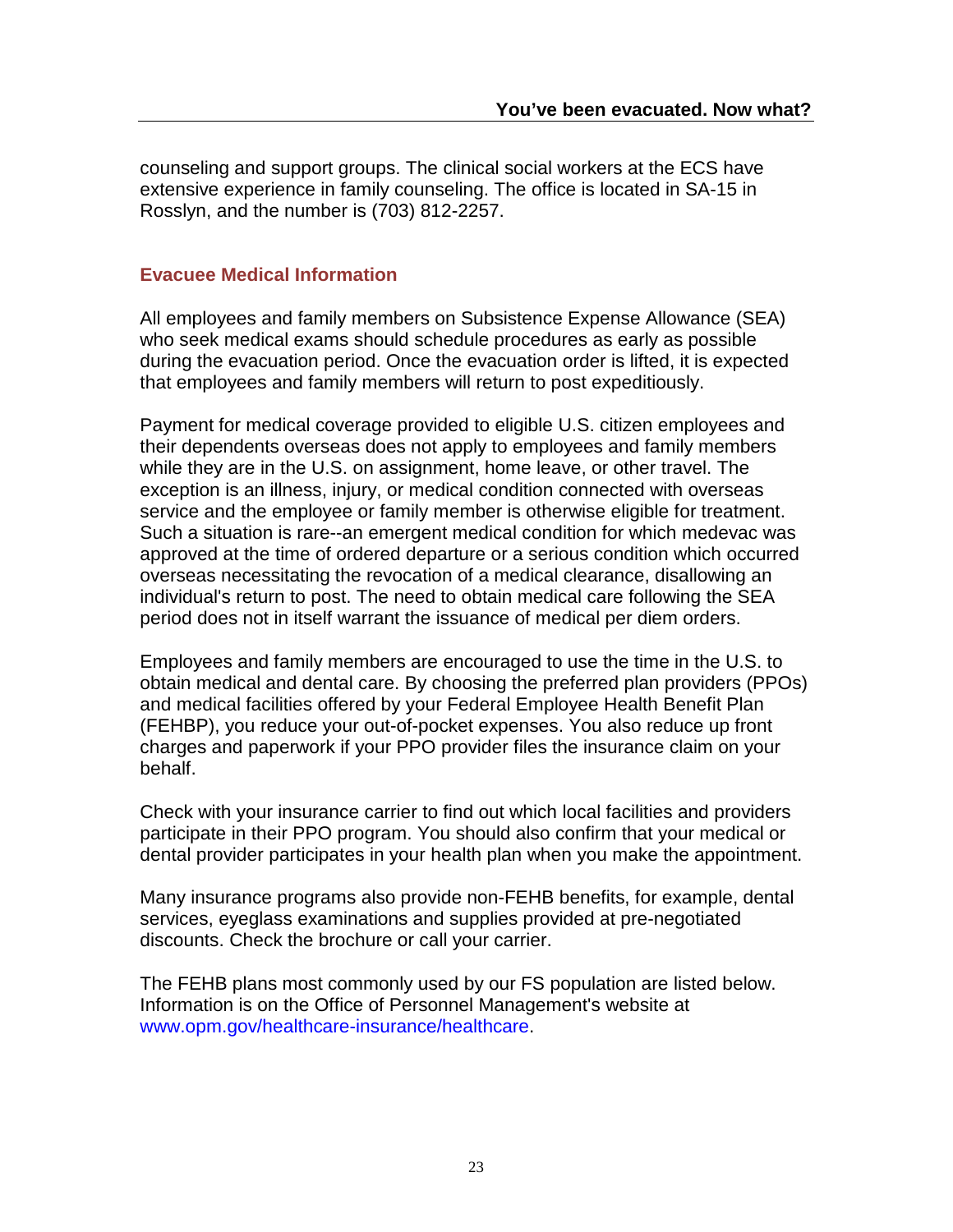#### **Foreign Service Benefit Plan**

Telephone (202) 833-4910 Fax (202) 833-4918 Website [www.afspa.org/FSBP](http://www.afspa.org/FSBP) Email [health@AFSPA.org](mailto:health@AFSPA.org)

#### **BlueCross BlueShield**

Telephone worldwide/collect (804) 673-1678 Toll-free in the U.S. (800) 848-9766 Website [www.fepblue.org](http://www.fepblue.org/)

#### **Government Employees Hospital Association (GEHA)**

Telephone Toll-free (800) 821-6136; (816) 257-5500 Fax (816) 257-3233 Website [www.geha.com](http://www.geha.com/)

#### **Mail Handlers Benefit Plan**

Telephone (800) 410-7778 Website [www.firsthealth.com/smfh/login.do](http://www.firsthealth.com/smfh/login.do)

**Please note:** *Subsistence Expense Allowance (SEA) and Medical Expense Allowance cannot be claimed at the same time and on the same set of orders.* Each separate set of orders must detail an obligation and a set length of time. MED will not authorize medical travel for anyone who is in the United States on SEA. Employees and/or EFMs on medical expense orders during an evacuation from post in which the medical order ends prior to the termination of the post evacuation must submit a TA order for SEA entitlement. A copy of the medical order must be forwarded with the SEA application, TA order and any commercial lodging receipt (s) dating from the end date of the medevac. In the event that an SEA evacuee develops a serious medical condition that requires further medical evaluations or treatment, MED/Foreign Programs should be notified for medical clearance to return to post by emailing [MEDForeignprograms@State.gov.](mailto:MEDForeignprograms@State.gov)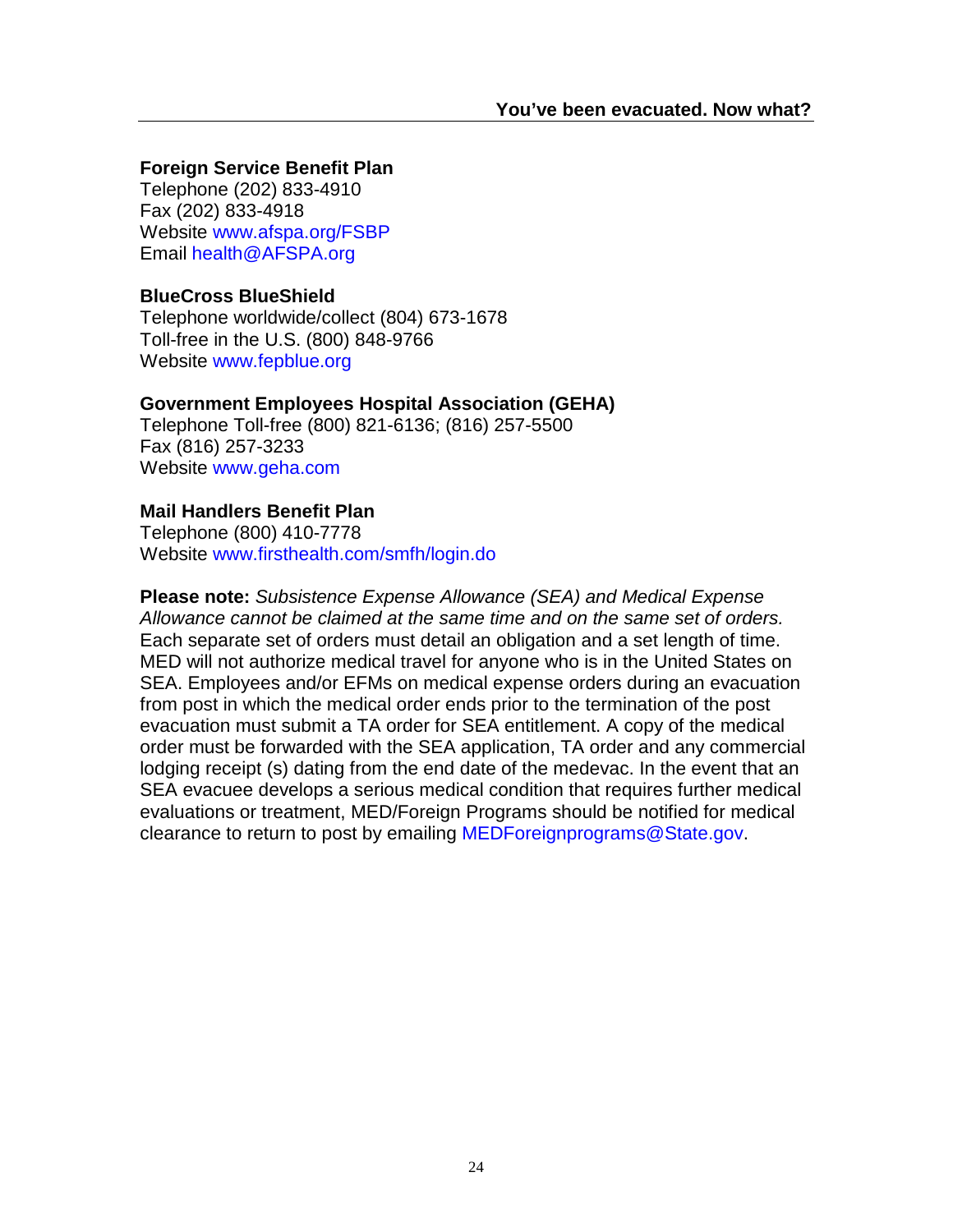#### <span id="page-27-0"></span>**Hotels and Lodging in the Washington, DC Area**

When looking for lodging at your local per diem rate, an excellent source is the GSA website, [www.gsa.gov.](http://www.gsa.gov/) Click on the state where you plan to reside and select the city or county. Click on the property list to find a list of hotels that offer rates within government per diem.

The American Foreign Service Association (ASFA) has a site for Extended-Stay Housing Providers at [www.afsa.org/extended-stay-housing-guide.](http://www.afsa.org/extended-stay-housing-guide)

#### **Corporations that assist in finding lodging according to family specific needs and within per diem and at no extra cost to the evacuee.**

BridgeStreet Corporate Housing Worldwide Toll-free telephone (800) 278-7338 www.bridgestreet.com

Charles E. Smith Toll-free telephone (877)902-0832 [www.smithliving.com](http://www.smithliving.com/)

Corporate Apartment Specialists, Inc. Toll-free telephone (800) 914-2802 www.corporateapartments.com

Gilmore Group Telephone (877) 844-6224 www.gilmoregroup.com

Oakwood Apartments Telephone toll-free (888) 998-3265 oakwood.com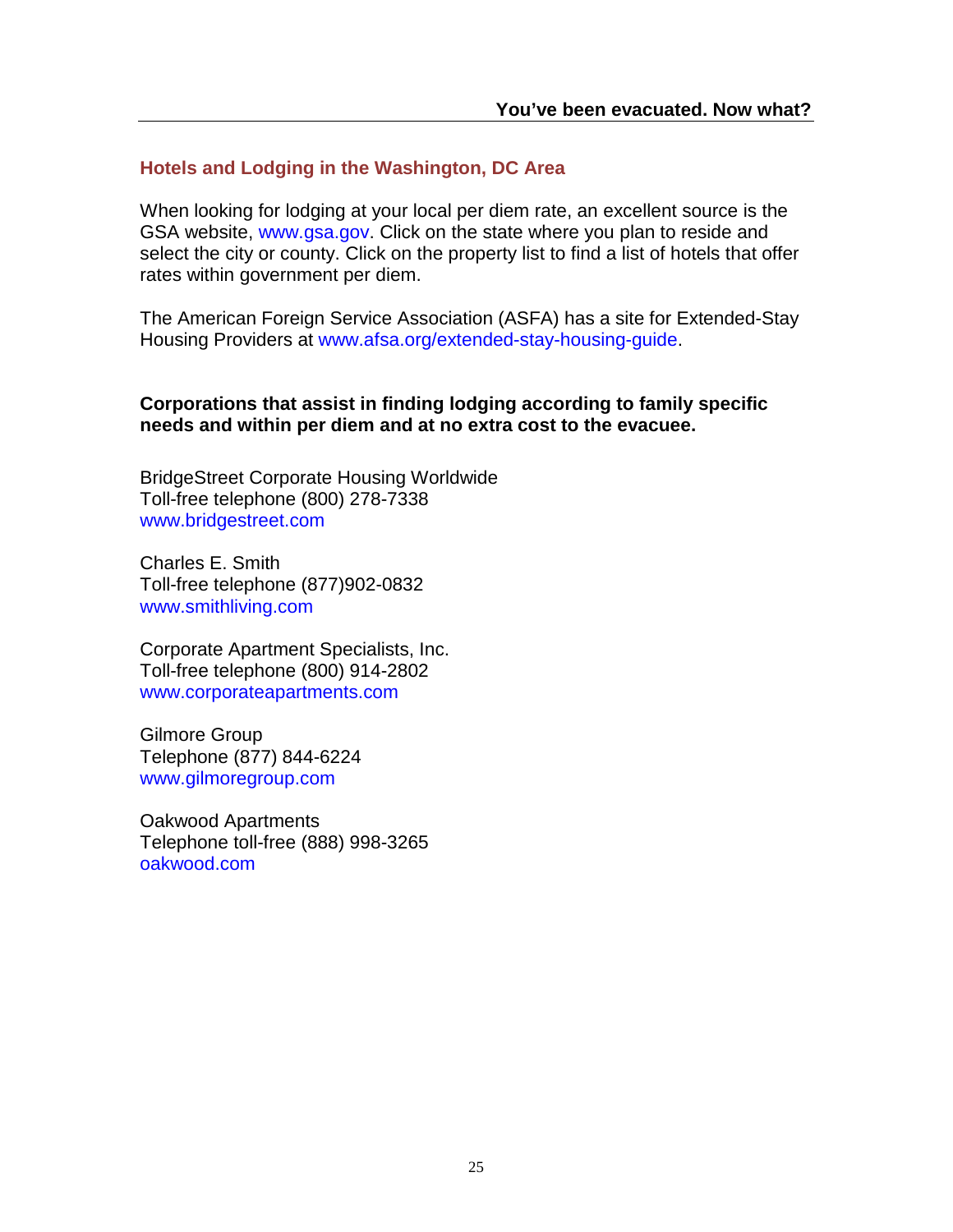#### <span id="page-28-0"></span>**Hotel/Suite Chains in Greater Metro DC**

**A**

AmeriSuites (800) 833-1516 www.amerisuites.com

### **B**

Best Western (800) 780-7234 www.bestwestern.com

### **C**

Candlewood Suites (877) 266-3539 www.candlewoodsuites.com

Choice Hotels International1 (877) 424-6423 www3.choicehotels.com

Country Inn and Suites (888) 201-1746 www.countryinns.com

### **D**

Days Inn (800) 329-7466 www.daysinn.com

### **E**

Extended Stay America (800) 804-3724 www.extendedstay.com

#### **H**

Hilton<sup>[1](#page-28-1)</sup> (800) 445-8667 www.hilton.com

Holiday Inn (800) 465-4329 www.ichotelsgroup.com

<span id="page-28-1"></span><sup>1</sup> *Doubletree, Embassy Suites Hotels, Hampton Inn, Hampton Inn & Suites and Homewood Suites*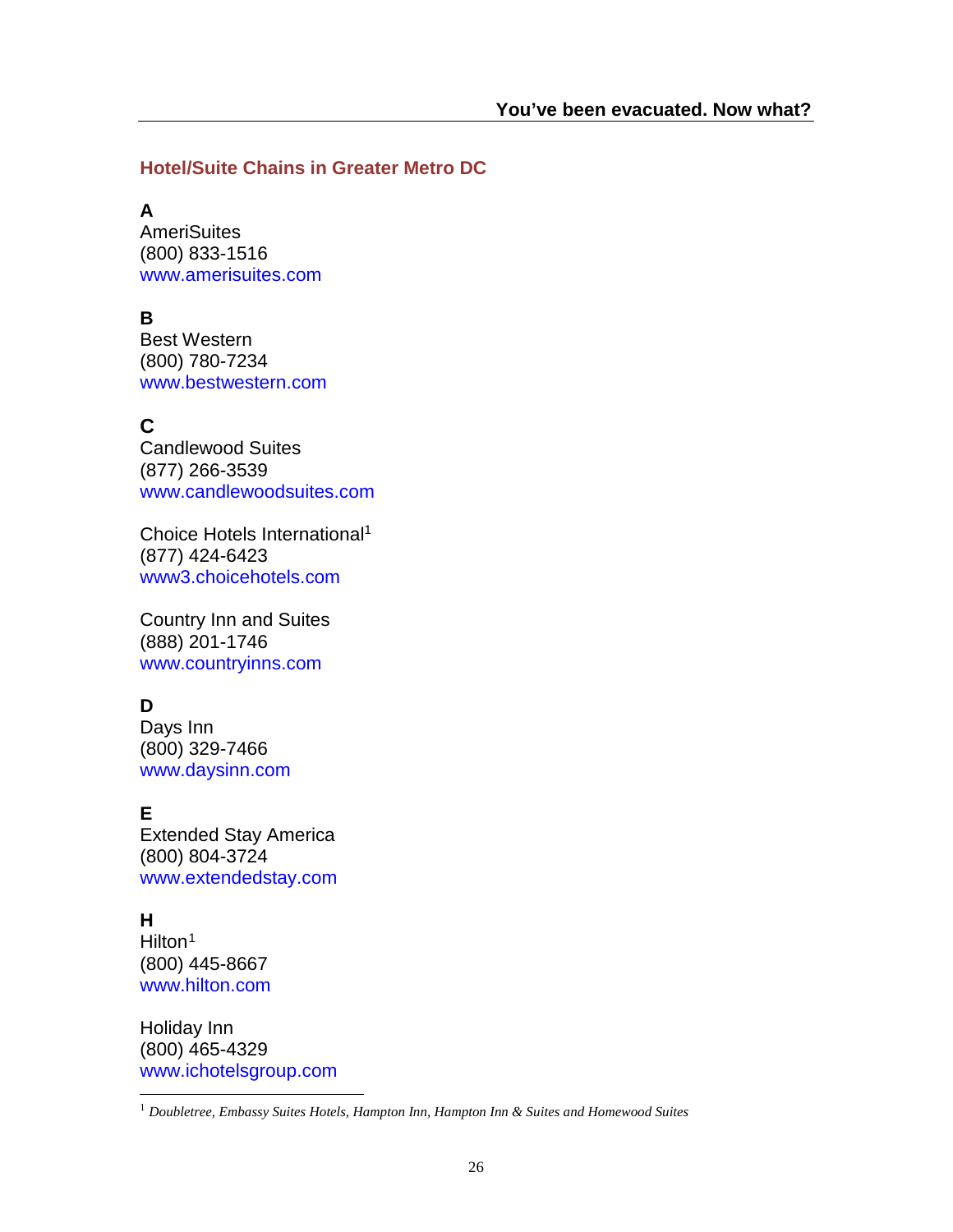$H$ vatt<sup>[2](#page-29-1)</sup> (800) 233-1234 www.hyatt.com

#### **M**

Marriott<sup>3</sup> (800) 932-2198 www.marriott.com

Microtel Inns and Suites (800) 771-7171 www.microtelinn.com

My Suite Solutions (888) 580-0505 www.mysuitesolutions.com

### **S**

**Sheraton** (888) 625-5144 www.starwoodhotels.com/sheraton/

**SuiteAmerica** (800) 784-8431 www.suiteamerica.com

Summerfield Suites (877) 999-3223 www.wyndham.com

#### **W**

Wingate Inn (800) 228-1000 [www.wingateinns.com](http://www.wingateinns.com/)

### <span id="page-29-0"></span>**Hotels Frequently Used by Foreign Service Personnel**

One Washington Circle Hotel (800) 424-9671 [www.thecirclehotel.com](http://www.thecirclehotel.com/)

<span id="page-29-1"></span><sup>2</sup> *includes Hawthorne Suites*

<span id="page-29-2"></span><sup>3</sup> *Springhill Suites, Renaissance Inn, Residence Inn, Towne Place Suites, Courtyard and Fairfield Inn*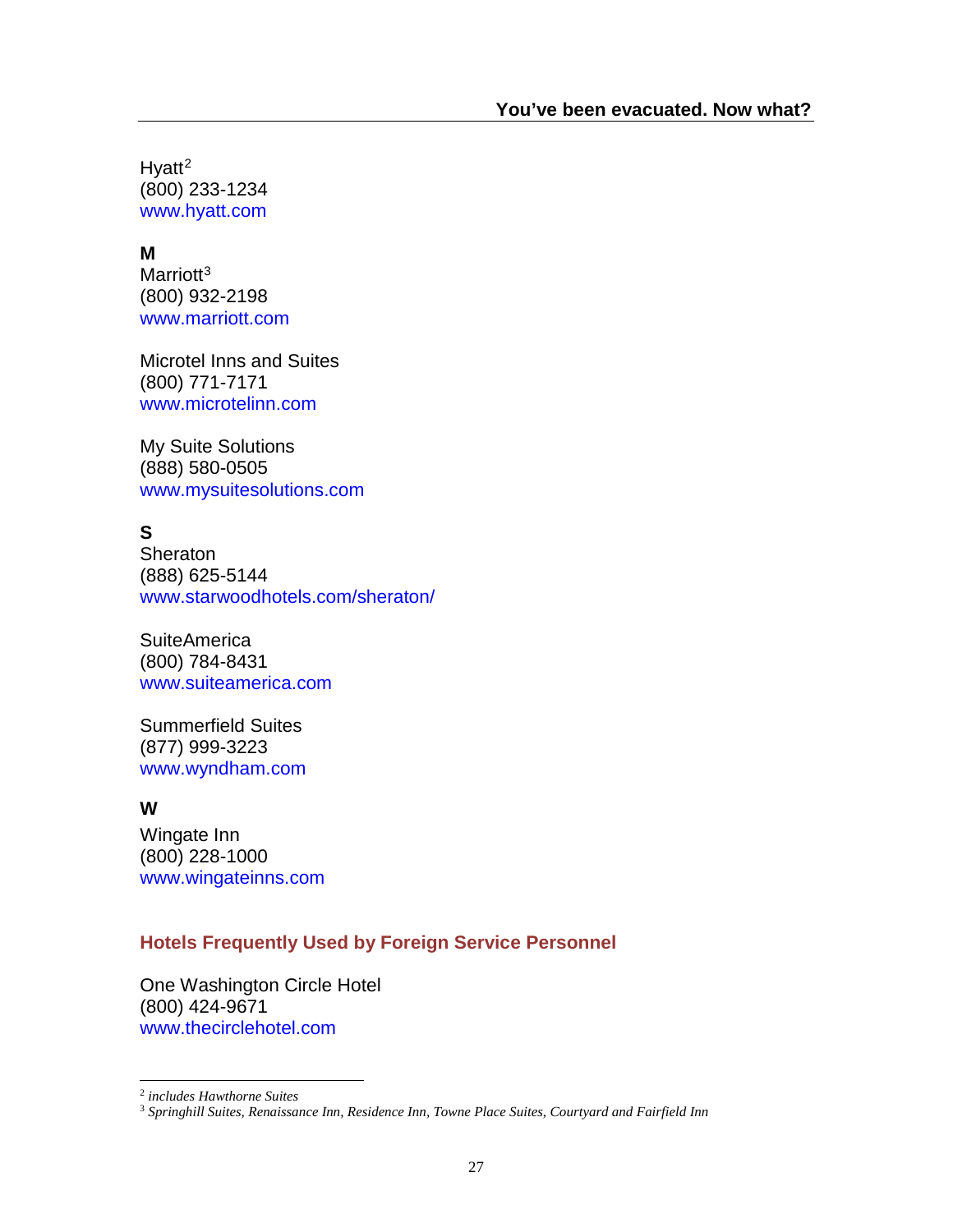The River Inn [www.theriverinn.com](http://www.theriverinn.com/) (888) 874-0100

State Plaza Hotel [www.stateplaza.com](http://www.stateplaza.com/) (800) 424-2859

#### <span id="page-30-0"></span>**Car Rental Information**

Alamo - [www.alamo.com](http://www.alamo.com/) (800) 462-5266 Avis - [www.avis.com](http://www.avis.com/) (800) 230-4898 Budget - [www.budget.com](http://www.budget.com/) (800) 527-0700 Dollar - [www.dollar.com](http://www.dollar.com/) 800-800-3665 Enterprise - [www.enterprise.com](http://www.enterprise.com/) (800) 736-8222 Hertz - [www.hertz.com](http://www.hertz.com/) (800) 654-3131 National - [www.nationalcar.com](http://www.nationalcar.com/) (800) 227-7368 Zipcar - [www.zipcar.com](http://www.zipcar.com/) (866) 494-7227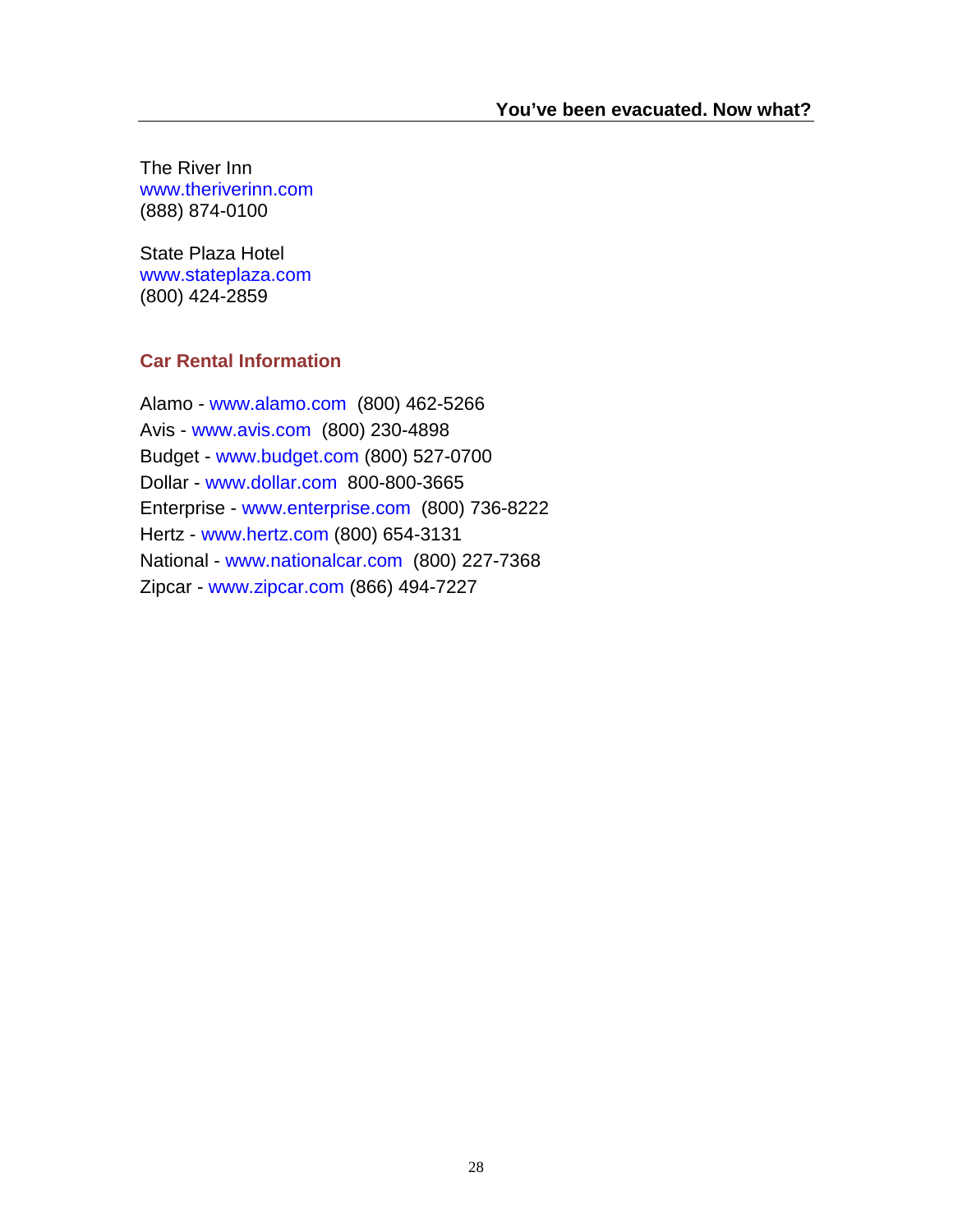#### <span id="page-31-0"></span>**School District Contact Information - Washington, DC Area**

| <b>District of Columbia</b> | www.k12.dc.us       |  |  |
|-----------------------------|---------------------|--|--|
| Information:                | Tel: (202) 442-4044 |  |  |
| <b>Special Education:</b>   | Tel: (202) 442-5468 |  |  |

#### **Northern Virginia**

|  |  |  |  | <b>City of Alexandria</b> |
|--|--|--|--|---------------------------|
|--|--|--|--|---------------------------|

Special Education: Tel: (703) 824-6650

Community Services & Public Information: Tel: (703) 228-6005 Gifted Program: Tel: (703) 228-6160; Special Education: Tel: (703) 228-6046

Office of Community Relations: Tel: (703) 246-2991 Office of Student Services & Special Education: Tel: (703) 246-7780 Gifted/Talented Section: Tel: (703) 876-5272

#### **City of Falls Church**  [www.fccps.k12.va.us](http://www.fccps.k12.va.us/)

Public Information: Tel: (703) 248-5600 Gifted and Talented Programs: Tel: (703) 248-5603 Special Education Coordinator: Tel: (703) 248-5630

Public Information Office: Tel: (703) 791-8720

**Prince William County WWW.pwcs.edu** Community Relations Office: Tel: (703) 791-8720

[www.acps.k12.va.us](http://www.acps.k12.va.us/) Information: Tel: (703) 824-6600 Gifted Program: Tel: (703) 824-6680

#### **Arlington County** [www.arlington.k12.va.us](http://www.arlington.k12.va.us/)

#### **Fairfax County [www.fcps.k12.va.us](http://www.fcps.k12.va.us/)**

## **Loudoun County** [www.loudoun.k12.va.us](http://www.loudoun.k12.va.us/)

**Stafford County** [www.pen.k12.va.us/Div/Stafford/](http://www.pen.k12.va.us/Div/Stafford/) Information: Tel: (540) 658-6000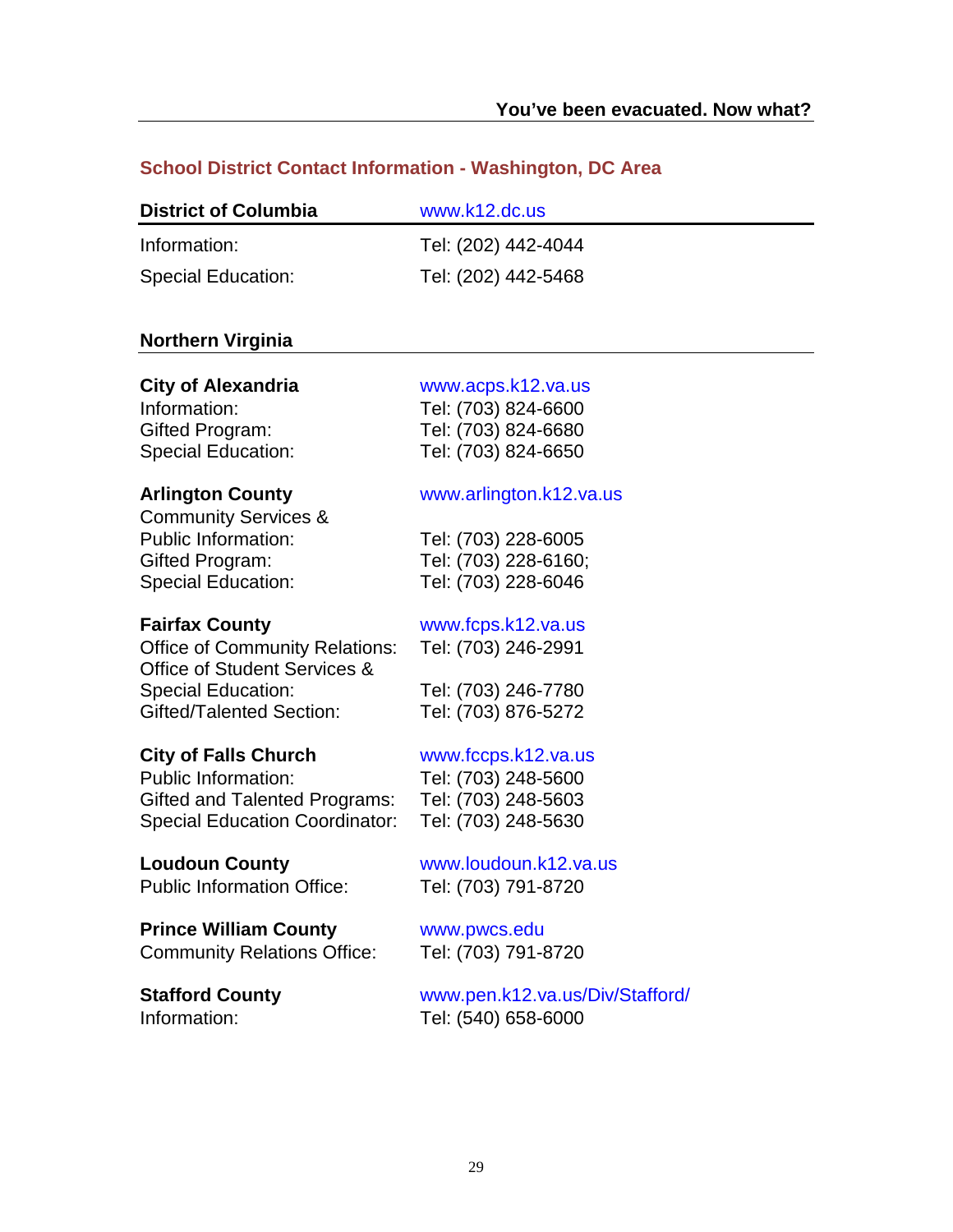#### **Maryland**

#### **Anne Arundel County** [www.aacps.org](http://www.aacps.org/)

Public Information Office: Tel: (410) 313-6600 Email address for general questions or comments: [publicinfo@hcpss.org](mailto:publicinfo@hcpss.org) Special Schools website (special needs/magnet schools): [www.howard.k12.md.us/](http://www.howard.k12.md.us/)

Information: Tel: (410) 222-5000 Special Schools: Tel: (410) 222-5410/5411 Gifted and Talented Tel: (410) 222-5430

### **Howard County** [www.howard.k12.md.us](http://www.howard.k12.md.us/)

#### **Montgomery County** [www.mcps.k12.md.us](http://www.mcps.k12.md.us/)

Information: Tel: (301) 279-3391 Special Education: Tel: (301) 279-3135 Gifted and Talented & Magnet Programs: Tel: (301) 279-3163

#### **Prince George's County** [www.pgcps.pg.k12.md.us](http://www.pgcps.pg.k12.md.us/)

Communications: Tel: (301) 952-6001 Special Education: Tel: (301) 952-6336 Talented and Gifted: Tel: (301) 322-1729

#### <span id="page-32-0"></span>**Other School Resources on the Internet**

[FLO's Education and Youth Resources](https://www.state.gov/family-liaison-office/education-and-youth/transitioning-from-school-to-school/)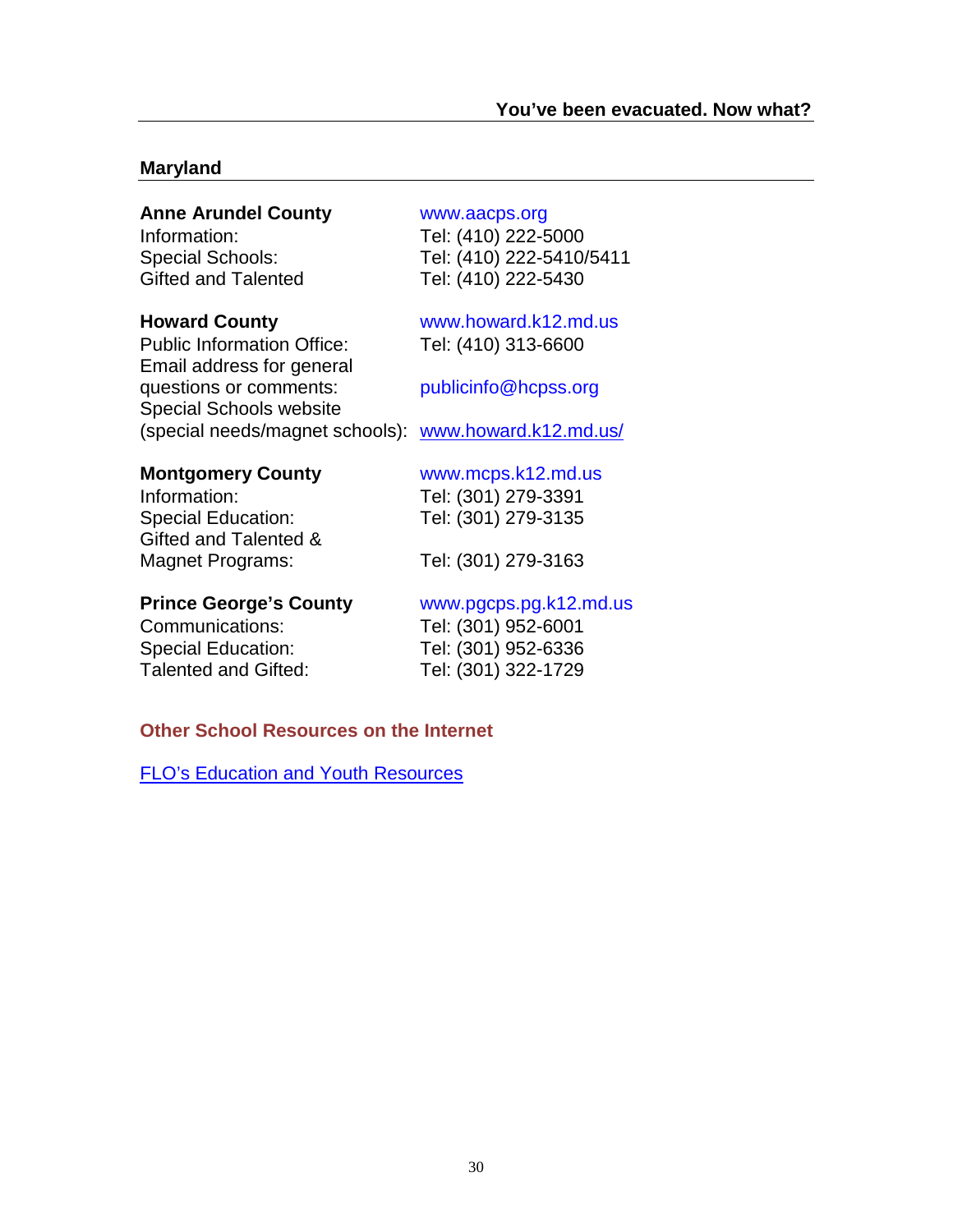### <span id="page-33-0"></span>**Frequently Asked Questions on Evacuation**

<span id="page-33-1"></span>*From the Department of State Office of Allowances*

### **GENERAL**

#### **1. Q: What is the difference between an authorized departure and an ordered departure?**

**A:** Authorized departure merely allows the Chief of Mission greater flexibility in determining which employees or groups of employees may depart, and avoids any negative connotation that might be attached to the use of the term "evacuation." Since the law uses the terms synonymously, there is no difference in benefits now in application of the regulations. Note: Once the Under Secretary of State for Management ("M") approves the evacuation status for post—either authorized or ordered—the 180-day clock "begins ticking" (by law, an evacuation cannot last longer than 180 days). Only one departure is permitted an evacuee during any one evacuation period, except for certain employees in unusual circumstances as determined by the Secretary of State.

#### **2. Q: Do all US Government agencies subscribe, follow or adhere to the Department of State Standardized Regulations (Government Civilians, Foreign Areas) (DSSR) on evacuations?**

**A:** In accordance with DSSR 645 all civilian agencies have agreed to implement the regulations. In order to ensure fair and consistent treatment of all evacuees, any agency that proposes to deviate from DSSR Chapter 600 must seek Secretary of State approval.

Uniformed military personnel and their dependents are covered separately under the Department of Defense Joint Federal Travel Regulations.

#### **3. Q: How are Members of Household (MOHs) of U.S. direct hire employees affected during an evacuation?**

**A:** MOHs who are U.S. citizens are provided the same evacuation assistance as private American citizens. The "no double standard" policy requires private American citizens be given the same evacuation opportunities/assistance as official Americans. It is the Department of State policy to make available to private Americans any evacuation option planned for the official USG community, when appropriate and feasible. MOHs who are not U.S. citizens are also rendered evacuation assistance, either to the U.S. if documented for entry or otherwise eligible to enter as determined by the post, with assistance from Immigration and Customs Enforcement as necessary, or to a third country if documented or otherwise determined to be eligible for entry.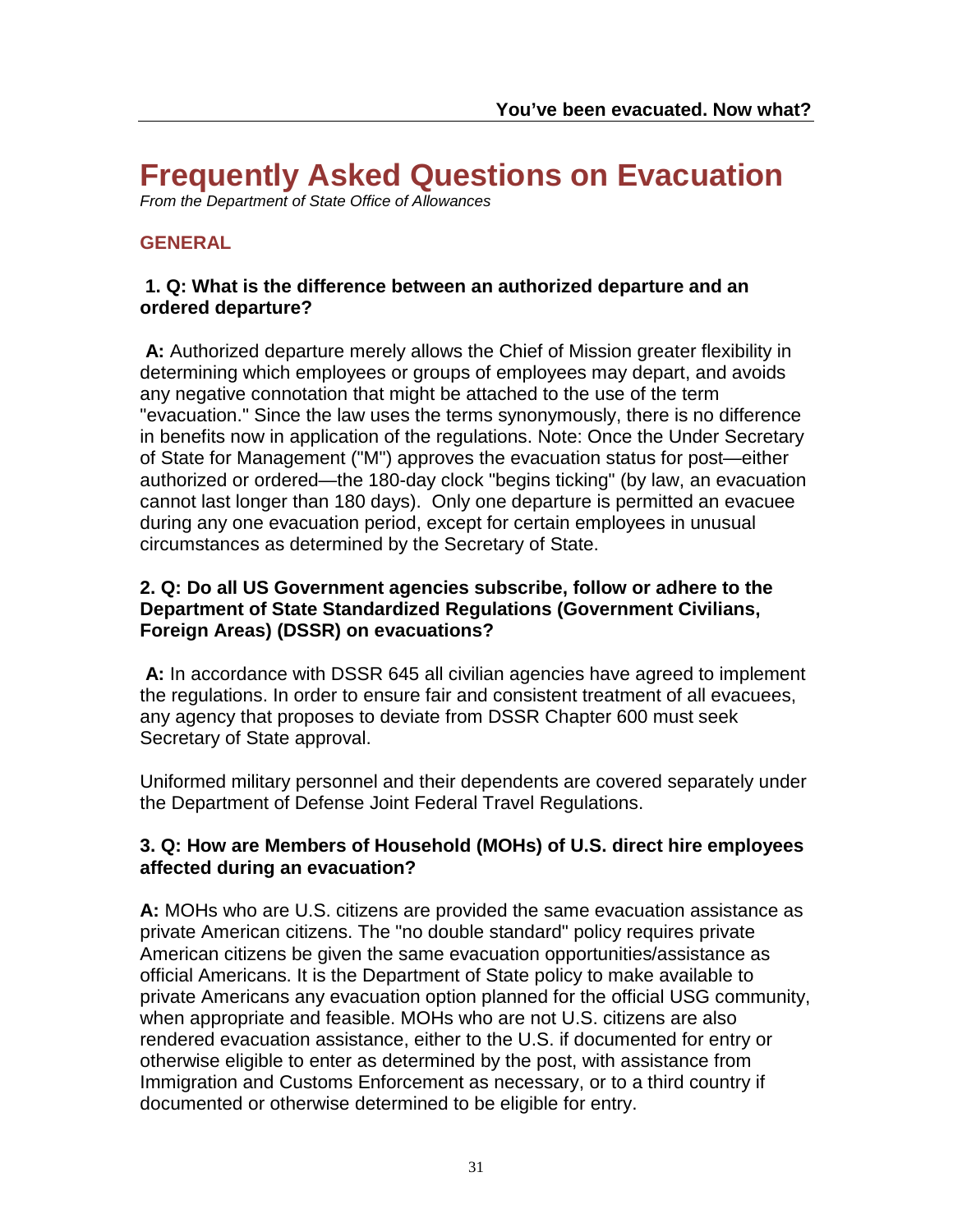#### **4. Q: Who is responsible for travel costs of Members of Household (MOHs)?**

**A:** MOHs are personally responsible for their travel costs. As a general rule, the U.S. Government does not provide funds for evacuating persons other than U.S. Government employees and eligible family members.

#### **5. Q: Where can I find more information on evacuation guidelines for U.S. citizens and other persons for whom the U.S. Government may have a responsibility?**

**A:** The Overseas Citizens Services, Bureau of Consular Affairs provides assistance for U.S. citizens living abroad. You can contact them on the internet at [www.travel.state.gov.](http://www.travel.state.gov/)

#### **6. Q: Do Members of Household (MOHs) have to leave during an evacuation?**

**A:** No. The Chief of Mission (COM) cannot order the departure of MOHs or other private U.S. citizens.

#### **7. What happens if a Member of Household (MOH) is occupying USG housing - would s/he be required to vacate the house?**

**A:** If the Chief of Mission (COM) feels that the presence of MOHs in post housing could impact post security resources or otherwise affect post operations, then the COM can direct the employee to move MOHs out of that housing.

#### **8. Q: At what age do children become ineligible for evacuation-related payments under DSSR 600?**

**A:** Allowances eligibility for children usually ends when they reach age 21 (unless incapable of self-support due to mental or physical impairment). Evacuation-related payments under DSSR 600 are no exception to this rule. The definition of "children" found at DSSR 040m under "Family" governs their eligibility for foreign allowances except when waived or modified in specific DSSR sections that follow 040. DSSR 600 contains no such waiver or modification.

#### **SAFEHAVEN**

**9. Q: How does an eligible family member (EFM) select an official safehaven and what is the subsistence expense allowance (SEA) based on?**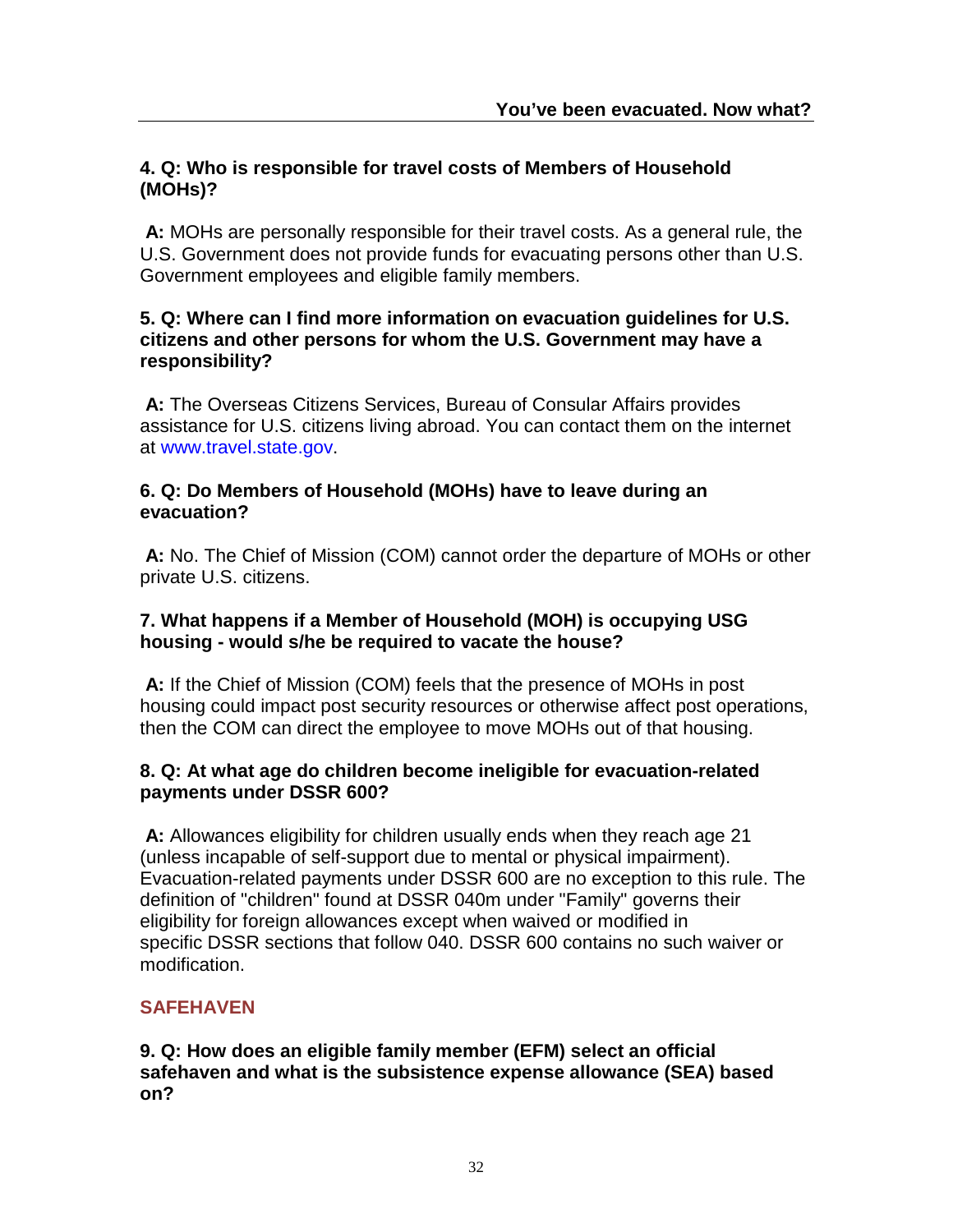**A:** The Under Secretary for Management ("M") designates the United States (the 50 United States and the District of Columbia), a foreign location, or both when necessary as the official safehaven location(s). In most cases, eligible family member (EFM) evacuees are directed to travel to the U.S. safehaven. An EFM evacuee should select a U.S. safehaven, (any of the 50 United States or the District of Columbia) based on where he/she anticipates spending the longest time—such as where children may go to school or where family/friends reside. An evacuee is not required to remain at the U.S. safehaven. The regulations provide that SEA payments will be based on the per diem rate of the chosen U.S. safehaven location, however, DSSR 632.3 allows an agency to pay a lower rate if the authorizing officer determines that such lower rate would be more in keeping with necessary living expenses. For example, if an evacuee submits a lodging receipt at a location where the per diem rate is lower than their safehaven, reimbursement can be calculated not to exceed the per diem of the lodging location. A U.S. safehaven location for EFMs may be changed once during an evacuation and SEA payments will then be based on the new U.S. safehaven. However, any change in safehaven location is at the evacuee's personal expense, except when previously evacuated EFMs are allowed to rejoin their evacuated sponsor (the employee) in Washington, DC (or wherever his/her U.S. work assignment location is during evacuation). Be sure to notify the appropriate evacuee locator and accounting offices of any change in address. For assistance with figuring SEA, see DSSR Section 960 Evacuation Payments Worksheet.

#### **10. Q: May an evacuated employee choose to accompany family members to their safehaven point prior to the employee reporting for work at the U.S. or foreign safehaven as determined by the employee's agency?**

**A:** Either the post or appropriate bureau or agency head determines whether an employee must report directly to the U.S. or foreign safehaven and if any annual leave is authorized. However, the employee's travel at government expense will be cost constructive not to exceed the cost of travel from the post to the employee's U.S. or foreign location as instructed by the employee's agency. The employee is not eligible for the Subsistence Expense Allowance (SEA) until s/he arrives at the U.S. or foreign safehaven.

#### **11. Q: If EFMs under an evacuation order [are unable to travel alone due to](http://aoprals.a.state.gov/content.asp?content_id=164&menu_id=75#11)  [special needs or minor age, who can be reimbursed to accompany them](http://aoprals.a.state.gov/content.asp?content_id=164&menu_id=75#11) to a U.S. [safehaven?](http://aoprals.a.state.gov/content.asp?content_id=164&menu_id=75#11)**

**A:** Only employees' and EFMs' evacuation travel can be funded by the Government. Therefore, either the employee parent designated nonessential could accompany, or another employee or EFM could serve as an escort, if willing and able to do so. If the EFM's U.S. safehaven is not the same as the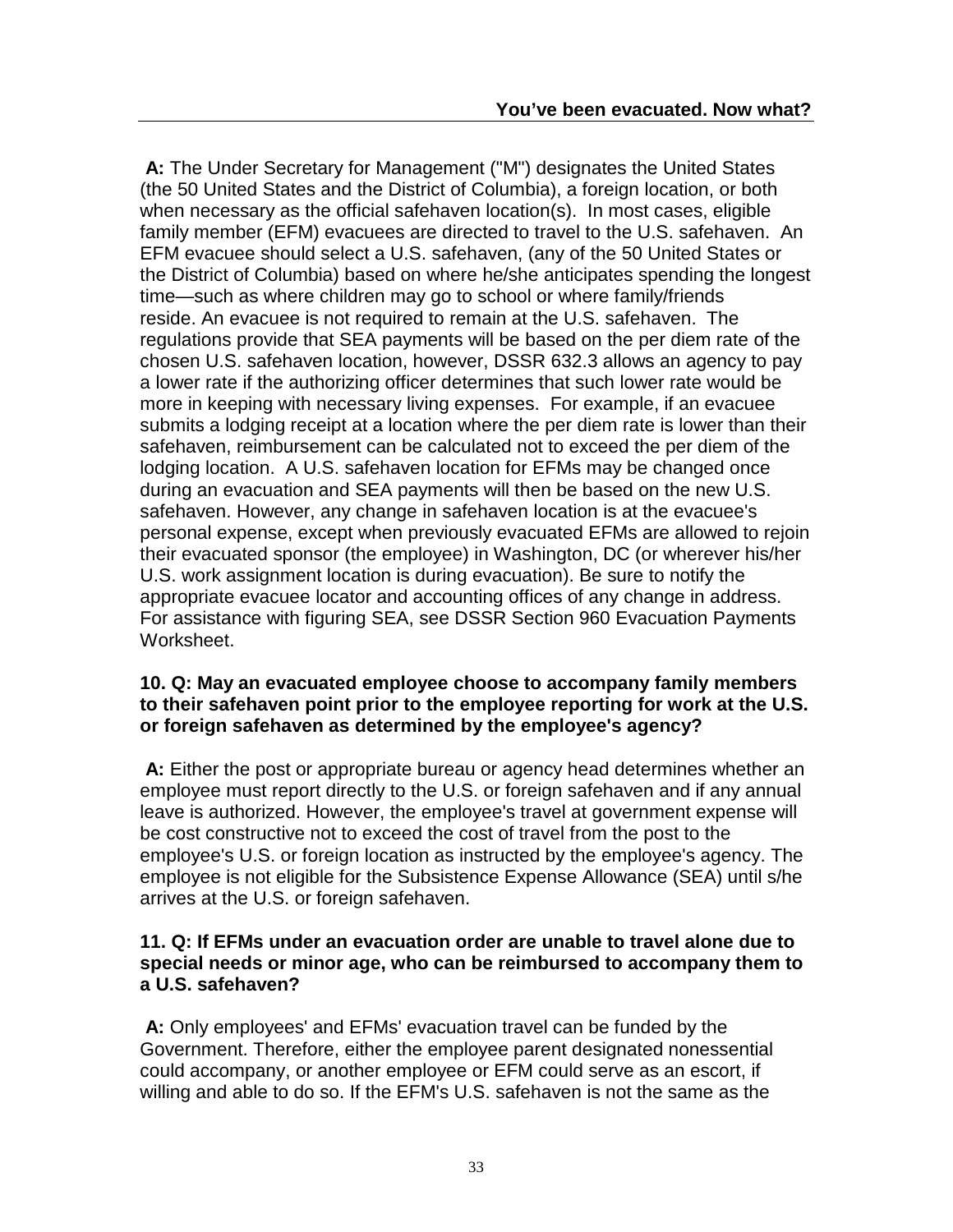escort's duty station or safehaven, that escort's travel will be on a costconstructive basis calculated from the evacuated post to the escort's U.S. duty station.

#### **12. Q: What benefits are available for those going to an alternate safehaven?**

**A:** Benefits are only available if the alternate safehaven is approved as in the best interest of the U.S. Government by the Under Secretary of State for Management ("M") following endorsement by the head of agency or designee on behalf of the agency employee's eligible family members (EFMs). The only benefits are cost constructive travel (not to exceed the cost of travel between the evacuated post and the U.S. or foreign location duty station) under DSSR 631a(1), and limited SEA, based on the lowest of three per diem rates: the official safehaven (whether U.S. or foreign), the alternate safehaven, or the standard CONUS, under DSSR 632.2b. If there is a first evacuee (employee or family member) at a U.S. or foreign safehaven, SEA calculations for family members at the alternate safehaven will be limited to the calculation for additional family members based on the M&IE of the applicable lowest per diem rate. No education allowance of any type can be authorized, nor are any diplomatic immunities, privileges, or services available at an alternate safehaven.

#### **13. Q: May previously evacuated eligible family members (EFMs) join the employee at his or her official U.S. safehaven?**

**A:** Yes, EFMs evacuated to a U.S. or foreign safehaven may be permitted to rejoin the employee subsequently evacuated to a U.S. duty station. Transportation costs would be at U.S. Government expense for the family members from their U.S. or foreign safehaven to the employee's U.S. duty station. EFM travel from an alternate safehaven to the employee's U.S. duty station will be on a cost constructive basis not to exceed the cost of travel from the evacuated post to the U.S. duty station (DSSR 631a(1)).

#### **14. Q: May an employee and eligible family member (EFM) children take an authorized departure from post while the employee's spouse or domestic partner remains at post for professional reasons?**

**A:** Yes, an employee and EFM children may be granted an authorized departure from post upon approval of the Chief of Mission, per DSSR 610j. If they were married couple employees or domestic partnership employees, the employee's spouse or domestic partner would not be required to evacuate. If the employee's spouse or domestic partner is a locally hired employee at the Mission or is otherwise employed outside the Mission the spouse or domestic partner would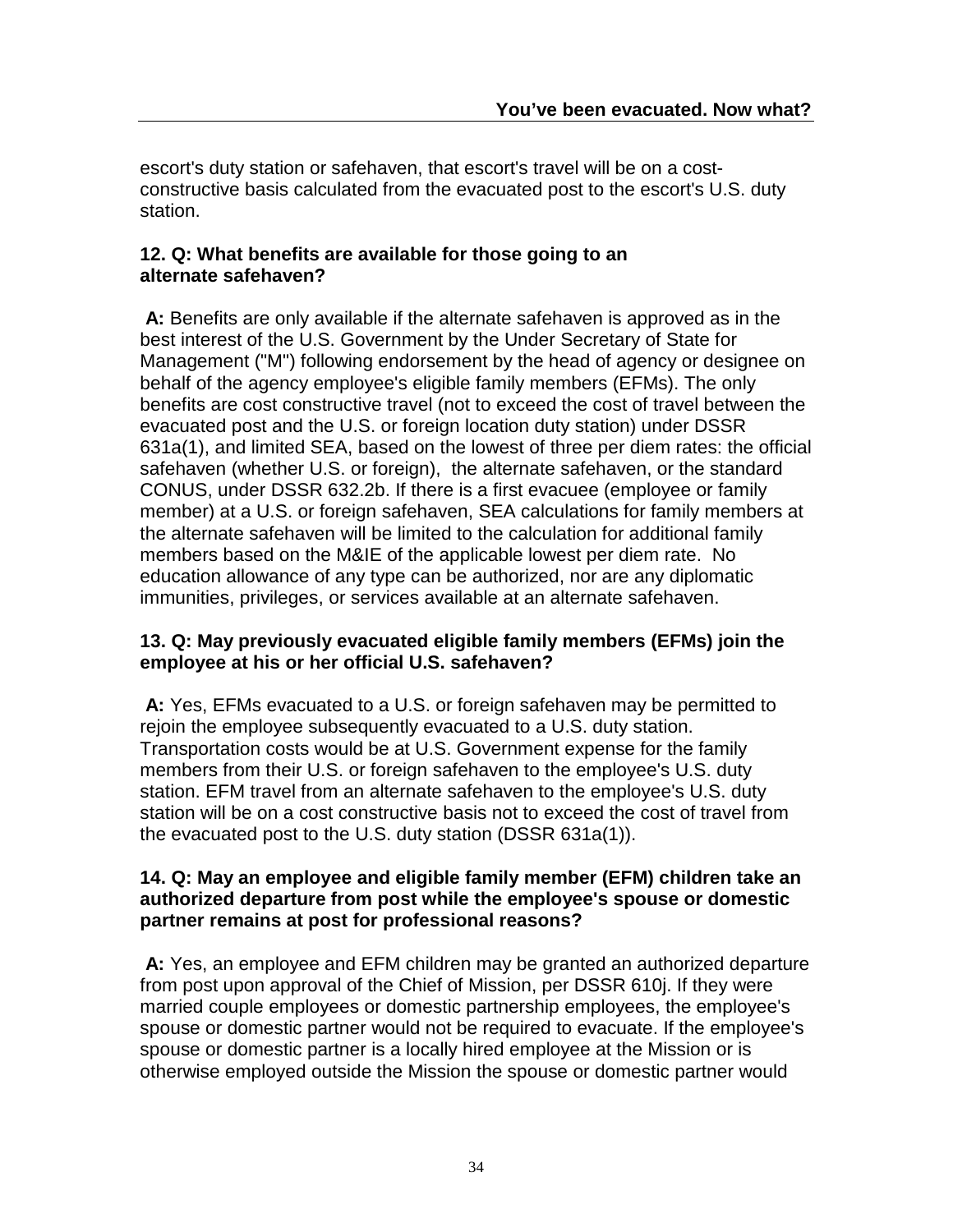not be required to evacuate, for example, if the employee's spouse or domestic partner was employed as a teacher in an international school.

#### **15. Q: May an eligible family member (EFM) on educational travel or "away from post" education allowance, travel to the U.S. or foreign safehaven following evacuation of a post?**

**A:** Yes. Either the U.S. or foreign safehaven location displaces the foreign post of assignment for travel purposes under education allowance and educational travel as provided in DSSR 633.2 and DSSR 633.4, respectively. Travel to an alternate safehaven is on a cost constructive basis not to exceed the cost of travel to either the U.S. or foreign safehaven. Note: Payment of subsistence expense allowance (SEA) is not allowed for children on "away from post" education allowance (DSSR 633.2) but is allowed between grant years. Payment of SEA is allowed for children under educational travel only when they are at the safehaven and only for children unmarried and under 21 (see definition of child in DSSR 040m(2)).

#### **16. Q: Do newly assigned employees/eligible family members (EFMs) not yet arrived at the post qualify for evacuation benefits under DSSR Chapter 600?**

**A:** No, not under Chapter 600. Under the evacuation benefits law, only employees and dependents who are temporarily away from their foreign post of assignment at the time of the evacuation order are eligible for evacuation benefits if prohibited from returning. However, under the transfer allowance authority, DSSR 245 does allow equivalent benefits to certain newly assigned personnel who are prohibited from proceeding to post. These equivalent benefits provide for Subsistence Expense Allowance (SEA) payments as well as justified grace periods needed to return to post at the end of an evacuation, and the lease penalty payment.

To qualify for these equivalent benefits the following three criteria must be met:

(1) the employee's transfer orders have been issued;

(2) on the date of the ordered/authorized departure order the employee must be within 60 days of scheduled departure to the new post; and (3) either (a) the employee's HHE have been packed out and the employee's residence has been vacated; or (b) the employee transferring from a post in the U.S. has an irrevocable contractual agreement for lease or sale of his or her residence; or (c) the employee has transferred from a foreign post with direct transfer orders (i.e. no home leave, or equivalent, prior to reporting to the new foreign post) and is required by post to vacate residence quarters.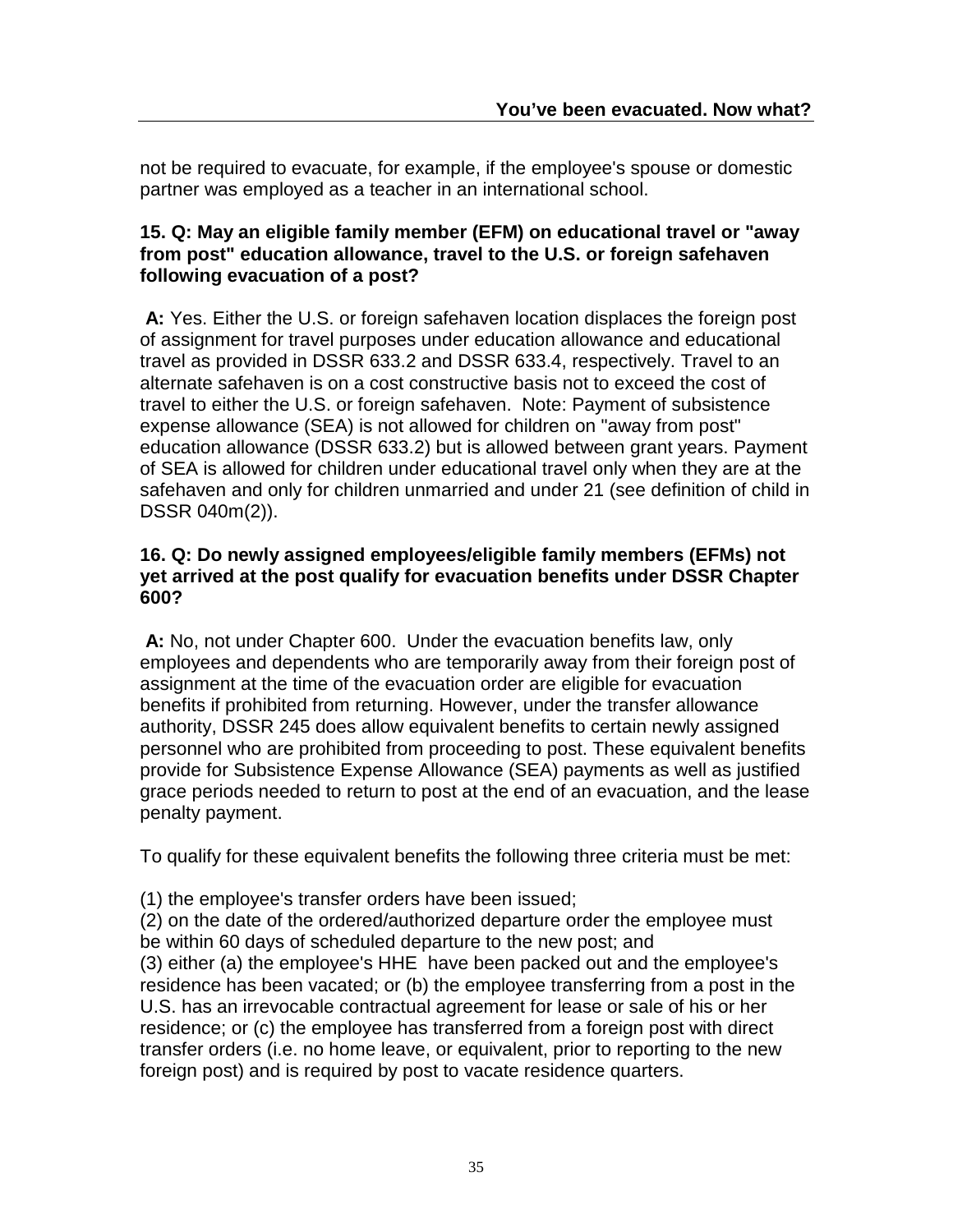If all three criteria are not met, EFMs are eligible for only Involuntary Separate Maintenance Allowance under DSSR 262.1 effective the date the employee begins official travel under assignment orders.

#### **SUBSISTENCE EXPENSE ALLOWANCE (SEA) AND ADVANCE PAYMENTS**

#### **17. Q: When do Subsistence Expense Allowance (SEA) benefits commence for evacuees?**

**A:** (1) U.S. or Foreign Safehaven: SEA benefits will commence from the day following arrival at the safehaven location, per DSSR 632. No SEA will be paid for travel enroute to the safehaven location.

(2) Alternate Safehaven: If an alternate safehaven is approved prior to the EFMs evacuation, SEA benefits will commence from the day following arrival at the alternate safehaven location. If an alternate safehaven is approved after evacuees have arrived at that location, SEA will commence no earlier than the date the Department approved the request for the alternate safehaven. If the request for an alternate safehaven is denied, no SEA is authorized until the evacuee arrives at the U.S. or foreign safehaven.

#### **18. Q: What is the maximum time period an employee may receive SEA payments?**

**A:** Evacuation status is authorized by the Under Secretary of State for Management in 30-day increments, up to a maximum of 180 days, per DSSR 623f.

#### **19. Q: What happens to an employee's allowances, post hardship differential and danger pay during the period of SEA payments?**

**A:** Post hardship differential, danger pay and post (cost of living) allowance terminate as of the close of business on the day an employee commences travel under orders for emergency evacuation, per DSSR 621.2(a) and (f). "School at post" education allowance terminates without financial penalty [see Exception at DSSR 621.1(d)(1) and DSSR 621.2(d)(1)]. "School away from post" education allowance may continue until the end of the school year, per DSSR 621.2(d)(2). Employees should check their earnings and leave statements for post hardship differential, danger pay and post (cost of living) allowance payments that should have been terminated. The employee is responsible for refunding any overpayments. (Refer to DSSR 532e. for termination of post hardship differential in those cases when the employee is away from post on detail or leave and his or her departure from post is ordered.)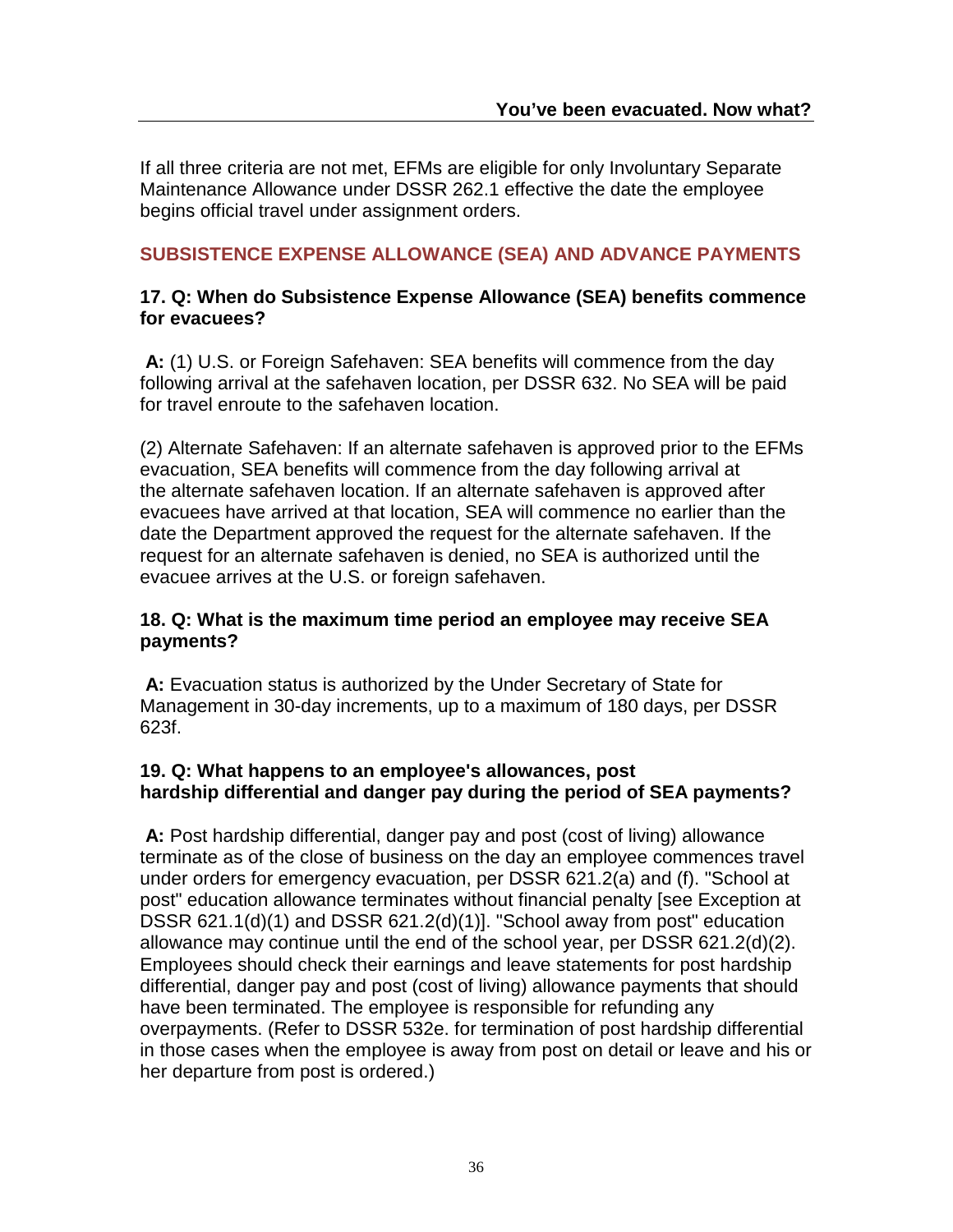#### **20. Q: Do SEA payments stop while an evacuated employee is on temporary duty (TDY)? What happens to the employee's evacuated eligible family members (EFMs)?**

**A:** To meet the needs of the service, employees in evacuation status may be assigned TDY to another location. However, during the TDY period, when the employee is receiving TDY per diem, the payment of SEA for the individual is suspended, per DSSR 635(a). SEA may be resumed when the TDY ends.

EFMs at same U.S. or Foreign Safehaven as employee: If there are EFMs of this employee in evacuation status, one family member receiving SEA becomes the first evacuee and thus receives lodging per diem. The family is not disadvantaged since the total SEA benefit package is reduced by only one MI&E allowance when the employee departs on TDY status.

EFMs at U.S. Safehaven and employee is at Foreign Safehaven: SEA benefits remain unchanged for EFMs – there is still one EFM designated as first evacuee at the U.S. Safehaven.

#### **21. Q: When an employee is evacuated after eligible family members (EFMs) have been evacuated at an earlier date, is the employee entitled to SEA under DSSR 632.1, at the full amount for the first evacuee or at the amount for an additional family member?**

**A:** When necessary and in the interest of the U.S. Government, there may be more than one official safehaven designated. This may include both a U.S. (50 United States and the District of Columbia) and Foreign Safehaven.

When the employee is evacuated later than EFMs to the same U.S. or Foreign Safehaven as the EFMs, the employee may be treated as the first evacuee or simply as an additional family member.

When the employee is evacuated to a Foreign Safehaven after EFMs have been evacuated to a U.S. Safehaven the employee will be designated as the First Evacuee at the Foreign Safehaven.

The DSSR allows for eligible family member(s) and the employee to be at different official safehaven locations. There can be one "first evacuee" under the formula (whether commercial or non-commercial) at a U.S. Safehaven and at a Foreign Safehaven. Example: When an employee (designated as first evacuee) is at the U.S. safehaven (and physically located in Washington, D.C.) and family members are at the U.S. safehaven (and physically located in Iowa), SEA payments for the employee and family members would be calculated based on the per diem rate for Washington, D.C. (location of the first evacuee).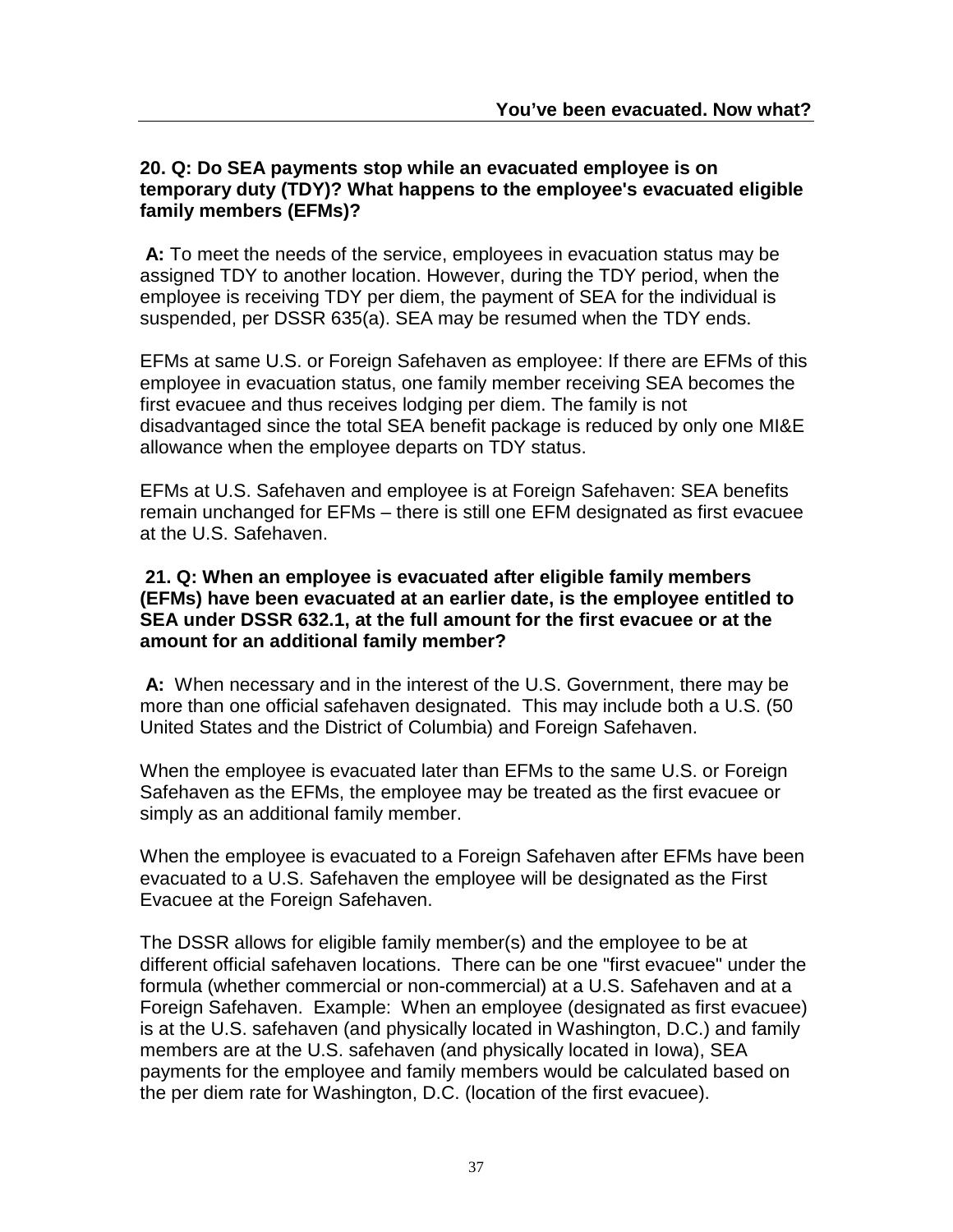Restriction: If there is a first evacuee at either a U.S. or foreign safehaven there cannot also be a first evacuee at the alternate safehaven. The SEA in this case would be based on the guidelines in DSSR 632.1 and calculated using the formula for "each additional evacuee" using the lowest of the per diem rates for the (1) U.S. or foreign safehaven; (2) the alternate safehaven; or (3) the Continental US (CONUS).

#### **22. Q: May employees and EFMs on home leave or on R&R receive SEA payments?**

**A:** Employees and EFMs cannot receive SEA while on home leave or in R&R status per DSSR 632.4(a). If away from post at the time of the evacuation order, the employee either must return to post or declare his/her intention to do so before any family member can qualify for evacuation benefits. Transportation may be authorized to the safehaven location. SEA may not commence for evacuees until each arrives at the authorized safehaven and providing the employee has commenced official travel to the duty station (either to safehaven or return to post). Determination of the exact date may also in some circumstances depend on the date the employee or EFMs members were officially due to return to post.

#### **23. Q: If Permanent Change of Station (PCS) travel orders have been issued prior to an employee/EFM's evacuation orders, which orders take precedence?**

**A:** PCS travel orders always take precedence over any other type of travel orders, including evacuation orders. An evacuee's travel should therefore be charged to his/her PCS orders. An evacuee may, however, be eligible to receive SEA benefits if the evacuation occurs prior to his/her originally scheduled PCS travel. When EFMs depart post under evacuation orders, and the employee subsequently departs post under PCS orders, all evacuation benefits will cease for EFMs when the employee's PCS travel begins.

#### **24. Q: What if EFMs have been evacuated and the employee later joins the evacuated family on a different type of travel order such as R&R or home leave?**

**A:** Employees cannot receive SEA. However, SEA continues for family members previously evacuated per DSSR 632.4.

**25. Q: How is it determined whether the commercial or non-commercial rate for SEA applies, and can an employee draw SEA at the commercial rate and EFMs draw SEA at the non-commercial rate?**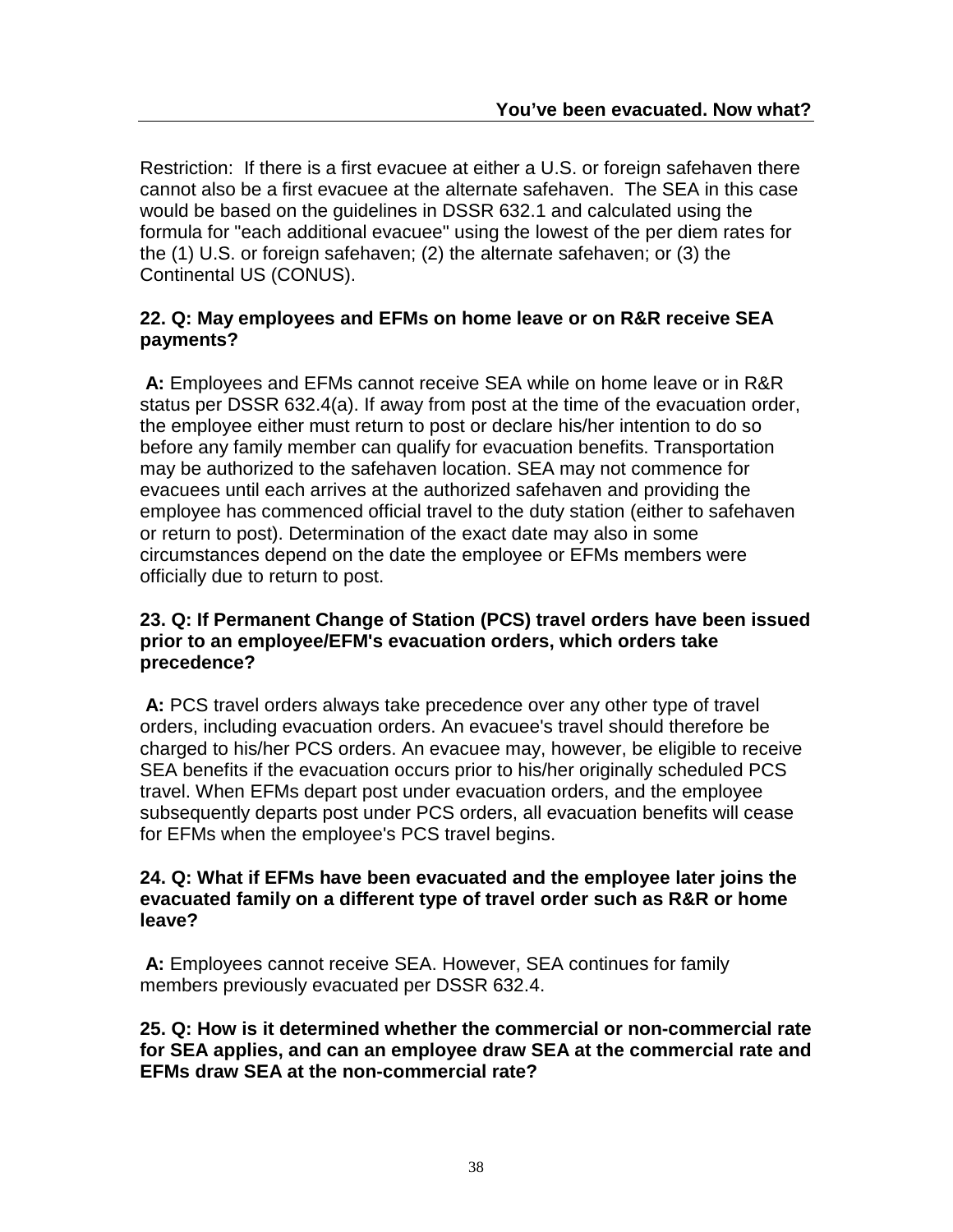**A:** When necessary and in the interest of the U.S. Government, there may be more than one official safehaven designated. This may include both a U.S. Safehaven (50 United States and the District of Columbia) and a Foreign Safehaven. For an example, the employee can draw the commercial rate at the Foreign Safehaven and the EFMs can draw the non-commercial rate at the U.S. Safehaven. Commercial or non-commercial applies to the type of lodging the "first evacuee" occupies. Per DSSR 632.1, "There can only be one 'first evacuee' per family at a U.S. Safehaven and one "first evacuee" at a Foreign Safehaven, except as per DSSR 632.4(b) ('Married Couple Employees or Domestic Partnership Employees')". Only the first evacuee (this may be the employee or eligible family member) is reimbursed for up to 100 percent (or up to 150 percent for special family compositions) of the lodging portion of the per diem rate for his/her U.S. or Foreign Safehaven location under the commercial rate. All other eligible family members get only a percentage of the meal and incidental expense portion of the per diem rate of the first evacuee's U.S. or Foreign Safehaven location. If the first evacuee submits a commercial lodging receipt, then the commercial rate formula applies. If a commercial lodging receipt is not submitted, then the non-commercial rate formula applies. Both formulas are shown in a separate document entitled, "Evacuation Payments Worksheet (EPW)", in DSSR 960. Note: If evacuees stay in commercial lodging that does not include furniture and/or cost of utilities, these additional costs may be reimbursed as part of lodging (receipts must be submitted with lodging receipts).

#### **26. Q: If the family composition requires more than one hotel room or larger quarters is there flexibility to allow reimbursement above the commercial rate maximum of 100% of the lodging portion of the safehaven?**

**A:** The first evacuee may be reimbursed up to 50% above the lodging maximum when using the commercial rate, per DSSR 632.1(b). Special consideration is given to the following family compositions: (1) First evacuee plus one (nonspouse or non-domestic-partner family member, age 18 and older); (2) First evacuee plus one (non-spouse or non-domestic-partner family member of opposite gender, age 12 and over); (3) First evacuee plus two (one non-spouse or non-domestic-partner family member, age 18 and older; or one non-spouse or non-domestic-partner family member, opposite gender, age 12 and older); (4) First evacuee plus three (one non-spouse or non-domestic-partner family member, age 12 and over); and (5) First evacuee plus four or more family members.

#### **27. Q: What if I have a special family composition not included as one of the five listed in the previous question?**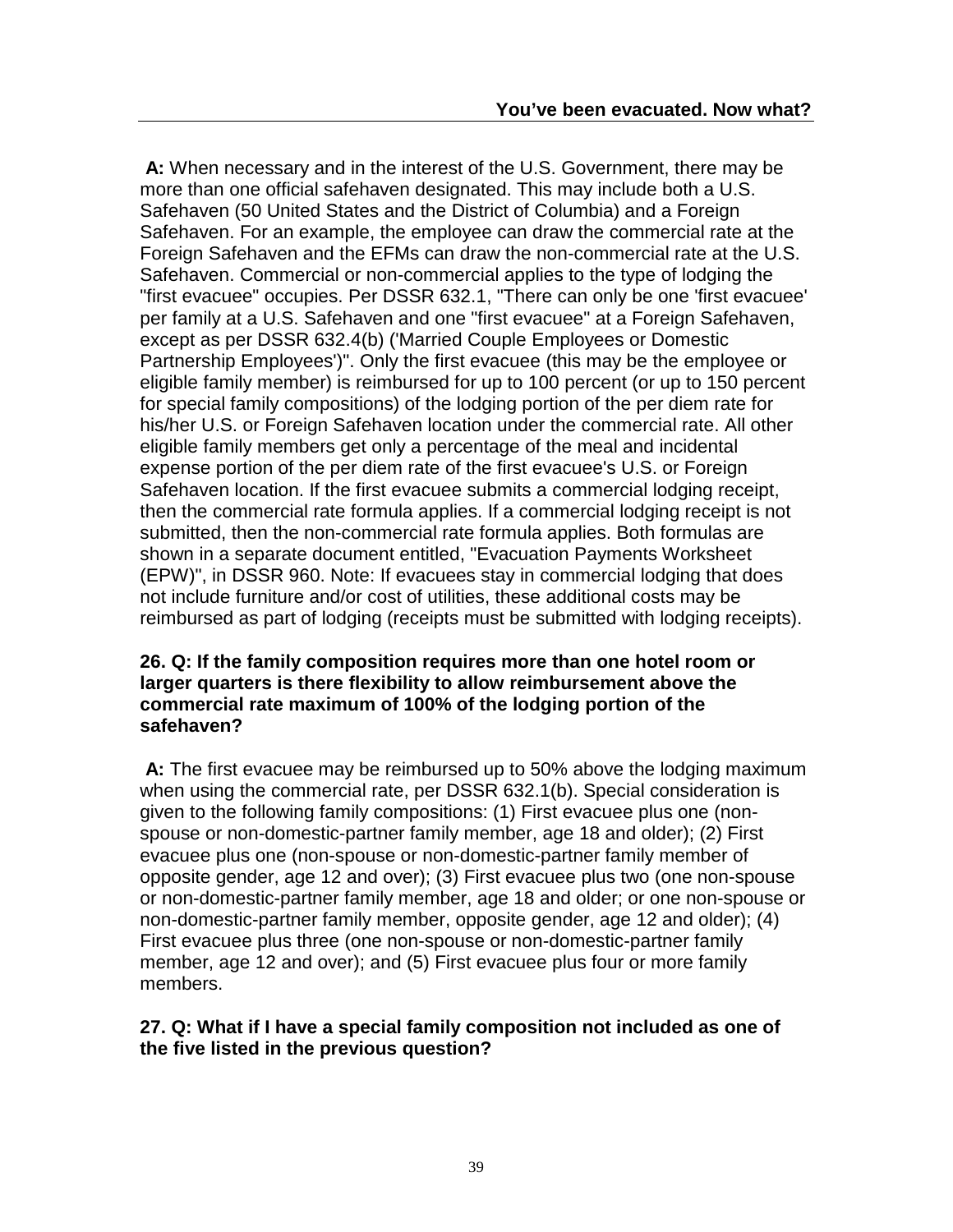**A:** Requests for other special family considerations should be submitted through your agency to the Director, Office of Allowances (A/OPR/ALS), U.S. Department of State, Washington, D.C. 20522-0103, per DSSR 632.1(b).

#### **28. Q: Upon termination of an evacuation order, is there a grace period for continuation of SEA until the day an evacuee returns to post? What if the employee is being transferred and not returning to post?**

**A:** Upon termination of an evacuation order, an employee or EFM will continue to receive SEA for an automatic grace period of three (3) days except when the full 180 days has expired, per DSSR 635. For the employee not returning to post, only the three (3) days are allowed as long as he/she has not commenced travel under an assignment order to another duty location. For employees/family members returning to the evacuated post, an additional seven (7) days may be authorized due to transportation delays. Evacuees must provide a statement on their travel voucher justifying the additional seven (7) days required to arrange for return travel to post, such as airline reservations and air freight pick up. Other reasons of a personal nature do not qualify the evacuee for SEA for the additional days. Under no circumstance can SEA payments be made to exceed the 180-day "clock".

#### **29. Q: Is my nanny or caregiver eligible for SEA?**

**A:** Unless the nanny or caregiver is an eligible family member (EFM), the answer is "no." However, he/she may be the designated representative (DSSR 610f) who is named by an employee for the purpose of caring for, escorting, or receiving monetary payments on behalf of an EFM.

#### **30. Q: Is there any other provision under the evacuation payments if I need further help with unexpected expenses related to evacuation?**

**A:** Yes. Per DSSR 615, an employee may be paid in advance of the normal payday when, in the judgment of the authorizing officer, payment is required to help defray the immediate expenses incident to an evacuation. The advance payment shall be for a maximum of 30 days based on the rate of compensation including any allowances or post differential the employee was entitled to immediately prior to the evacuation order. The advance payment may be made at any time after the date the evacuation has been ordered but no later than 30 days after this date.

#### **31. Q: What work assignments may an employee expect while on evacuation?**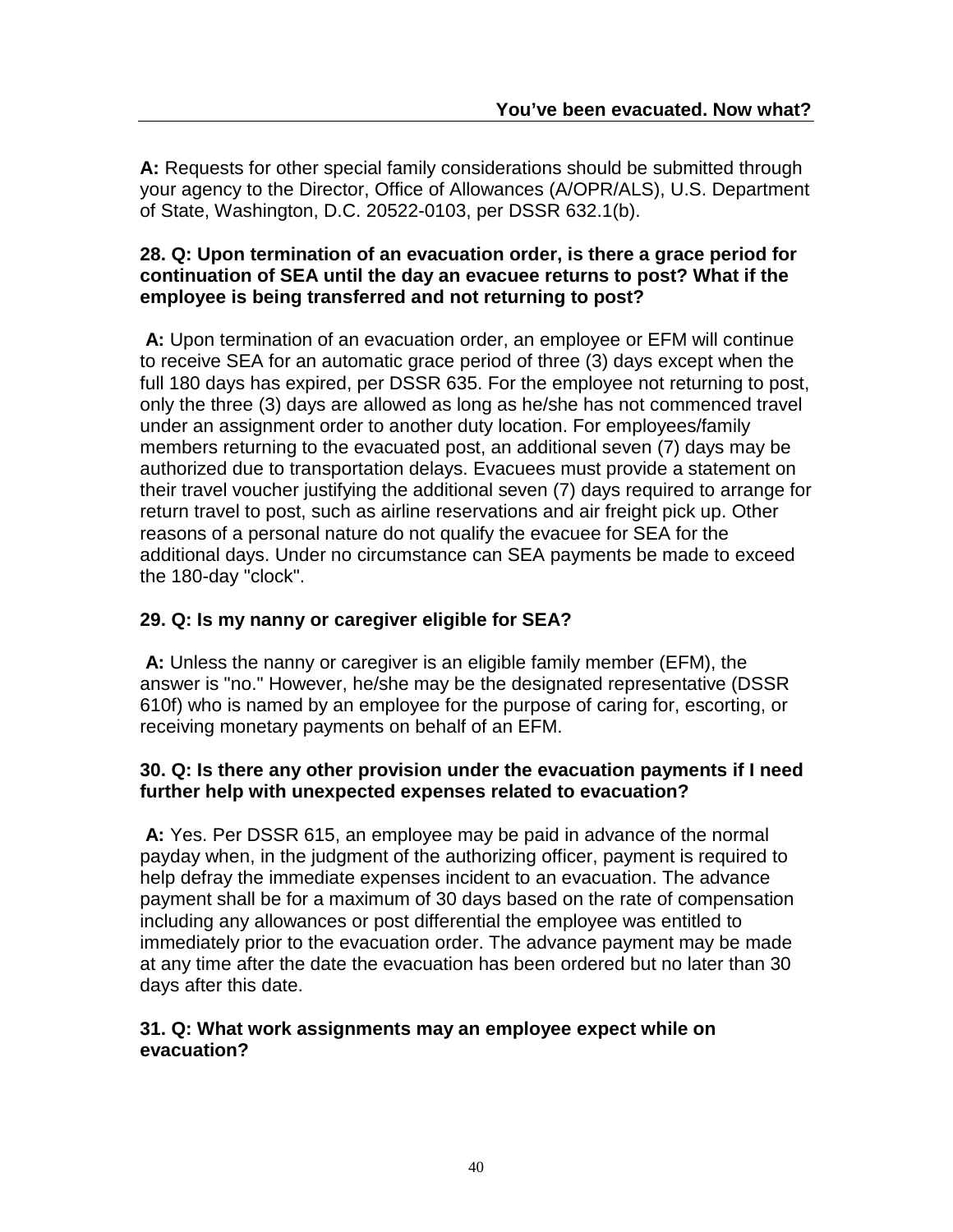**A:** Evacuated employees may be assigned to perform any work considered necessary or required to be performed during the evacuation period, per DSSR 625.1. Failure or refusal to perform assigned work may be a basis for terminating further evacuation payments and taking disciplinary action, per DSSR 625.2.

#### **32. Q: An evacuated employee was assigned TDY to another post directly from the evacuated post. When are post differentials terminated and initiated in this situation provided the losing and the gaining posts grant them?**

**A:** Per DSSR 532a(3), the Post Differential terminates for the employee's permanent post the day he/she departs on emergency evacuation orders. The employee will receive the post differential until evacuated from his/her permanent post. The employee will receive the post differential for the TDY post commencing with the 43rd day at post. The employee will not receive SEA payments because the employee is on TDY receiving per diem and has not been evacuated to a safehaven site.

#### **33. Q: An evacuated employee was assigned to the Department of State in Washington, D.C. and was receiving SEA payments. Subsequently the employee was assigned TDY to a foreign post that has a post hardship differential. When will the employee's SEA be terminated and the post hardship differential payments be initiated?**

**A:** The employee's SEA payments are terminated at the time of departure from Washington, D.C. to the TDY post. The employee will receive the TDY post's hardship differential commencing FROM the 43rd day at this post unless the employee is at a DSSR 920 footnote "N" post for the first 42 consecutive (NOT cumulative) days of detail. If that pertains, then once the 42 days consecutive are obtained, a look back to day one is allowed and the employee is paid the applicable post hardship differential percentage applied to basic compensation paid during the 42 day period.

#### **34. Q: When are SEA payments terminated?**

**A:** Entitlement to SEA payments ends on the earliest of the following dates, per DSSR 635:

the date the employee commences travel under an assignment order to another duty station outside the evacuation area;

- the effective date of transfer when the employee is already at the post to which transferred;
- the date of separation;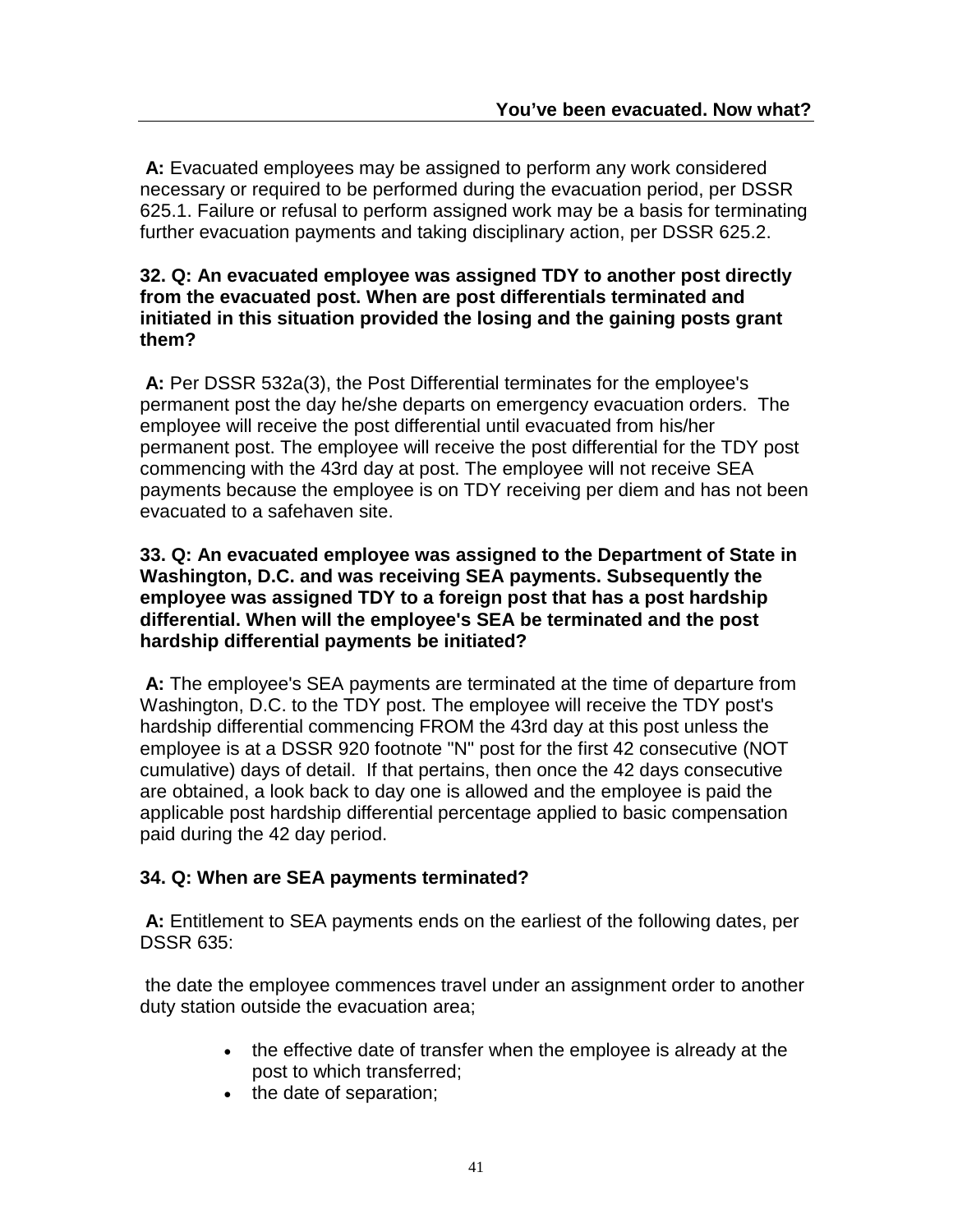- the date specified by the head of agency;
- 180 days after the evacuation order is issued; or
- the date the evacuee commences return travel to post.

When a departure (evacuation) order is terminated and evacuees are allowed to return to post, entitlement to SEA payments ends on the day that return to post is authorized. Normally a grace period of three, not to exceed ten days, is granted during which SEA may continue to be paid while an evacuee is making arrangements to return to post. The grace period taken must be justified on the employee's travel voucher (i.e. that the extra days were necessary to arrange return to post). SEA payments are limited to 180 days, the grace period included.

#### **35. Q: What happens after an evacuation has terminated and the post becomes unaccompanied, meaning family members can no longer go to post?**

**A:** Employees whose EFMs are in temporary commercial lodging should apply for Transitional Separate Maintenance Allowance. Employees whose EFMs have been in non-commercial lodging should apply for Involuntary SMA. In lieu of Involuntary SMA for children in grades K-12, employees may consider the "away from post" education allowance option (see DSSR 276.23 for details). Since SMA payments cannot be made retroactively, the employee should submit Standard Form (SF-1190) to his/her regional bureau Executive director (or agency appropriate authorizing official) requesting SMA before the evacuation ends in order to take advantage of these benefits.

#### **TRAVEL ALLOWANCES**

#### **36. Q: Are evacuated employees and/or EFMs granted unaccompanied air baggage (UAB) for their departure from post?**

**A:** Yes, Department of State employees/EFMs are allowed UAB, per 14 FAM 613.3-1, as follows: First person traveling to an authorized safehaven, 250 lbs.; second person traveling to an authorized safehaven, 200 lbs.; third person traveling to an authorized safehaven, 150 lbs.; fourth or more persons traveling to an authorized safehaven, 100 lbs. Employees of other agencies should consult their applicable travel regulations for agency-specific weight allowances.

#### **37. Q: What if this authorized UAB shipment cannot be arranged at the time of the employee's and EFMs' evacuation departure?**

**A:** For Department of State employees: in lieu of an airfreight allowance from post, an airfreight replacement allowance may be granted to help defray costs of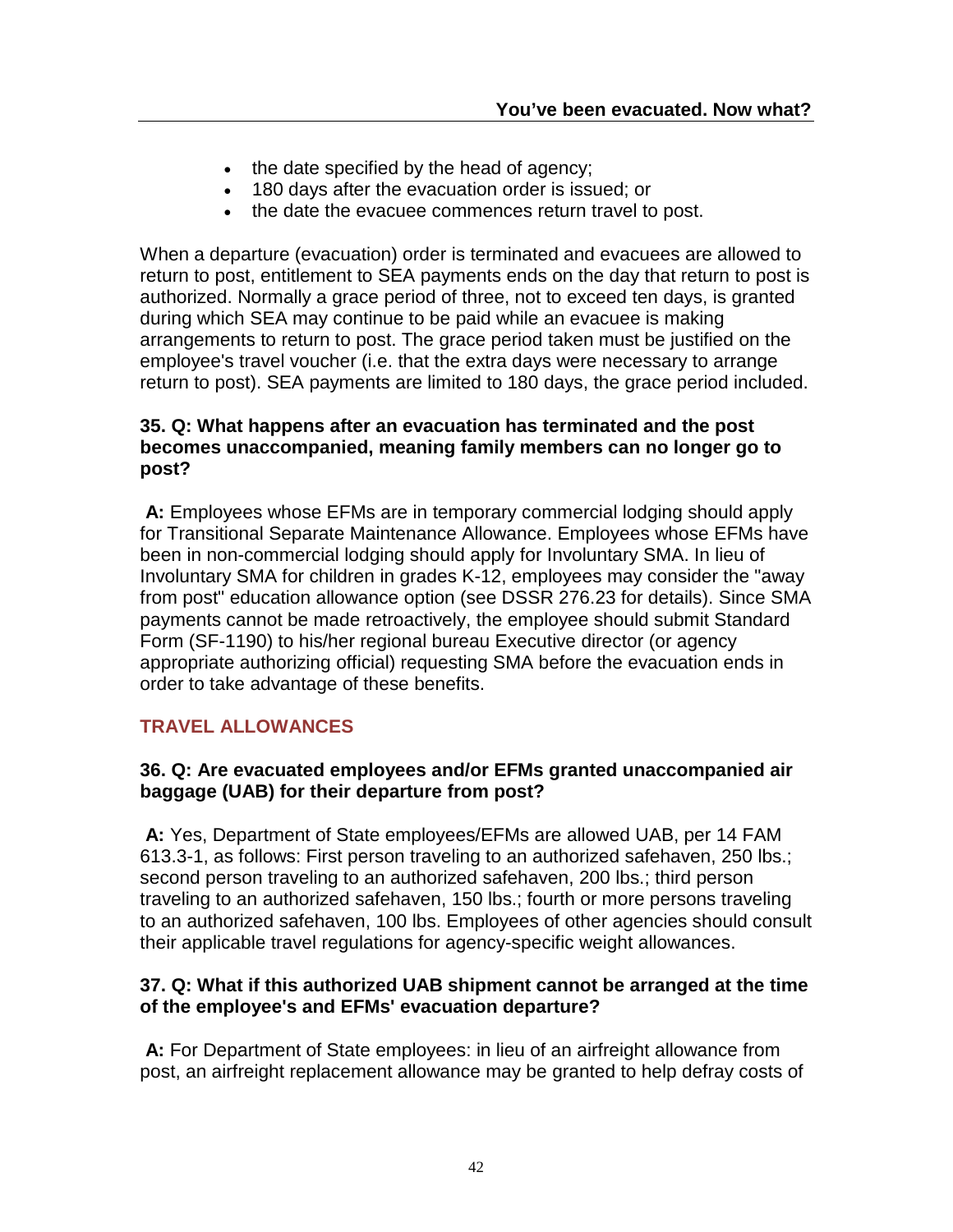items normally part of the authorized airfreight shipment that must be purchased at the safehaven location.

The flat rates are *per authorized safehaven*:

- first evacuee without family: \$250;
- first evacuee with one family member: \$450;
- first evacuee with two or more family members: \$600.

Examples:

1. Employee is at the foreign safehaven and three family members are at the U.S. safehaven. The allowable amount would be \$250 for the employee at the foreign safehaven and \$600 for the three family members at the U.S. safehaven.

2. Employee is at the U.S. safehaven and three family members are at an alternate safehaven. The allowable amount would be \$250 for the employee at the U.S. safehaven and \$600 for the three family members at the alternate safehaven.

3. Employee is at the U.S. safehaven (and physically located in Washington, D.C.) and three family members are at the U.S. safehaven (and physically located in Iowa). The allowable amount would be \$600 because the employee and family members are all at the U.S. safehaven even though they are in separate U.S. locations.

Receipts are not required for this allowance, per DSSR 631a.(3). Note that the maximum airfreight replacement allowance per authorized safehaven is \$600, while the maximum UAB allowance could exceed 600 lbs., depending on family size. Employees of other agencies should consult their applicable travel regulations for airfreight allowances in this situation.

#### **38. Q: If an employee receives the above allowance, is the employee entitled to ship UAB back to post upon the termination of evacuation?**

**A:** Yes, the standard UAB shipment weights cited above apply, per DSSR 631a.(3). Employees of other agencies should consult their applicable travel regulations for airfreight allowances in this situation.

#### **39. Q: If an employee ships UAB for an EFM to the U.S. safehaven, may UAB be shipped from the U.S. safehaven to the employee's next duty station where the EFM rejoins the employee?**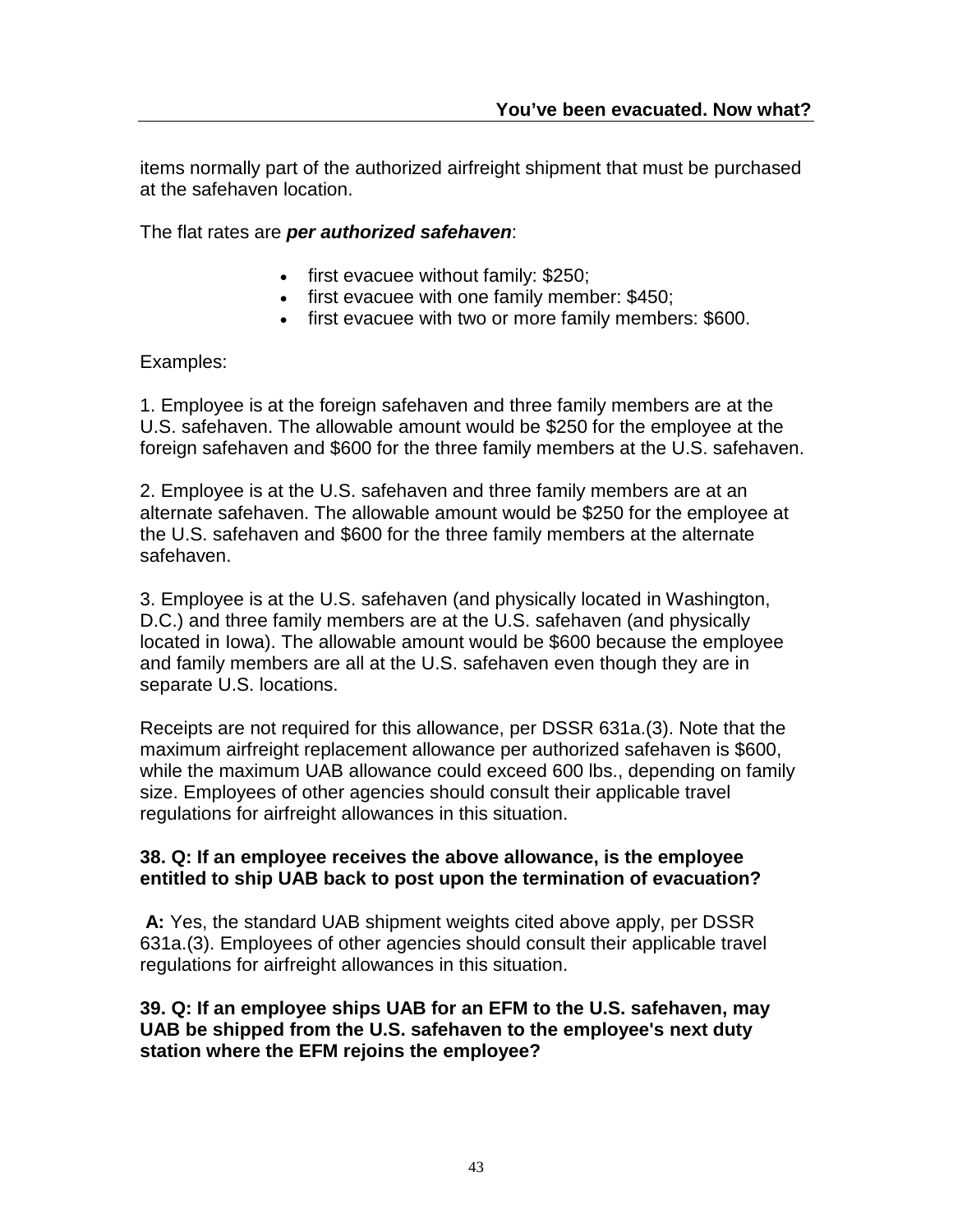**A:** Yes. However, the UAB is shipped using the employee's PCS orders, not the evacuation orders. Total weight of UAB shipped from the safehaven to the next post and from the employee's current duty station to the next post may not exceed the UAB weight authorized on the PCS orders. Employees of other agencies should consult their applicable travel regulations for airfreight allowances in this situation.

**40. Q: A spouse or domestic partner of an employee is considered as emergency personnel and works in an EFM position at an Embassy that is on ordered departure. When the evacuation terminates and the post becomes unaccompanied, the EFM position is to be abolished and the spouse or domestic partner must then leave post for safehaven in the U.S. Under what kind of orders may the spouse or domestic partner travel, and what allowances may be granted?**

**A:** The spouse or domestic partner travels under evacuation orders to the involuntary SMA location, per DSSR 264.1. The employee may receive involuntary SMA commencing the day after the spouse or domestic partner arrives in the U.S. The spouse or domestic partner is not entitled to transitional separate maintenance allowance (TSMA) because the spouse or domestic partner did not leave post during the evacuation and did not receive SEA payments.

#### **41. Q: After an evacuation terminates and the post becomes unaccompanied, what benefits are available to EFMs? For example, an employee's EFMs want to move from their safehaven in Washington, DC to an alternate involuntary SMA location in the U.S. What allowances may be granted the employee for the family members?**

**A:** For the Department of State, Human Resources (HR) will fund the EFMs' travel from the safehaven (in this case Washington, DC) to the involuntary SMA location and will issue SMA orders that designate Washington, D.C. as the alternate point of origin to the SMA location, per DSSR 264.1. The EFMs may ship their evacuation UAB to this location and may access their HHE at government expense. Employees of other agencies should check with appropriate officials within your agency for guidance.

#### **42. Q: After a period of time, if an unaccompanied post is declared accompanied and the employee's EFMs want to return to post, what allowances may be granted the employee?**

**A:** For the Department of State, Human Resources (HR) will fund the EFMs' travel back to post, provided the return to post is prior to the employee's final 90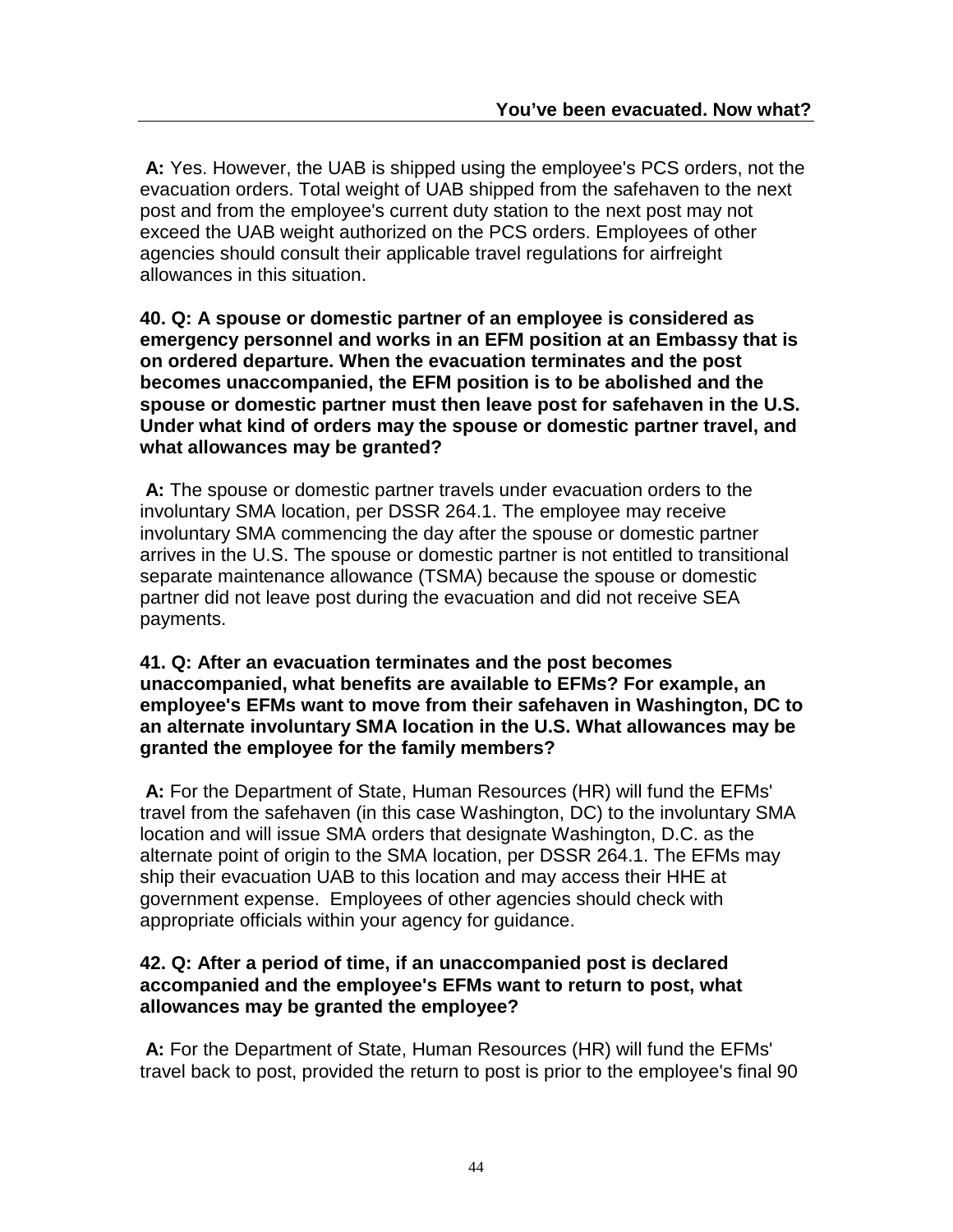days before PCS, per DSSR 264.2(2). Employees of other agencies should check with appropriate officials within your agency for guidance.

#### **43. Q: After an evacuation terminates and EFMs may return to post, an employee requests that EFMs remain at the safehaven site for two months before returning to post. What allowances may be granted an employee whose EFMs remain at the safehaven on voluntary SMA under the exception at DSSR 264.2(b)?**

**A:** Following termination of an authorized/ordered departure an employee may elect voluntary SMA at the official safehaven for eligible family members previously eligible for SEA payments under DSSR Chapter 600 and for whom round-trip travel expenses have already been authorized. The employee may be permitted to then terminate this voluntary SMA and these eligible family members may be permitted to return to post provided return travel to post does not occur during the employee's last 90 days at a post of assignment. No additional expenses for travel, access to goods in storage, shipment of household effects or other such SMA-related expenditures may be incurred on their behalf. Note this election of voluntary SMA does not count as the "one change of election during a tour of duty" as normal voluntary SMA would (see Exception under DSSR 264.2b).

**44a. Q: An employee is evacuated from post leaving a pet behind to be cared for by friends. While at safehaven in Washington, DC and assigned to the Department the employee's tour was curtailed. The employee went on home leave and then proceeded to a newly assigned overseas post on PCS. The employee wants to send the pet to the new post. May this shipment be done at government expense?**

**A:** Shipping a pet is the employee' responsibility, so this expense is not covered by transfer orders. However, the cost of shipping a pet may be claimed under the miscellaneous expense portion of the Foreign Transfer Allowance. The maximum amount of reimbursement for all allowable expenses without receipts is \$650 for an employee without family and \$1,300 for an employee with family. Greater amounts, up to one or two weeks of the employee's salary at the time of entrance on duty at the new post, may be granted with receipts or other acceptable evidence justifying the amount claimed for expenses. The current maximum is one or two weeks of the employee's salary or that of a GS-13, step 10, whichever is less. Costs in excess of these maximums are considered personal expenses that may be claimed, in some cases, as moving expenses for income tax purposes. See DSSR 242.1b and check agency guidance for limitations.

#### **44b. Q: Per a change in the Foreign Affairs Handbook (FAH) on 11-1-2012 I understand my pet can be evacuated. Can you give me some details?**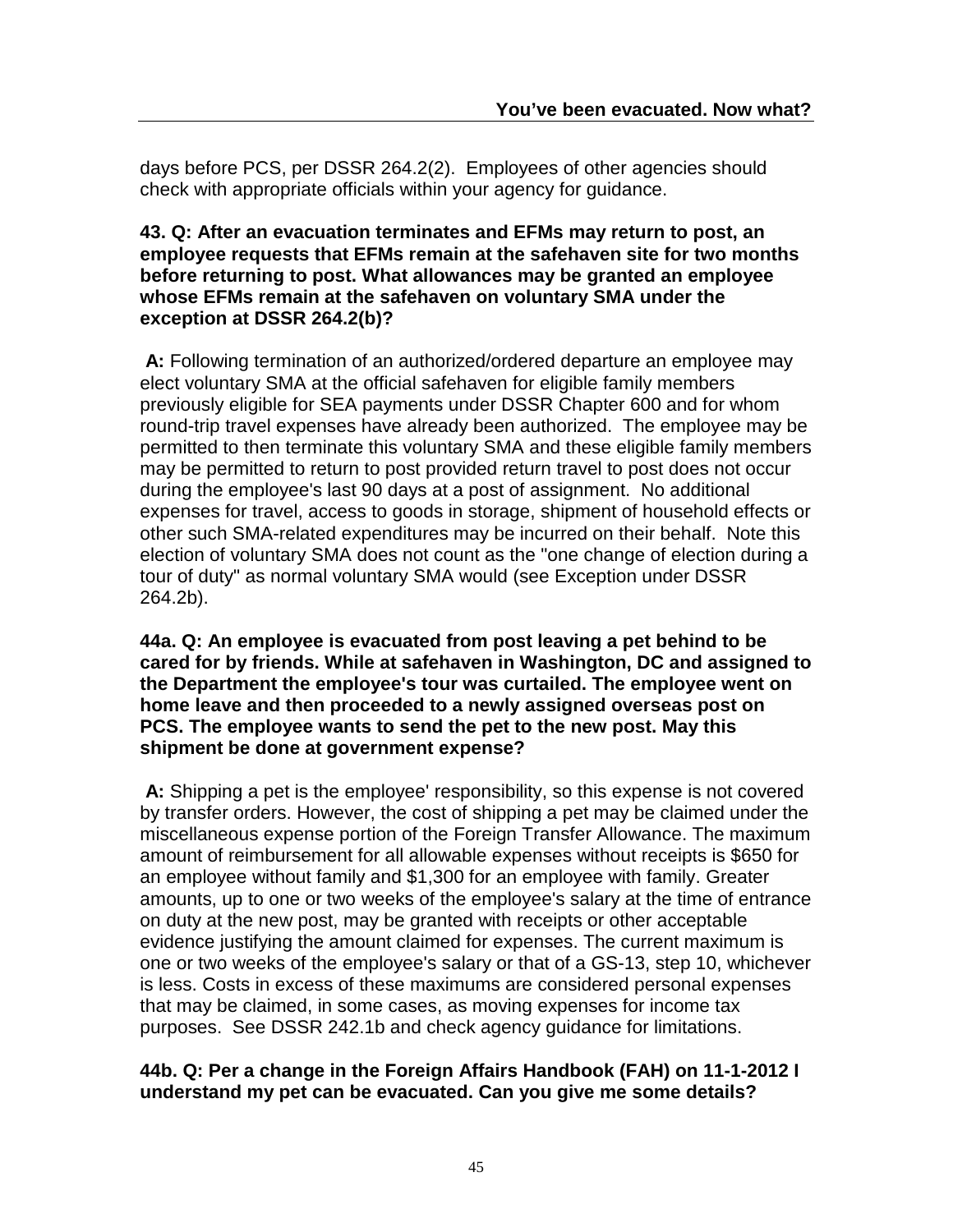**A:** Transportation of pets during an evacuation is a non-reimbursable personal expense. The chartered transportation carriers must be able and willing to transport the pets and the onward destination must be able and willing to receive the pets. A traveler's baggage authorization is reduced by one checked bag for every pet carried in the cargo hold and/or by one carry-on bag for every pet carried under the seat in the passenger compartment. Note: Working animals, such as guide dogs, are not considered pets and will be accommodated if possible.

### **EDUCATION ALLOWANCES**

#### **45. Q: Are any other special education benefits available to evacuees and their families?**

**A:** Usually education allowances are not granted for children evacuated from post to a safehaven in the U.S. if accompanied by a parent. Exception 1: If prior to evacuation, a child was attending school in the U.S and was receiving the "away from post" education allowance, the rate authorized for the evacuated post may continue for the remainder of the school year, per DSSR 633.2. There is no entitlement for SEA payments for children on "away from post" education allowance. Exception 2: If prior to evacuation, a child of an employee assigned to a border post (Canada or Mexico) was attending school in the U.S. and was receiving the "at post" education allowance, the rate authorized for the evacuated post may continue for the remainder of the school year, per DSSR 621.1(d)(1) and DSSR 621.2(d)(1). Children under an "at post" education allowance are entitled to subsistence expense allowance if the "Exception" at DSSR 621.1(d)(1) and 621.2(d)(1) applies.

#### **46. Q: Does the "away from post" education allowance continue during the evacuation period?**

**A:** The education allowance continues until the end of the current school year and the safehaven location replaces the foreign post of assignment as the destination for travel within the education allowance. No payment of SEA is authorized for any period of time covered by the "away from post" education allowance (DSSR 633.2).

#### **47. Q: May an EFM on educational travel or "away from post education allowance, travel to the safehaven following evacuation of a post?**

**A:** Yes. The safehaven location replaces the foreign post of assignment for travel purposes under education allowance and educational travel as established in DSSR 633.2 and DSSR 633.4. Note: Payment of SEA is not allowed for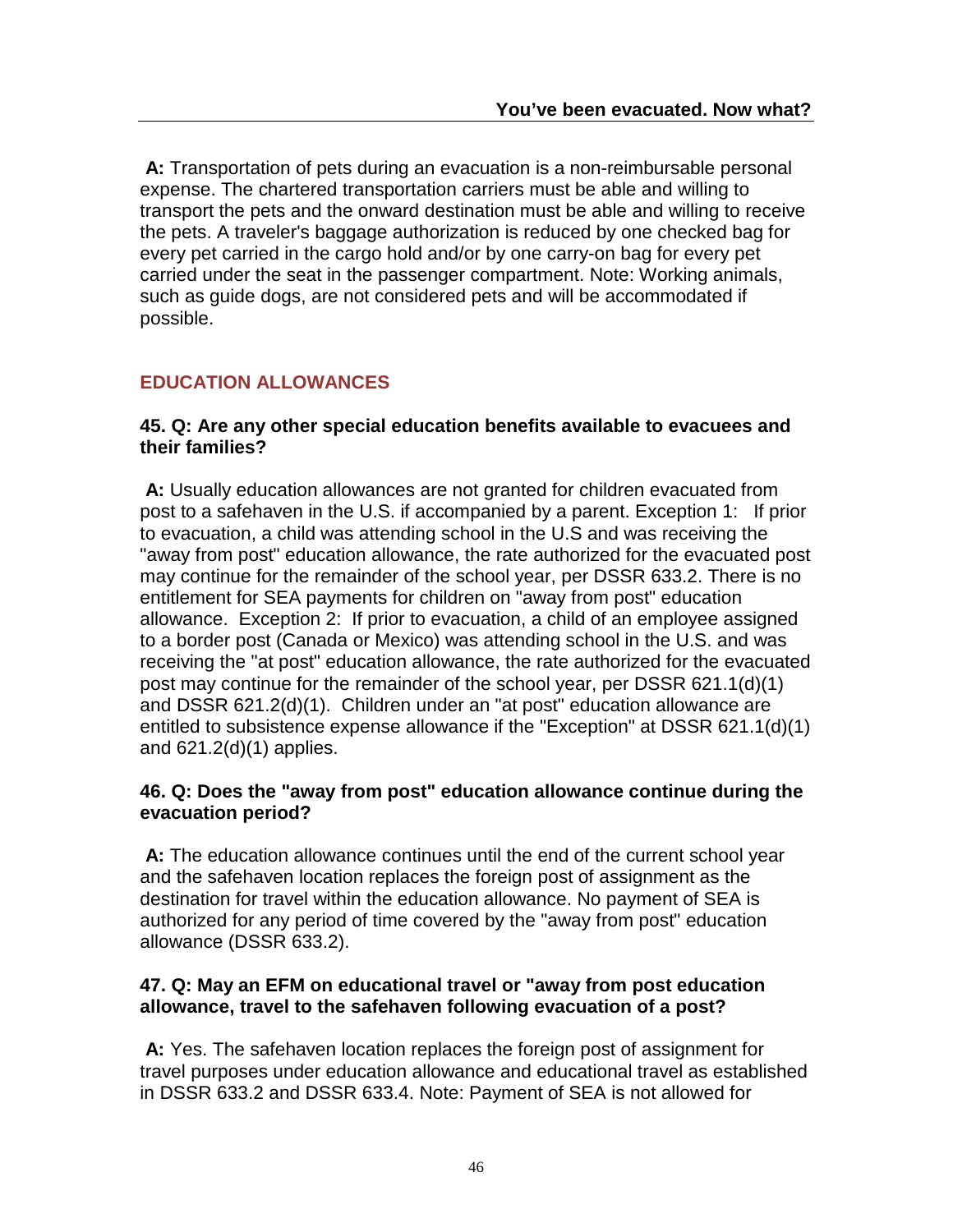children on "away from post" education allowance (DSSR 633.2). Subsistence expense is payable for such students only during the school break between grant years. Payment of SEA is allowed for children under educational travel only when they are at the safehaven and only for children unmarried and less than 21 years old. ("Child" is defined in DSSR 271g for education allowance and DSSR 281d for educational travel.)

#### **48. Q: May an EFM student travel at government expense from the student's safehaven site (the student's school is located in the U.S.) to the home leave address of the employee to join the family on home leave?**

**A:** Yes, this travel is authorized, per DSSR 284. The EFM student would have been on the home leave orders of the employee had the student been able to return to post, a return that was precluded owing to the evacuation.

#### **49. Q: During an evacuation, EFM students at "away from post" schools (boarding schools) continue to receive the "away from post" education allowance until the end of the school year, but do not receive SEA during the spring school break. When the school term ends, what options are available for students?**

**A:** After the school year ends, the students may travel to a safehaven location using the remaining travel monies from the "away from post" education allowance. They may then begin receiving evacuation payments (SEA). The reason is that if the evacuation continues into the succeeding school year, students would not be eligible for an education allowance when the new school year begins. However, the employee may pay any required deposit or tuition payment for the first semester of this school year from personal funds with the understanding the employee risks not receiving reimbursement for this expenditure.

Should the evacuation terminate during the school year and EFMs are permitted to return to post, the Office of Allowances within the U.S. Department of State will update the "at post" and "away from post" education allowances which could subsequently be used to fund educational expenses for that school year (assuming the EFMs met the requirements of DSSR 270). Posts may not pay a deposit or down payment for tuition payment for the succeeding school year while the post is in authorized or ordered departure status.

If after termination of the evacuation, the post is declared "unaccompanied", and there is no natural or adoptive parent residing in the United States, then the student is permitted to use the "away from post" education allowance to attend boarding school in the U.S., per DSSR 276.23 and DSSR 276.3. See DSSR 276.3 for exceptions and restrictions. Note: The employee may choose the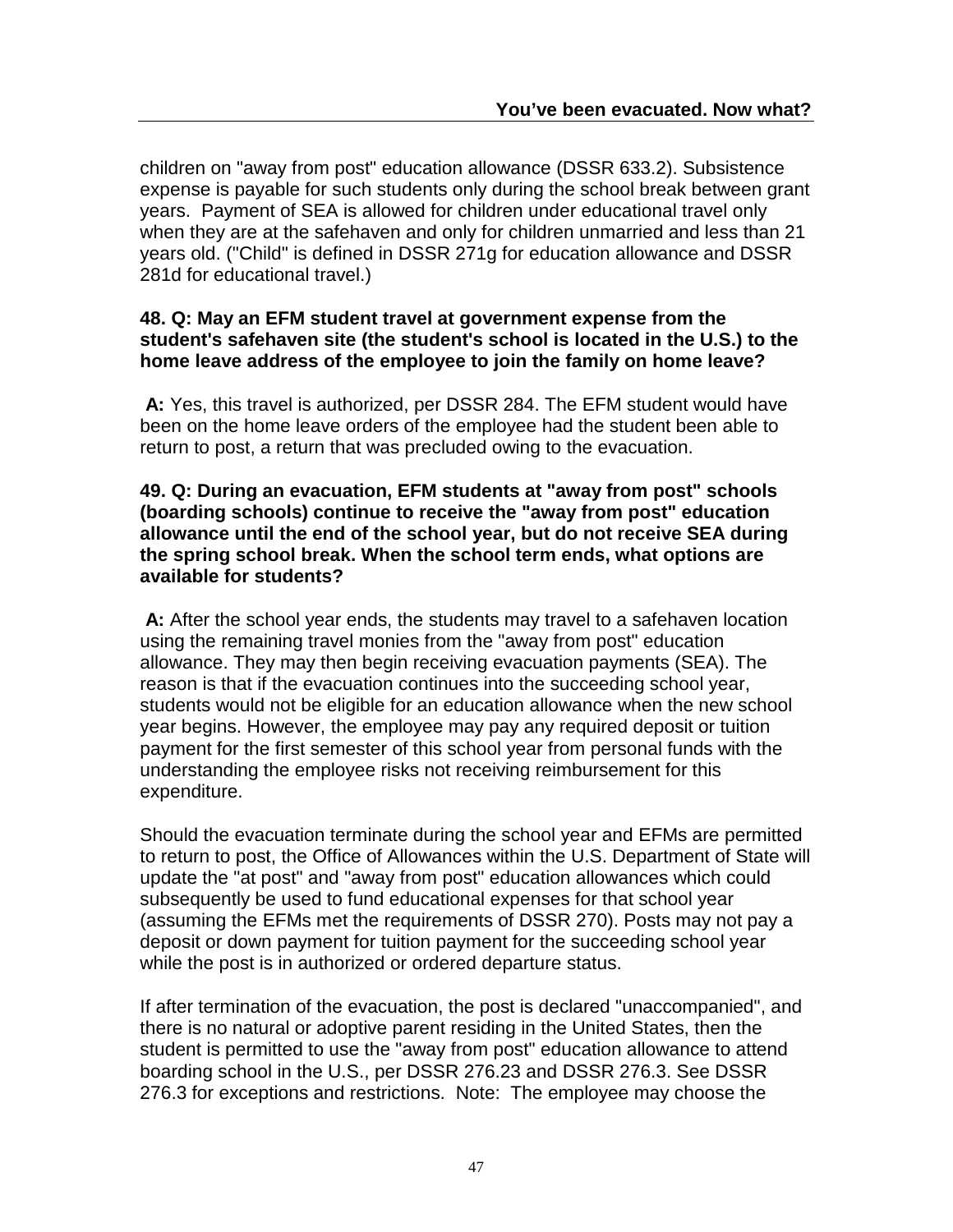"away from post" education allowance for a child to attend boarding school outside the U.S. without the restriction of the parent residing in the same country.

#### **50. Q: What options are available to boarding school students on "away from post" education allowance who would normally be permitted to travel back to post during an evacuation? May they travel to the safehaven at government expense? What are their options should the evacuation terminate and they wish to return to post for the summer break?**

**A:** If there is no parent already evacuated to the U.S., the employee may designate a relative's or other adult's residence, or the city in which the boarding school is located, as the safehaven. The employee has the option of paying for travel from the boarding school to the safehaven location from personal funds and thereby "save" the remaining travel monies of the "away from post" education allowance for later use in the event the evacuation terminates and EFMs are permitted to return to post. Please refer to the question/answer 49 above regarding the options available should the evacuation continue into the succeeding school year.

**51. Q: What options are available to college students who would normally be eligible for educational travel during an evacuation? The safehaven normally replaces the post for computing educational travel, but is it permissible to delay using educational travel to post in anticipation of the imminent termination of evacuation and thus retain the option of the EFM student returning to post during the summer break?**

**A:** If there is no parent evacuated to the U.S., the employee may designate a relative's or other adult's address or the city in which the college or university is located as the U.S. safehaven, per DSSR 610 l. The student, if under the age of 21, may begin receiving SEA payments after the student arrives at the safehaven. Parents have the option of paying for travel from the educational institution to the safehaven location themselves, thereby retaining the educational travel trip for later in the summer in the event the evacuation terminates and the post becomes accompanied again. If a student is already living in an off-campus apartment or similar housing at the end of the school year, then this accommodation will not be considered commercial lodging for purposes of SEA payments.

**52. Q: An employee is assigned to an unaccompanied post. The employee's EFM student, age 18, is enrolled in college but cannot visit the employee using educational travel. In these circumstances, may the employee receive involuntary SMA for the EFM student?**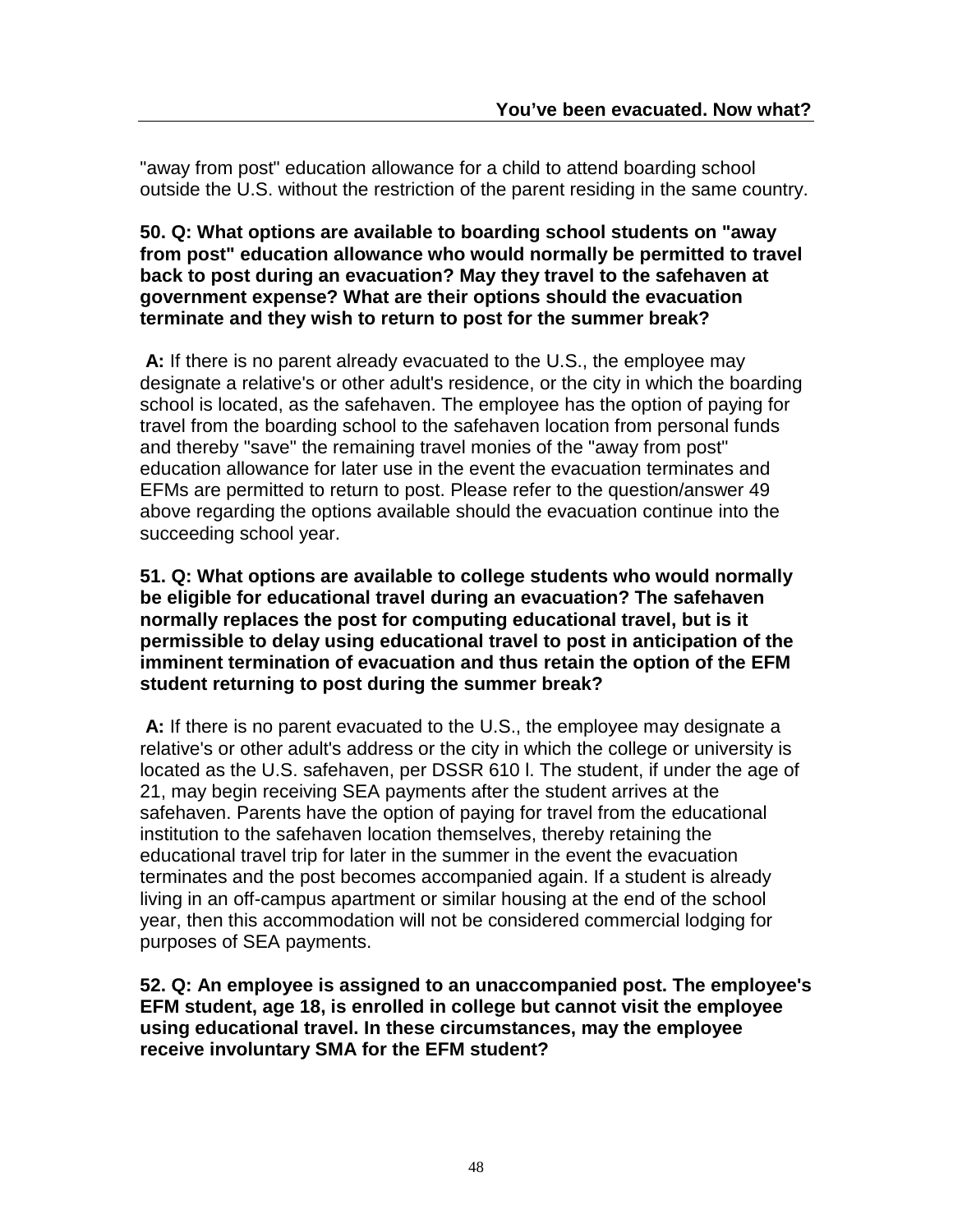**A:** Yes, the employee may receive involuntary SMA in lieu of educational travel in this instance, until the EFM student becomes 21 years of age.

**53. Q: Some families have EFM students in boarding school and/or college in different locations that in addition terminate the school term on different dates. Must all family members proceed to the same safehaven site or may EFMs of the same family declare different and separate safehaven sites? If they are permitted to travel to different safehaven sites, what is the basis for the M&IE payments?**

**A:** The safehavens are: Official U.S. (anywhere in the 50 United States or District of Columbia); Official Foreign; or Approved Alternate (foreign or nonforeign). EFMs are not required to travel to the same safehaven site. They may travel to another location in the U.S. or to an approved alternate safehaven. However, there can be only one first evacuee for SEA calculations (DSSR 632) per official (U.S. or foreign) safehaven and a first evacuee at an approved alternate safehaven ONLY if there is not already a first evacuee at an official safehaven.

There can be a first evacuee at an official U.S. safehaven and there can be a first evacuee at a foreign safehaven at the same time. When an employee or family member is at an official (U.S. or foreign) safehaven s/he is considered the first evacuee for SEA calculations even if other family members are at an alternate safehaven. SEA calculations for the first evacuee for both the lodging and M&IE are based on the per diem of the first evacuee's location; SEA payments for family members at an alternate safehaven are calculated on only the applicable M&IE portion for the lowest of the (1) official safehaven; (2) approved alternate safehaven; or (3) Continental US (CONUS). If, however, there is not an employee or family member at an official U.S. or official foreign safehaven, one family member at an alternate safehaven may be considered the first evacuee and SEA calculated using both the lodging and M&IE for the lowest of the (1) official safehaven; (2) approved alternate safehaven; or (3) Continental US (CONUS).

Travel of all other EFMs to safehaven sites different from the first evacuee is calculated on a cost-construct basis using the evacuated post to the safehaven of the first evacuee as the basis for this cost calculation.

**54. Q: At the termination of an evacuation and a declaration that EFMs may return to post, an employee's EFMs nonetheless wish to remain in the U.S. so that the EFM students may complete the final term of the current school year. What allowances may be granted the employee?**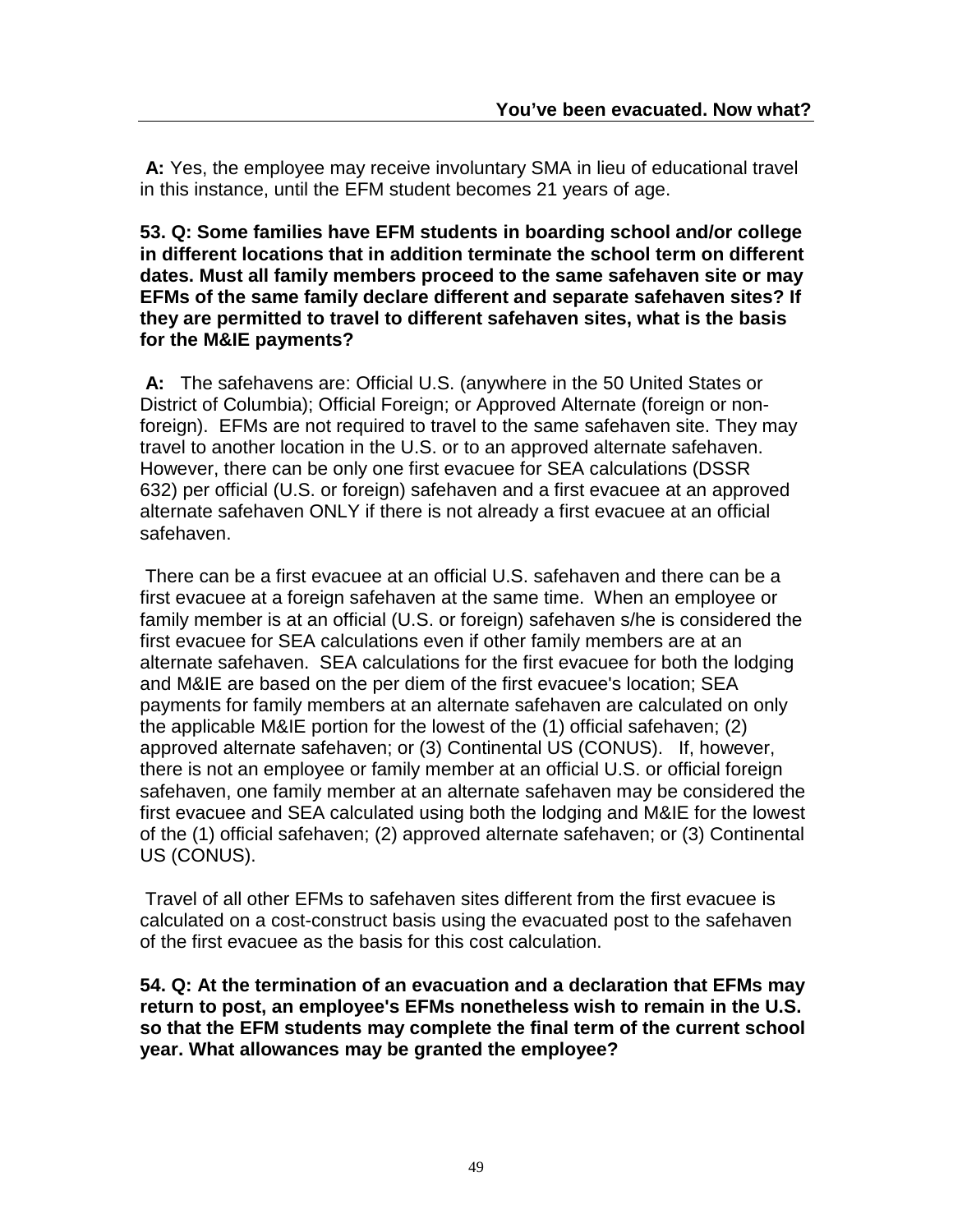**A:** If the EFMs are residing in commercial quarters, the employee may receive a maximum of 90 calendar days of Transitional SMA (TSMA) to allow the EFM students to complete the current term of the school year, per DSSR 262.3b. If the EFMs are residing in non-commercial quarters, the employee may be granted Voluntary SMA (VSMA). However, EFMs may not return to post if, at the end of the school year, the employee is within 90 days of Permanent Change of Station (PCS) (DSSR 264.2b).

#### **TRANSITIONAL SEPARATE MAINTENANCE ALLOWANCES (TSMA)**

**55. Q: An employee returns to the safehaven on evacuation orders to join his previously evacuated family two weeks before the end of the 180-day evacuation period. At the end of the 180-day evacuation period, the employee's post is declared "unaccompanied." At this time the employee takes two weeks of annual leave and then returns to post. May the employee receive TSMA on behalf of this family for the two weeks following the termination of the evacuation, even though the family was not separated?**

**A:** Yes, TSMA may be granted for this period because the employee was maintaining quarters at the post during this temporary absence from post, per DSSR 265.3. TSMA in this case would be for the purpose of "transitioning" the family from commercial quarters occupied during the evacuation to permanent quarters because the post has been declared "unaccompanied", per DSSR 262.3a. This TSMA may be granted for up to 60 calendar days with an additional 30 calendar days granted on a case by case basis for extreme or unusual circumstances.

#### **56. Q: An employee's EFMs were evacuated six months ago and have been living in a furnished apartment. The evacuation has been terminated and the post is declared as "unaccompanied". The EFMs would like to move to a less expensive rental house. Is this move permissible while still retaining TSMA eligibility?**

**A:** Yes, this move is permissible provided that the less expensive commercially leased rental house is a "transition" residence prior to occupying permanent quarters (DSSR 262.3a). However, if this less expensive rental house is intended to be a permanent residence then the employee may not receive TSMA, but may receive involuntary SMA, per DSSR 262.1.

**57. Q: After an employee's EFMs move into a permanent residence are they still eligible to receive TSMA until they receive their full HHE shipment?**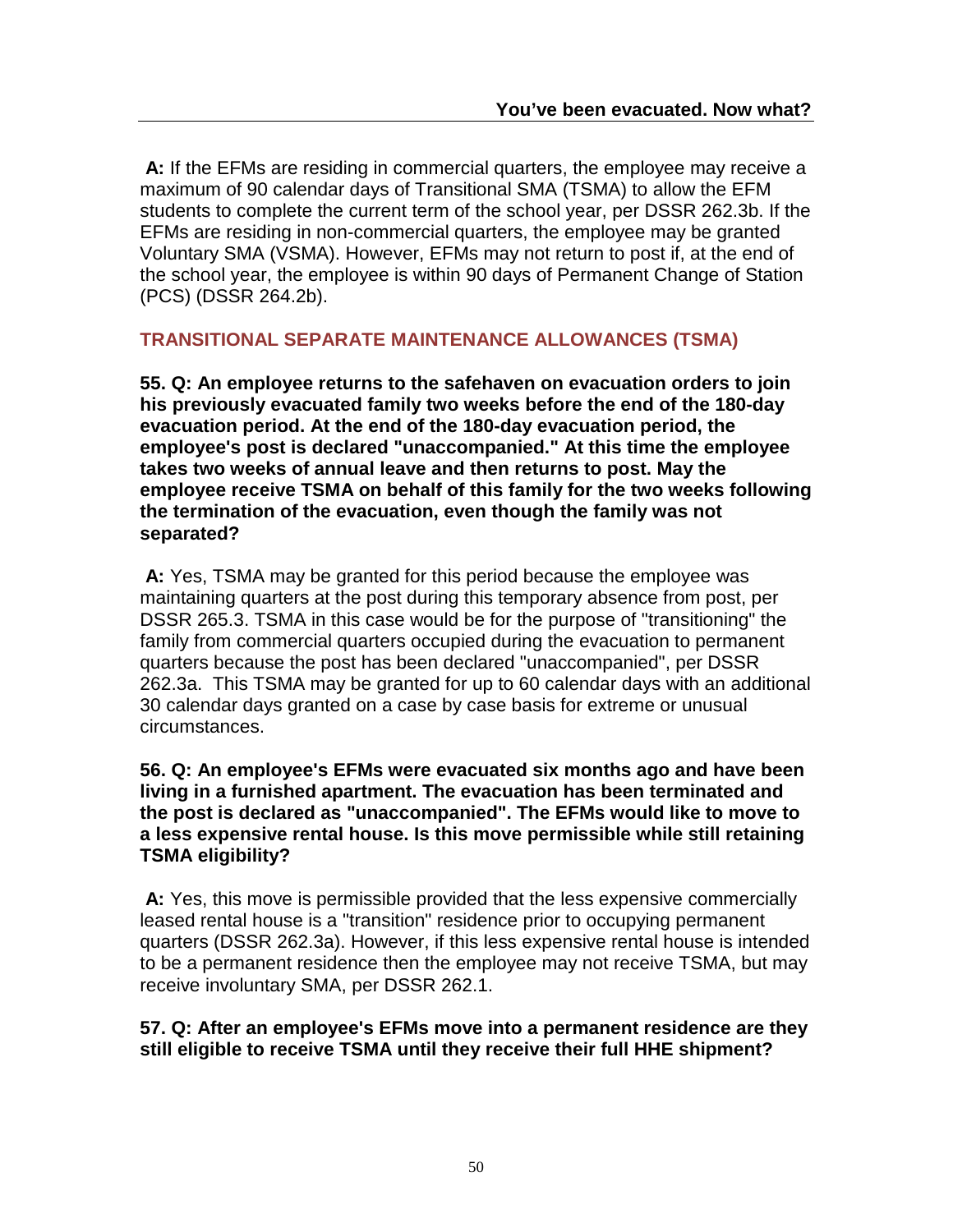**A:** TSMA payments terminate the earliest of the dates that are set forth in DSSR 266.4, i.e. (a) the date the employee commences travel under transfer orders from the evacuated post or the date of transfer if no travel is to occur under the transfer orders; (b) the final day of the authorized period of the TSMA; (c) the date the complete HHE shipment is received by the employee's EFMs; (d) the date the EFMs occupy non-commercial quarters; or (e) the date EFMs occupy permanent quarters.

If the employee's EFMs move into a permanent residence before they receive their full HHE shipment then their TSMA will terminate before they receive that shipment (on the day they occupy permanent quarters). Alternately, if they receive their full HHE shipment before occupying permanent quarters TSMA will terminate on the date they receive that shipment.

#### **58. Q: An employee ships some HHE from post to EFMs on TSMA in the U.S. If the HHE does not arrive within 60 days may TSMA be extended beyond this period?**

**A:** Usually TSMA under DSSR 262.3a may be paid for a maximum of 60 days, but an additional 30 days may be allowed, with agency approval based on extreme or unusual circumstances. The employee at post should submit an SF-1190 (Rev. 07/2009) to the appropriate agency official before the end of the 60 day period to request an extension of TSMA payments for the additional 30 days. An example of "extreme or unusual circumstances" would be a situation in which the employee made reasonable efforts to ship the HHE to his EFMs in the U.S. but the shipment did not arrive in this time period.

#### **59. Q: What are the TSMA rates?**

**A:** Per DSSR 267.1b(2), TSMA rates are based on percentage of the Standard CONUS per diem rate and are per family, not per person: for days 1–30 100% Standard CONUS/day for 1-2 family members and 100% (Standard CONUS +\$20) /day for 3 or more family members; for days 31-60 75% Standard CONUS/day for 1-2 family members and 75% (Standard CONUS +\$20)/day for 3 or more family members; for days 61-90 50% Standard CONUS/day for 1- 2 family members and 50% (Standard CONUS+\$20)/day for 3 or more family members.

#### **60. Q: Is TSMA taxable?**

**A:** No, TSMA is not subject to federal or state income taxes, per DSSR 054.1.

#### **61. Q: How are TSMA payments initiated, received, and then terminated?**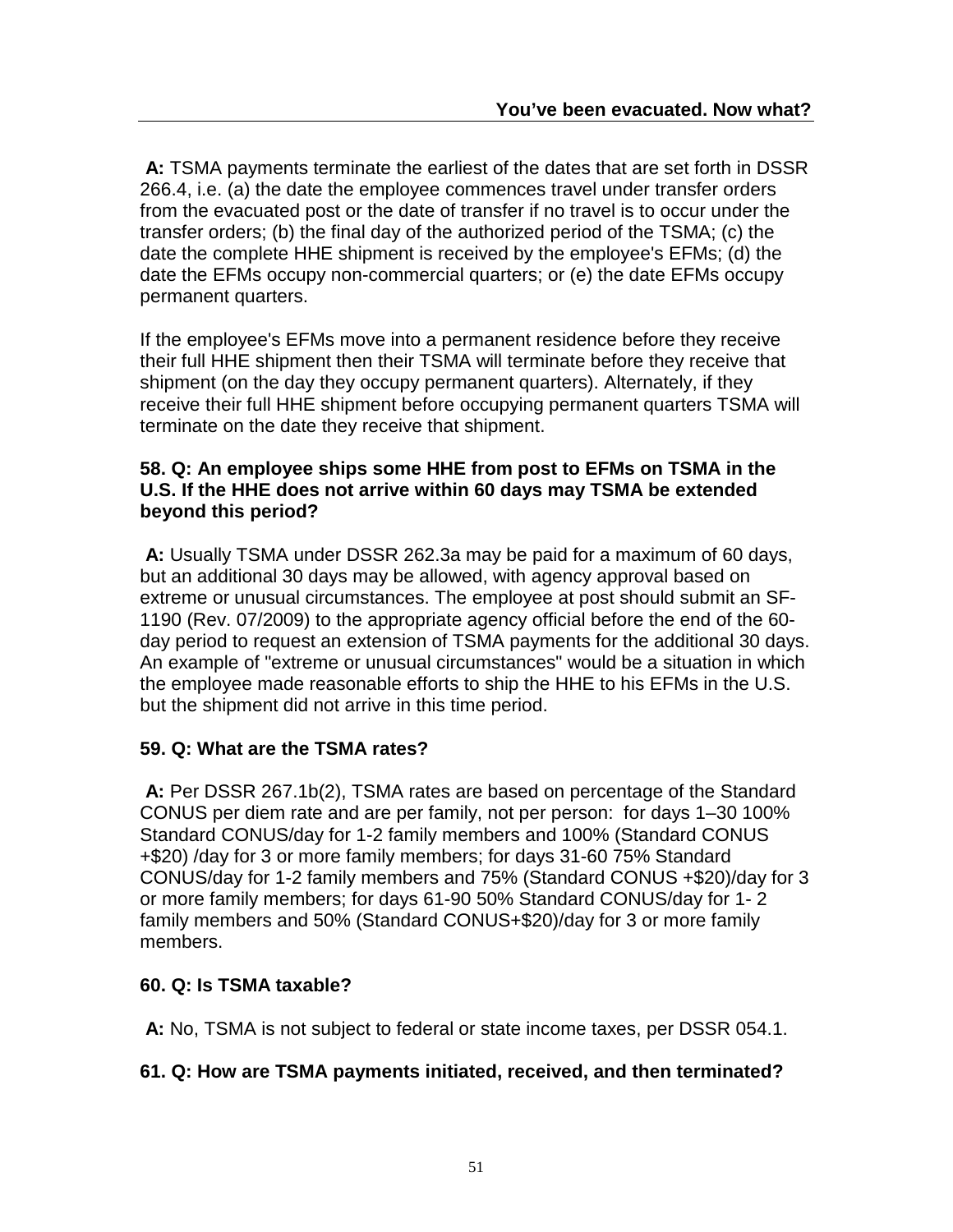**A:** An employee submits a Standard Form (SF) -1190 (Rev. 07/2009) that is processed and approved, per DSSR 264.3. Payments are made to the employee by payroll and continue until the employee submits an SF-1190 requesting termination of the allowance. The employee should submit this termination notice upon the initial occurrence of any of the following events, per DSSR 266.4: (a) the date the employee commences travel under transfer orders from the evacuated post or the date of transfer if no travel is to occur under the transfer orders; (b) the final day of the authorized period of the TSMA; (c) the date the complete HHE shipment is received by the employee's family members; (d) the date the family members occupy non-commercial quarters; or (e) the date the family members occupy permanent quarters.

#### **62. Q: Once TSMA is terminated what options remain for the employee?**

**A:** The employee may submit an SF-1190 to the appropriate agency requesting involuntary SMA for each family member and specifying in box #18 of the SF-1190 the reason for the request; namely, that the post is unaccompanied and travel to post has been denied to the employee's family members, per DSSR 264.1. An employee's minor family members are covered by involuntary SMA until the age of 21 (age 18 for voluntary SMA with the exception of those over 18 who are in secondary school). Involuntary SMA is paid according to the following rates (as of 2/13/2013): \$6,800 for one child; \$11,300 for 2 or more children; \$12,900 for one adult; \$17,400 for one adult and one additional family member; \$19,700 for one adult and two or three family members; and \$23,000 for one adult and four or more additional family members, per DSSR 267.1a.

#### **63. Q: What other allowances are available once TSMA terminates and the post is declared unaccompanied?**

**A:** If the employee has EFM students in grades K through 12 then the employee may request either involuntary SMA or the applicable "away from post" education allowance. The applicable "away from post" education allowance is that specified for the employee's post of assignment, per DSSR 276.23. The "away from post" education allowance option may be chosen unless the child is going to school in the U.S. and the parent (natural, adoptive, or step) resides in the U.S. also (rare exceptions noted at DSSR 276.3). If this is the case, the employee is not eligible for the "away from post" education allowance. The logic is that the child could live with the parent and attend public school free of charge. This same prohibition does not apply if the child is going to school in a foreign country and the parent resides in the same foreign country because school wouldn't be free in the foreign country as in the U.S. The only restriction on the "away from post" education allowance when a child is going to school in a foreign country is at DSSR 277.2. Room and board could not be paid to the parent if the child lived with that parent outside the U.S. (rare exceptions noted at DSSR 277.2b).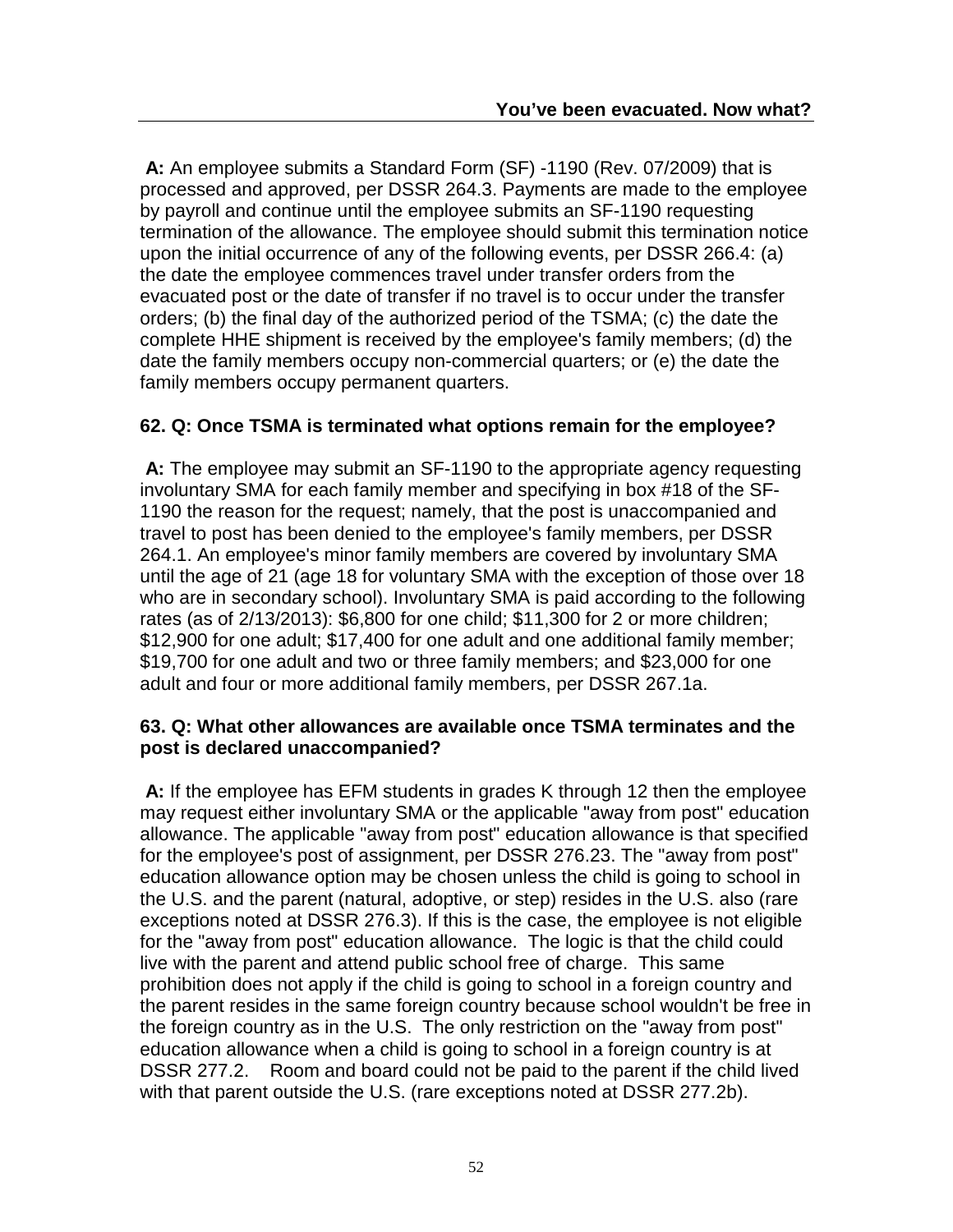#### **64. Q: May an employee receive TSMA for EFMs who have been evacuated to an alternate approved foreign safehaven?**

**A:** EFMs are eligible to receive TSMA, per DSSR 264.3, if they are occupying temporary commercial quarters. They are not eligible for TSMA if they are residing in non-commercial quarters. If they are not eligible for TSMA they may be eligible for either involuntary SMA or "away from post" education allowance (see the previous Q&A's on this topic).

Note: EFMs are officially considered to be residing in the U.S. on involuntary SMA. However, the employee may request that the alternate foreign safehaven of the EFMs be designated as the official involuntary SMA site. If this request is approved by the appropriate agency official an "at post" education allowance may be paid for eligible EFM students unless they have traveled to a secondary school (grades 9-12) under the educational travel authority within the previous 12 months (DSSR 262.5). (Department of State employees should make this request to the Executive Director of the appropriate regional bureau.)

#### **65. Q: What constitutes "non-commercial" quarters?**

**A:** "Non-commercial" quarters are those that are not commercially leased or rented. Employees and EFMs living with family, friends, etc. would be considered living in "non-commercial" quarters, per DSSR 632.1.

#### **66. Q: An employee is to be reassigned within a month after the termination of evacuation orders. May his EFMs living in the U.S. receive TSMA for this period?**

**A:** The employee's EFMs are eligible for TSMA while they reside in temporary commercial quarters. However, if the employee is expecting to be transferred to the U.S. within a month the subsistence expense portion of the Home Service Transfer Allowance (HSTA) may provide a better benefit for the employee than the TSMA. If TSMA is approved, EFMs will not be eligible for the HSTA unless official transportation was authorized permitting those family members to join the employee at the new post of assignment in the U.S., per DSSR 252.8.

### **SEPARATE MAINTENANCE ALLOWANCES (SMA)**

#### **67. Q: At what age must voluntary SMA terminate for a dependent child?**

**A:** Voluntary SMA must be terminated on a child's 18th birthday, unless the child is attending secondary school or is determined to be incapable of self-support (due to physical or mental impairment), per DSSR 262.2 and DSSR 264.2a(4).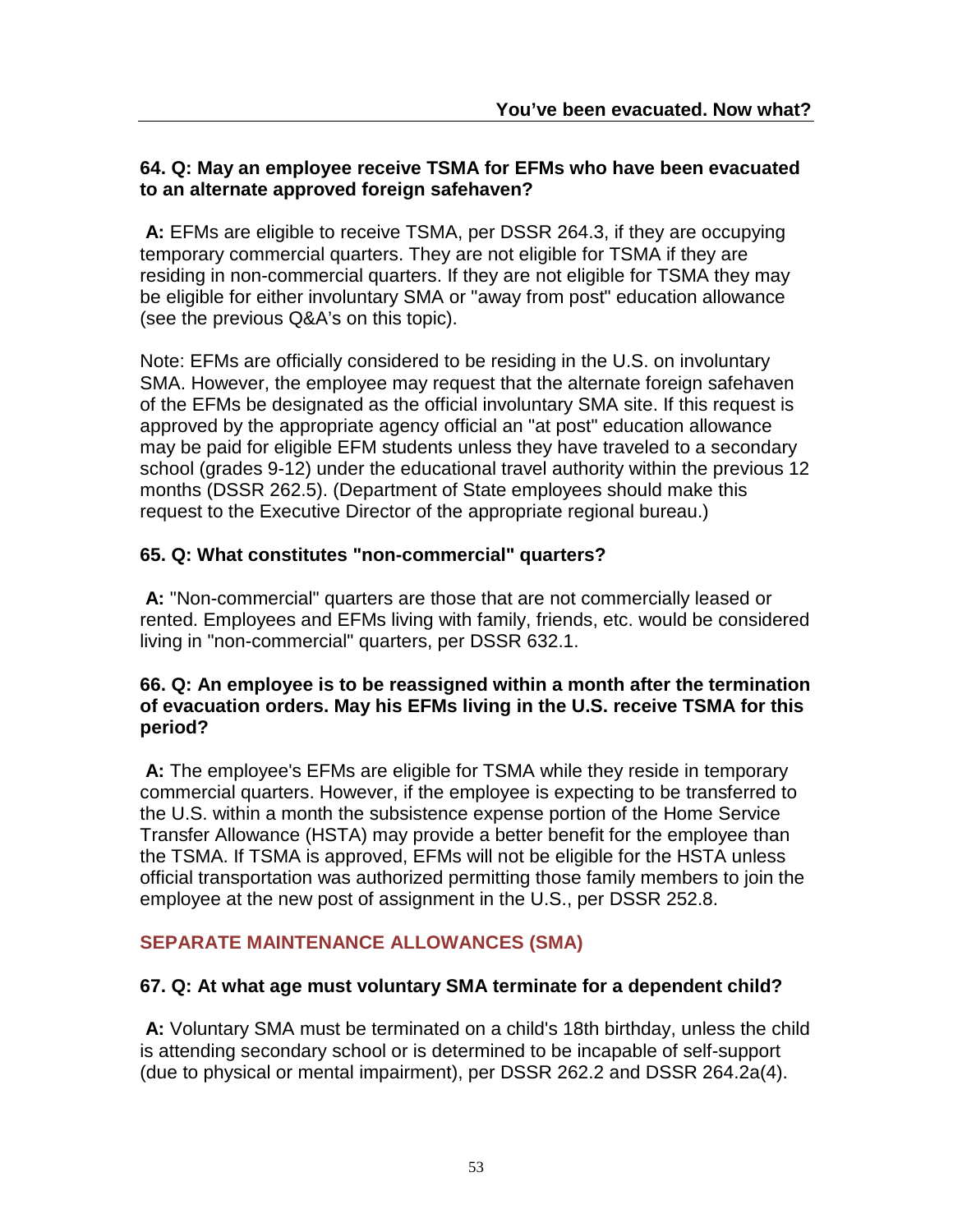#### **68. Q: If an employee's spouse or domestic partner is in Washington, D.C. on voluntary SMA and the employee is evacuated from post to the safehaven site of Washington, D.C., is SMA terminated?**

**A:** The SMA is not terminated. When the employee is evacuated, it is considered a temporary absence from post. Per DSSR 265.3 the grant shall continue during the absence of the employee from the post provided the employee maintains quarters at the post, unless terminated under the provisions of DSSR 266.2 or 266.3 (Transfer or Separation).

#### **69. Q: At what age must involuntary SMA terminate for a dependent child?**

**A:** Involuntary SMA must be terminated on a child's 21st birthday, unless the child is determined to be incapable of self-support (due to physical or mental impairment), per DSSR 262.1. A child who is in post-secondary school/college and not currently working is not considered to be incapable of self-support.

#### **70. Q: If an eligible family member on SMA travels to the post at personal expense will the Department assume any responsibility in the case of an emergency involving the EFM?**

**A:** When an EFM travels to the employee's post at personal expense, the family member is considered a private citizen visiting the country. As such, that family member is not eligible for any allowances or benefits paid on behalf of family members of USG civilian employees, including any medical emergency evacuation travel, per DSSR 261.2. However, if the employee has not previously used the one change of option per tour (applies to voluntary SMA and not involuntary SMA) to terminate SMA, the employee might be permitted to do so once an emergency arises while the EFM is at the employee's post.

#### **71. Q: When an employee receiving SMA is transferred to another post does the SMA automatically continue?**

**A:** When an employee is transferred, SMA must be terminated, per DSSR 266.2. The employee must then elect to apply for SMA at the new post or have family members included on the travel orders (if an accompanied post).

#### **72. Q: Following the termination of evacuation, may an employee's EFMs remain at their safehaven on voluntary SMA and then return to post later?**

**A:** Following termination of an authorized or ordered departure an employee may be elect voluntary SMA at the official safehaven for the EFMs previously eligible for SEA payments and for whom round-trip travel expenses have already been authorized, per DSSR 264.2b Exception. However, an EFM who has been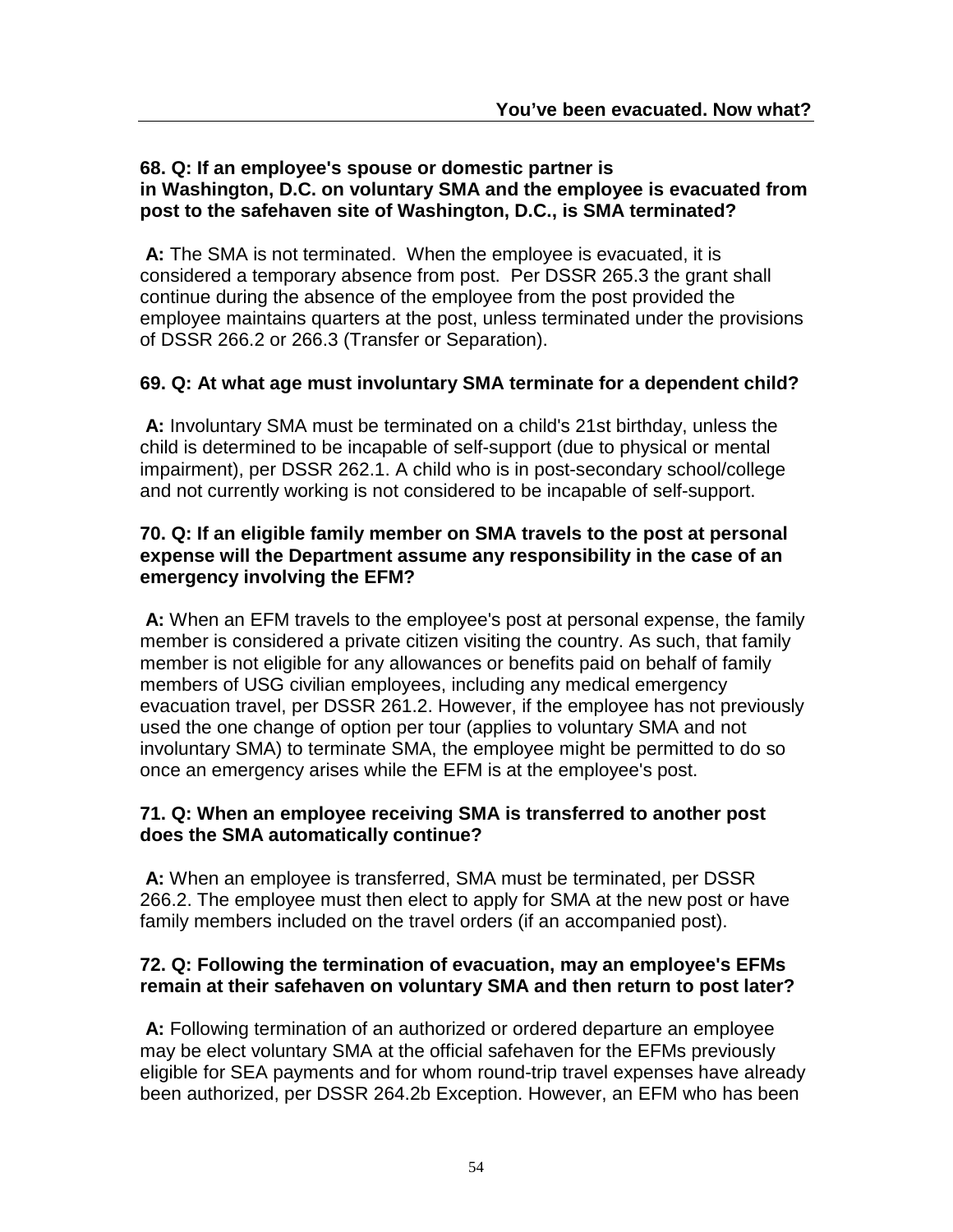living in an official overseas safehaven and wishes to remain there must reaffirm that this location meets Department of State security standards. The employee may be permitted to terminate this voluntary SMA and EFMs may be permitted to return to post provided return travel to post does not occur during the employee's final 90 days at post. This SMA is not to be considered the "one change of option" during a tour of duty.

#### **73. Q: Who may officially authorize approval or disapproval of an employee's SMA request?**

**A:** Employees must check with their agencies for officials who are authorized to approve/disapprove SMA. Within the foreign affairs agencies, the following officials are authorized to approve SMA requests for their respective agencies (see 3 FAM 3232 and 3FAH-1 H3232.2 for additional instructions):

State Department--Executive Director of the appropriate bureau U.S. Agency for International Development (USAID) --See ADS 477 USDA--FAS -- Director, International Services Division, OFSO Department of Commerce--Director, Office of Foreign Service Human Capital

Only the following officials can disapprove SMA applications for their respective foreign affairs agencies:

State Department--Deputy Assistant Secretary for Human Resources USAID--See ADS 477

USDA--FAS -- Deputy Administrator, Office of Foreign Service Operations Department of Commerce--the Director General or Appropriate Secretarial Officer.

#### **74. Q: What procedure must an employee follow in submitting an SMA request?**

**A:** The employee must complete and sign the SF-1190 (Rev. 07/2009) that contains a statement certifying the veracity of the request. Employees from agencies other than State should contact their respective headquarters for guidance. If an employee is requesting SMA on behalf of a spouse or domestic partner, the spouse or domestic partner must also sign the SF-1190 so that the spouse or domestic partner is aware of the request for SMA on his/her behalf.

#### **75. Q: Is an employee's EFM student eligible to receive educational travel while on SMA?**

**A:** No. When EFM students are on voluntary SMA they are not eligible for other allowances, including educational travel.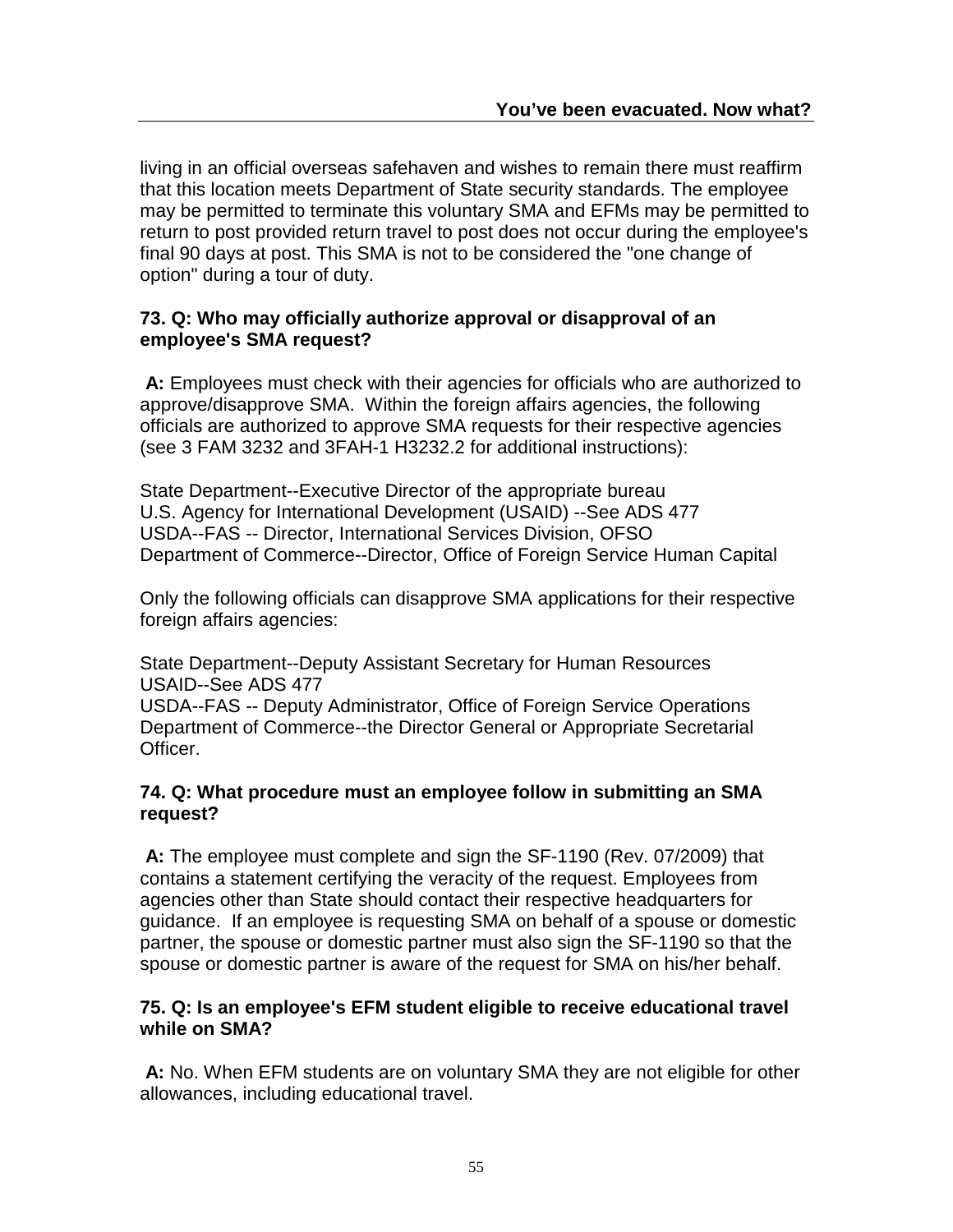#### **76. Q: Is an employee's EFM student eligible to receive an education allowance while on involuntary SMA?**

**A:** If a foreign area is designated as the official SMA (involuntary) location, an EFM student may be eligible for an education allowance, per DSSR 262.5. Unless specifically designated otherwise by the head of agency, EFMs on SMA (voluntary) are considered to be officially residing in the U.S. and can attend U.S. public schools free of charge. However, if SMA is granted for the convenience of the government (involuntary) and a foreign area is designated as the official SMA location, the EFM student authorized to reside at that location may be authorized an education allowance within the applicable "school at post" education allowance rate for the officially authorized foreign Involuntary SMA location unless the child has traveled under the Educational Travel authority within the previous 12 months.

**77. Q: The spouse or domestic partner of an employee at a foreign post is residing in the U.S. on SMA. When the employee leaves (transfers from) post the SMA will be terminated. How much Home Service Transfer Allowance (HSTA) is the employee eligible to receive? Further, should the subsistence portion of this allowance include the spouse or domestic partner as well?**

**A:** Family members for whom a SMA was authorized while the employee was posted in a foreign area are not considered members of the family for computing the HSTA unless official transportation was authorized permitting those family members to join the employee at the new post of assignment in the U.S., per DSSR 252.8. If transportation was not authorized for family members to join the employee at the new U.S. post, the employee is granted the HSTA as a single employee, not as one with EFMs.

### **SINGLE PARENTS / MARRIED COUPLE EMPLOYEES/DOMESTIC PARTNERSHIP EMPLOYEES**

**78. Q: If a single parent employee is assigned to a position designated by the post as an "emergency" position will the employee's children be evacuated when ordered departure for EFMs is declared? If so, what allowances will the EFM children receive?**

**A:** Yes, the EFM children will be evacuated. They will be eligible for the customary evacuation benefits, per DSSR 630. If there is a single child, this child would be considered as the "first" evacuee of the family unit and would receive SEA based on the safehaven per diem rate (if at the Official U.S. or foreign safehaven), including the actual lodging charge up to the lodging limit. If there are other children evacuated they would receive a percentage of the U.S. or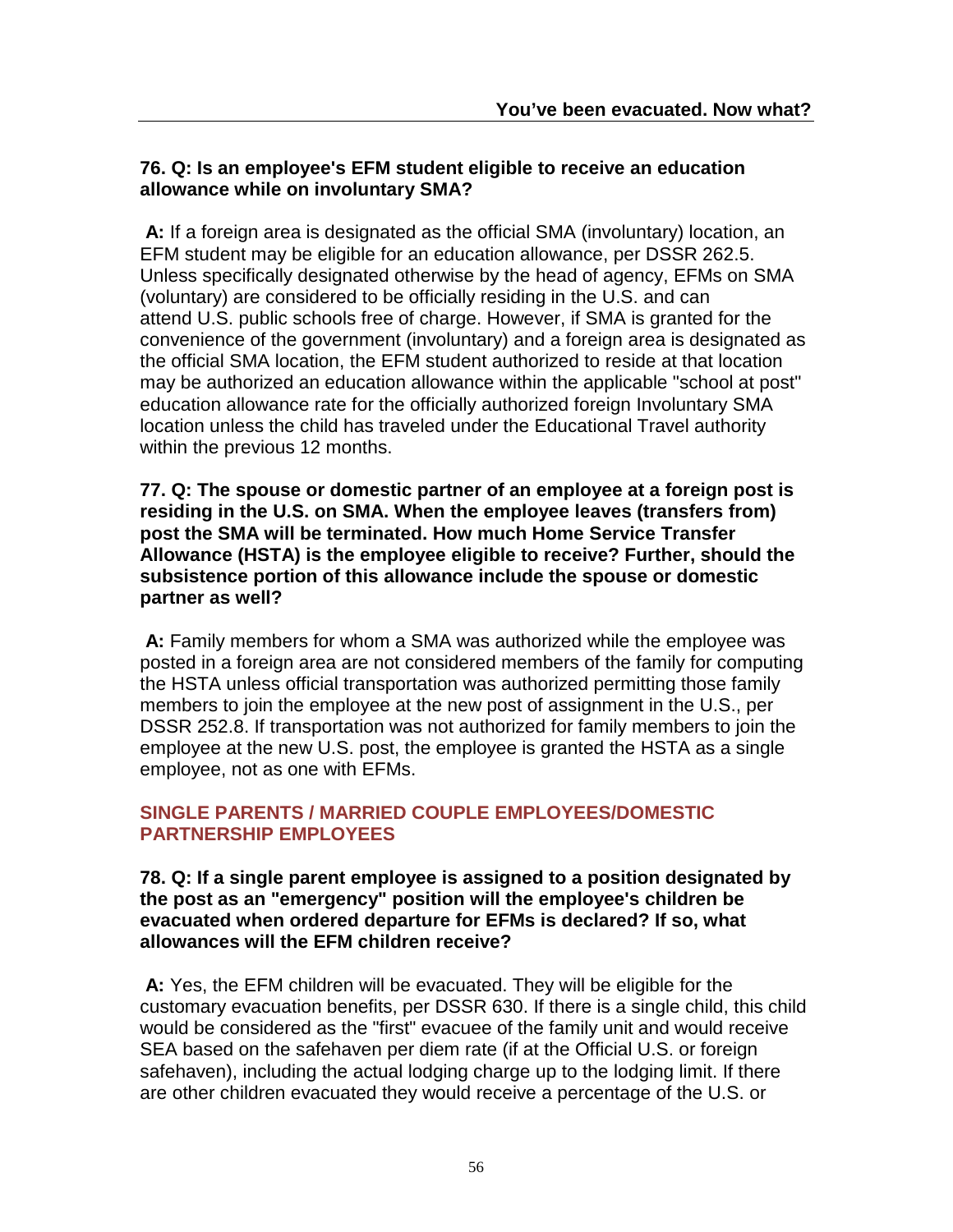foreign safehaven locality M&IE rate according to the formulas set forth in DSSR 632.1. If, however, the children go to an approved alternate safehaven SEA is calculated using the lodging and M&IE for the lowest of the (1) official safehaven; (2) approved alternate safehaven; or (3) Continental US (CONUS) [DSSR 632.2(b)].

#### **79. Q: When married couple employees or domestic partnership employees depart post on evacuation orders, how are their SEA payments determined?**

**A:** Employees will each receive evacuation benefits not to exceed an employee's eligibility, but without duplication of benefits for family members on their orders. Both employees are considered to be the first evacuee, per DSSR 632.1. (This is based on married couple employees' or domestic partnership employees' eligibility for all other allowances, including transfer allowances and temporary lodging, on a per person employee basis. However, only 50% of the lodging allowance is granted for each employee if the employees are sharing lodging.)

#### **80. Q: In the case of married couple employees or domestic partnership employees with EFM children and only one parent/employee being evacuated, on whose orders should the evacuated children be placed?**

**A:** EFM children should be evacuated under the name of the employee who lists them for allowances and benefits at post.

#### **81. Q: How do married couple employees or domestic partnership employees evacuated to the same official safehaven submit their receipts under the commercial rate formula for lodging?**

**A:** Provided the evacuated employees are residing in the same commercial quarters, they should submit their vouchers together. Reimbursement would be granted as "first evacuee" to each for lodging (one-half of the commercial lodging charge for each if sharing quarters) as well as M&IE, per DSSR 632.1(b).

#### **SHIPMENTS AND PROPERTY CLAIMS**

#### **82. Q: May POVs be shipped from the post to the safehaven point at government expense?**

**A:** No, POV shipments are not authorized, per 631b. However, a safehaven transportation allowance of \$25 per day is authorized. The transportation allowance may not exceed \$25 per day per family and may be paid at only one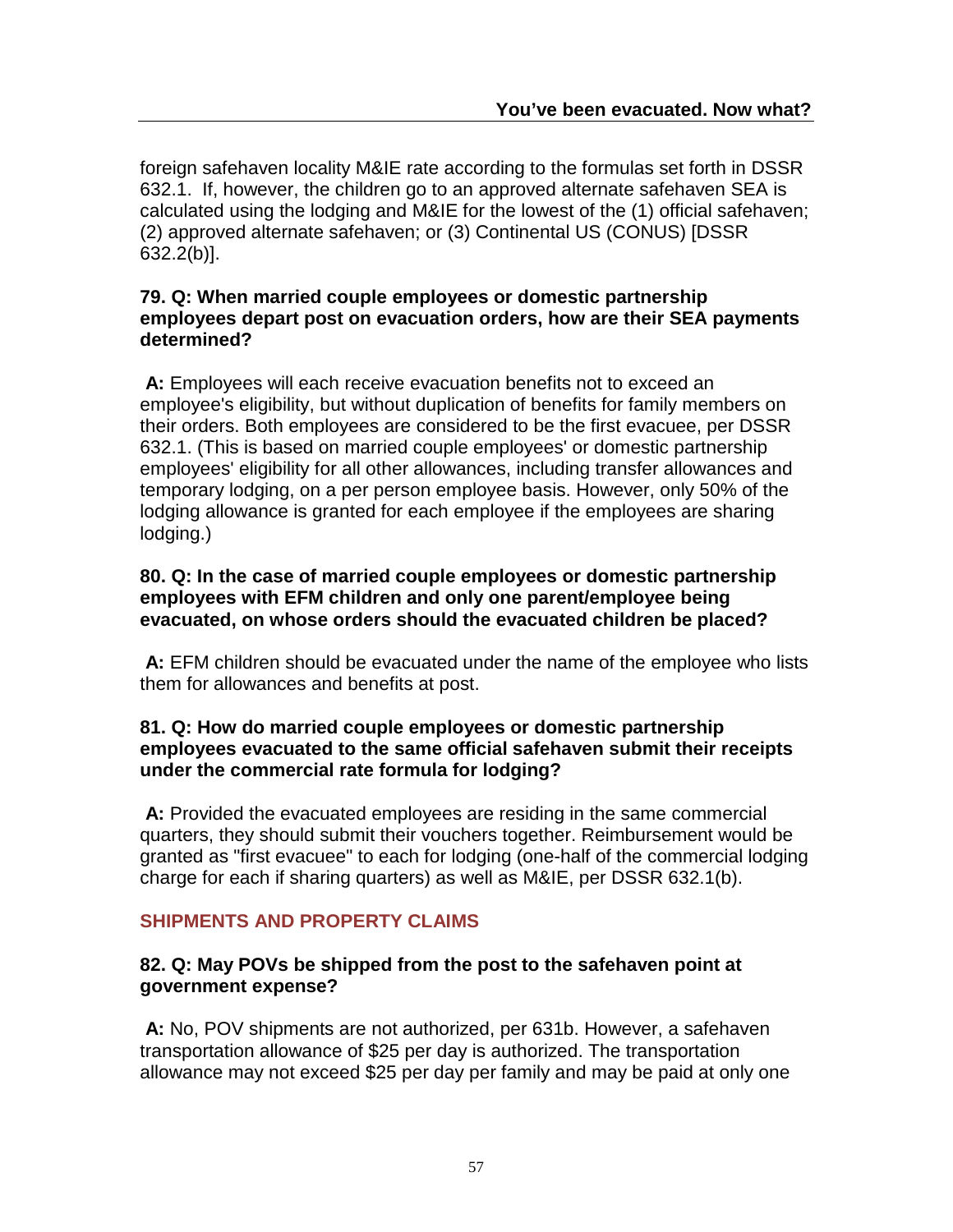safehaven even if evacuees from the same family are at two different safehavens. No receipts are required.

#### **83. Q: May an employee have access to HHE while on evacuation status?**

**A:** Access to, delivery and return to storage of household effects for evacuees is at personal expense, not Government expense, per DSSR 631b.

#### **84. Q: If an employee does not ship UAB from post during an evacuation and subsequently receives the airfreight replacement allowance, may the employee ship UAB back to post after the evacuation?**

**A:** Yes. The airfreight replacement allowance is only in place of the UAB from post, per DSSR 631a (3).

#### **85. Q: What if an employee is assigned to a new post, but all personal effects remain at the evacuated post?**

**A:** If the household effects (HHE), unaccompanied air baggage (UAB), or privately owned vehicle (POV) are packed out, they will be shipped as soon as it is possible to do so. If the employee is not present at post, the post's Management section will be responsible for packing and shipping the employee's effects.

#### **86. Q: What should an employee do if personal property has been lost or damaged at post?**

**A:** The employee may file a claim with the Department for loss or damage of personal property, but not until such time that the post verifies the loss. Employees must provide travel orders and complete forms DS-1620, DS-1620C and form DS-1620A – Claims Investigating Officer's Report (CIO) must be completed by an executive, administrative, or general services officer at post. Employees should contact the Claims Assistance Officer at post to assist them in filing their claim.

#### **87. Q: What is the maximum amount that may be claimed for lost and damaged personal property?**

**A:** The maximum amount payable for any loss or damage arising from a single incident is limited by law to \$40,000, unless the claim arises from an emergency evacuation or from extraordinary circumstances, in which case the maximum amount is \$100,000. Employees are strongly encouraged to carry private insurance against damage to or loss of their personal property. The Department settles payable property claims based on the depreciated replacement cost of an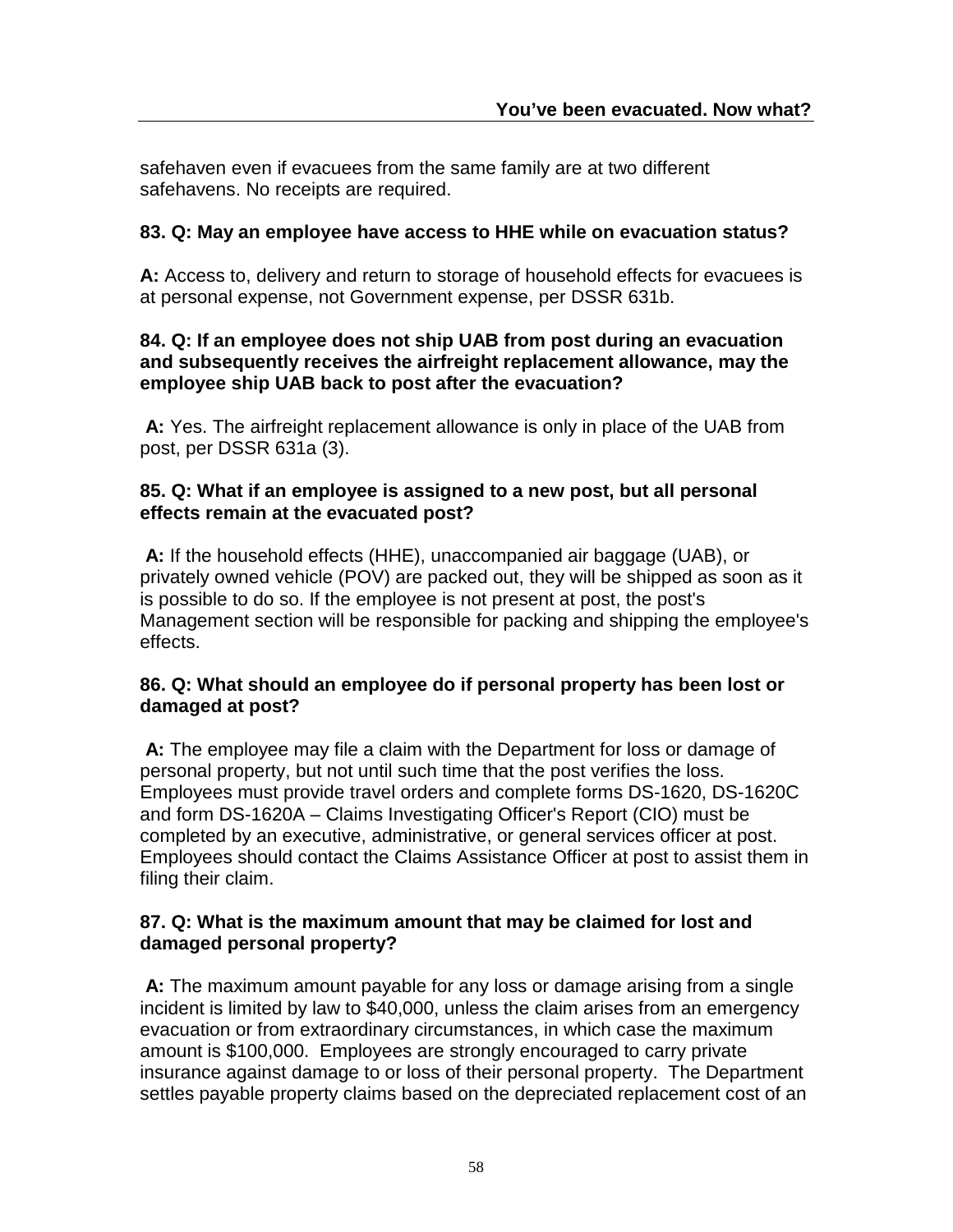item and not the cost you may actually have to pay to replace or repair that item. For this reason the Department strongly recommends the purchase of private insurance. Employees should purchase coverage for both loss and damage of household goods and privately owned vehicles shipped and/or stored.

#### **88. Q: Who should the employee contact to begin this claims procedure?**

**A:** Department of State employees should contact the Transportation and Travel Management Division Claims Section at claimsquery@state.gov.

#### **TERMINATION OF EVACUATION**

#### **89. Q: What is the period of validity for evacuation travel orders?**

**A:** Under normal circumstances, evacuation travel orders are valid for up to nine months from the original date of approval of an evacuation order. However, if an employee still at post is reassigned to another post, evacuated family members are not allowed return travel within 30 days of reassignment.

#### **90. Q: How are SEA payments and travel vouchers administered at the termination of an evacuation period?**

**A:** For SEA payments: For Department of State employees, within 10 days of returning back to the evacuated post the final request must be sent to the Comptroller Global Financial Services (CGFS), CGFS/F/AOD/AA/CAA, PO Box 150008 Charleston, SC 29415-5008. The evacuee is responsible for sending the appropriate documentation including justification for any time between the termination of the evacuation and initiation of return travel to post. Justification includes making necessary travel arrangements. The final audit of SEA payments cannot be completed without appropriate supporting documentation.

- SEA payments terminate on the earliest of the following dates, per DSSR 635:
	- the date the employee commences travel under an assignment order to another duty station outside the evacuation area;
	- the effective date of transfer when the employee is already at the post to which transferred;
	- the date of separation;
	- the date specified by the head of agency;
	- 180 days after the evacuation order is issued; or
	- the date the evacuee commences return travel to post.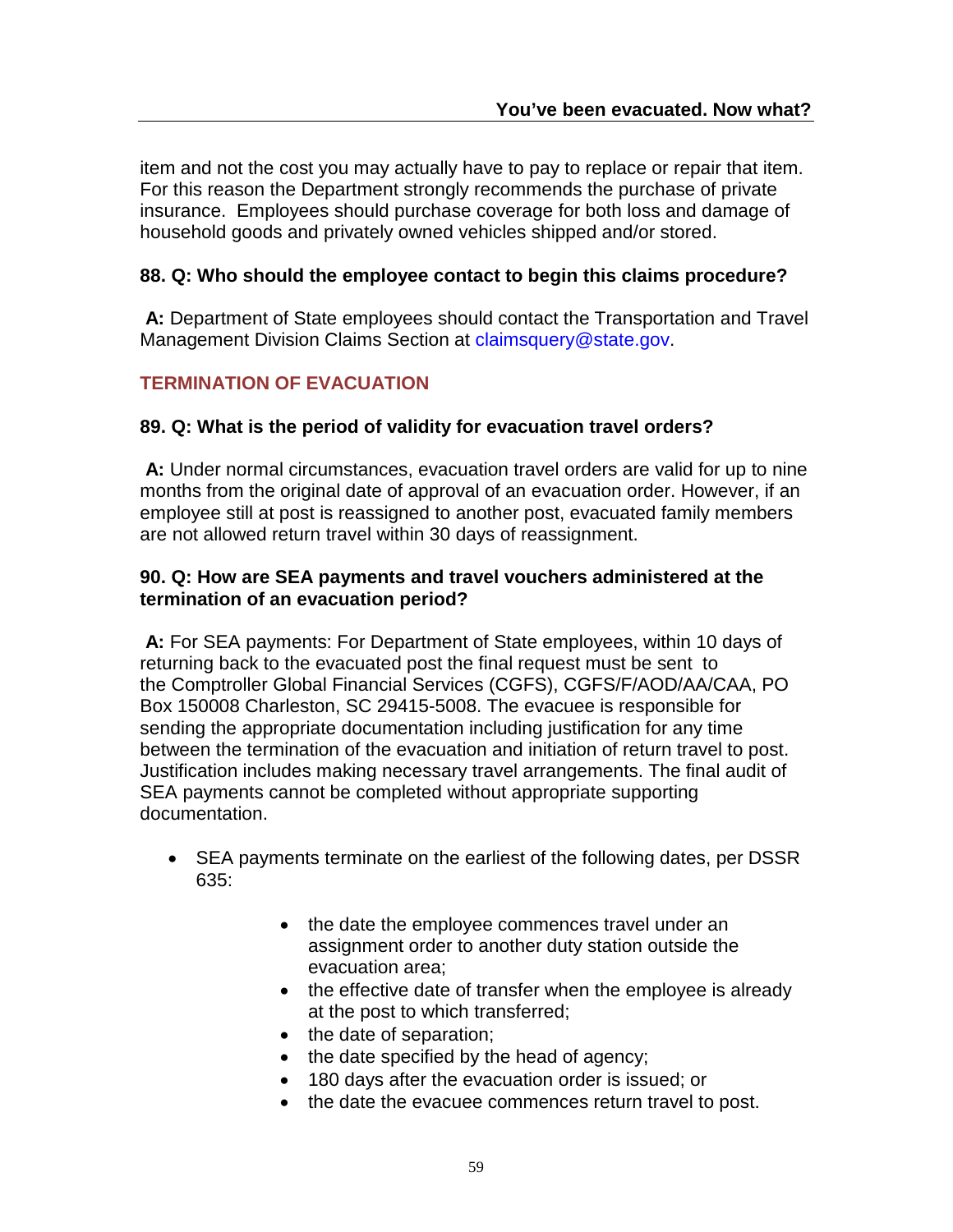When an evacuation order is terminated and evacuees are allowed to return to post, eligibility for SEA payments ends on the day return to post is authorized. Normally a grace period of three, not to exceed ten days, is granted during which SEA may continue while an evacuee is making arrangements to return to post. The grace period must be justified on the employee's travel voucher (i.e. that the extra days were necessary to arrange return to post). SEA payments are limited to 180 days, including the grace period for travel.

#### **91. Q: What happens if an evacuation ends and an employee is liable for paying a lease penalty?**

**A:** If an employee or designee signs a lease at the safehaven and is subsequently ordered to return to post, or if an evacuation terminates and the post subsequently becomes unaccompanied, then the employee's agency may waive the refund due the Government on an advance or reimbursement of lodging expenses incurred not to exceed 30 days. This lease coverage may not extend beyond the 180-day evacuation payment limit. See DSSR 632.4c.

### **INVOLUNTARY SEPARATE MAINTENANCE ALLOWANCE (ISMA)**

#### **92. Q: If families are separated for the convenience of the government, why are all of our housing expenses not covered like they would be at post?**

**A:** The purpose of both Voluntary and Involuntary Separate Maintenance Allowances is to help defray the additional expenses associated with maintaining family members elsewhere than at post. The allowances are not meant to fully cover a family's expenses. The rates for Involuntary SMA are based on data provided by the Bureau of Labor Statistics for the average cost of maintaining a household in the continental United States (CONUS). The costs include average rent, utilities, miscellaneous furnishings and supplies. Because individual circumstances vary and most people do not live in the "average" area in CONUS, the rates may not fully cover each family's costs.

#### **93. Q: If the post allows only spouses or domestic partners (or spouses or domestic partners and children under 5), but a spouse or domestic partner cannot go because there are children (or older children), is the employee then eligible for ISMA?**

**A:** In addition to fully unaccompanied status, the Department of State has added the category of "partially unaccompanied" posts, i.e., only adult EFMs, or adult EFMs and small children, are permitted. If minor children (under the age of 18 years) may not proceed to post and are therefore eligible for ISMA, a parent or step-parent may remain at the separate household to care for them and would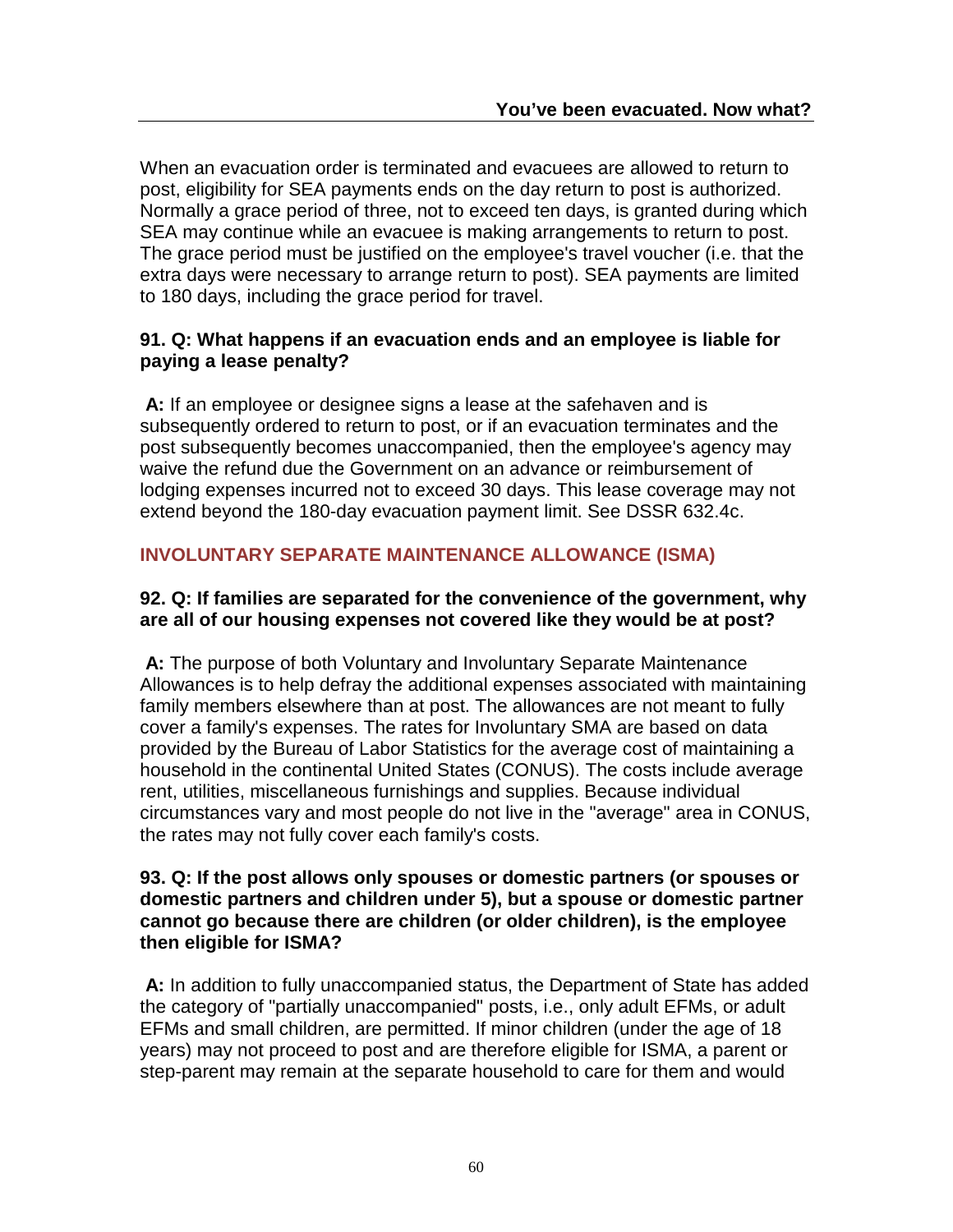also be eligible for ISMA. Questions on unusual circumstances should be sent to the Director of the Office of Allowances at AllowancesO@estate.gov.

#### **94. Q: What happens if the family has been on ISMA and the post status changes back to accompanied, but because we are in the middle of the school year it is not advisable for the family to move? Can the employee continue to receive ISMA, or does it shift back to voluntary? If it shifts to voluntary, do I need to fill in another SF-1190?**

**A:** When an unaccompanied post becomes safe enough for EFMs to return and the status changes to at least partially accompanied, the higher ISMA rates will continue for 90 days. Before the 90-day period ends, the employee will need to submit a new SF-1190 (Rev. 07/2009) to continue either ISMA (if partially unaccompanied and the employee's EFMs may not return) or VSMA (if the employee's EFMs could return but choose not to).

#### **95. Q: If a family member fails to get a medical clearance, is the employee eligible for involuntary SMA? Is there a reporting requirement with regard to the medical condition? Do you have to continue to demonstrate the medical need for ISMA? If there is no longer justification for a medical ISMA, would the EFM still be eligible for voluntary SMA?**

**A:** An employee may receive Involuntary SMA for a family member if that family member is prevented from proceeding to post due to a medical condition. The Office of Medical Services or other competent medical authority must certify in writing that the family member's medical condition prevents the family member from going to post. That certification could be a memo, cable or email that is attached to the SF-1190, Foreign Allowances Application, Grant and Report. If the family member's medical condition changes and the family member may proceed to post, but chooses not to, the employee is eligible for Voluntary SMA. The employee must immediately submit the new SF-1190 documenting that the EFM's status has changed. Please note that an employee may only elect VSMA for family members once during a tour of duty and the employee and family member must be separated for at least 90 days. The change of election may not take place during the employee's first or last 90 days during the tour of duty. (DSSR 264.2b).

**96. Q: I am assigned to an accompanied post and my family members are with me. Unfortunately, one of my EFMs has developed a medical condition and the Regional Medical Officer (RMO) has stated that he cannot remain at post with me. He will return to the United States to get medical treatment for the remainder of my tour. May I put him on SMA? What type of SMA would he receive - voluntary or involuntary?**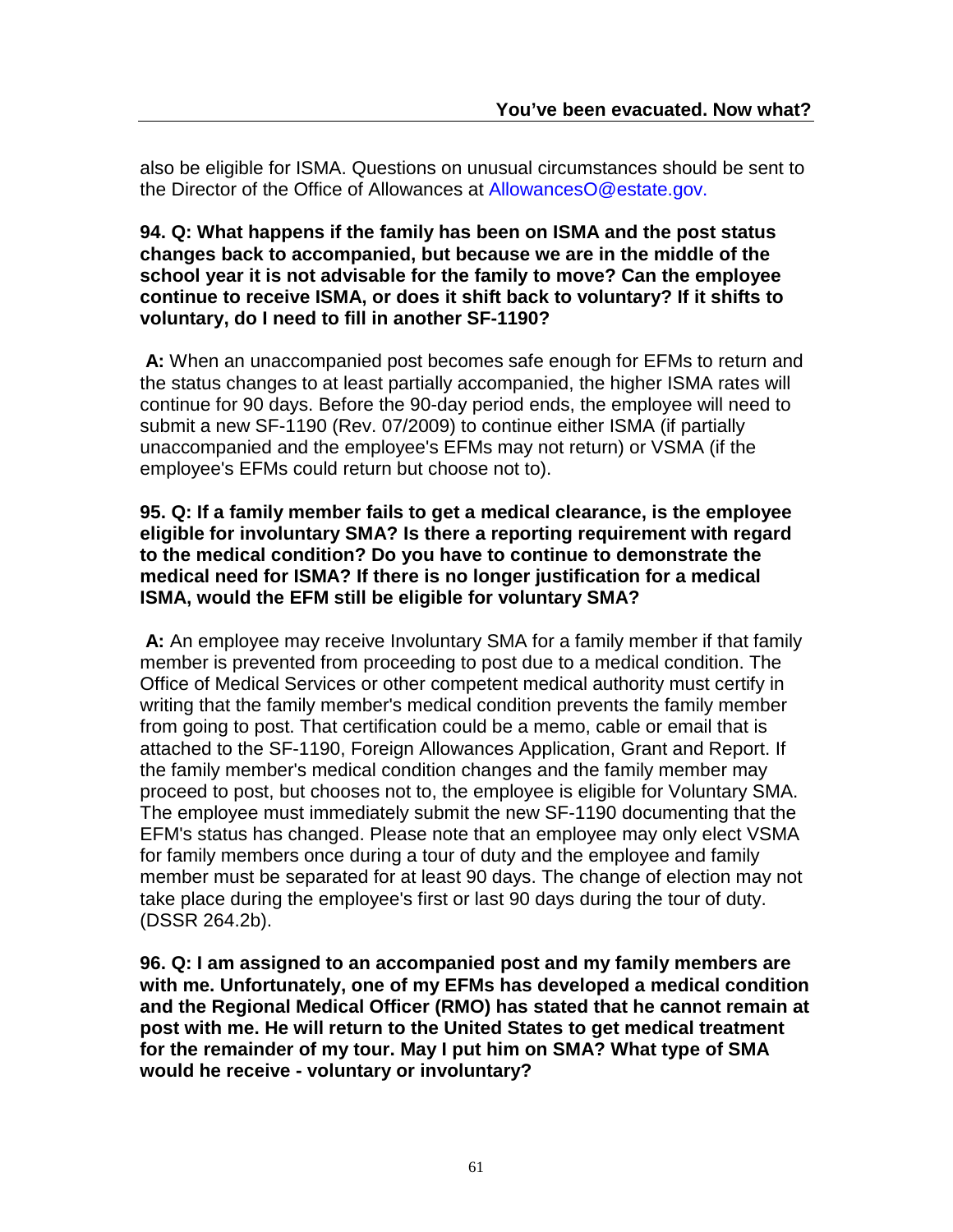**A:** You should submit an SF-1190 to your post management officer to apply for SMA on behalf of your EFM. Please note on the SF-1190 that you are applying for involuntary SMA because the Office of Medical Services has limited your EFM's medical clearance in such a way that he is not permitted to reside with you at post. Please attach documentation from the RMO or Office of Medical Services indicating that needed medical facilities are not available at post and therefore the EFM's medical clearance is being limited. You would then be eligible for ISMA on behalf of your EFM.

#### **97. Q: What support is available to families on involuntary separation?**

**A:** The Family Liaison Office (FLO) within the Department of State takes the lead on providing support to families on separate maintenance, both voluntary and involuntary, as well as those in evacuation status. FLO is setting up a network of support for families on involuntary separate maintenance and wants you to contact FLO with your email address and telephone number. FLO has developed a resource book and a website for unaccompanied tours on the internet website http://www.state.gov/m/dghr/flo/c14521.htm.

#### **98. Q: How does ISMA relate to travel of separated families?**

**A:** Travel for children of separated families described in 3FAM 3753 does apply to children on involuntary separate maintenance allowance (but not if on *voluntary* SMA). Since children are not allowed to visit an unaccompanied post, travel would have to be to an alternate location.

#### **TSMA & EVACUATION**

**99. Q: My family and I were evacuated six months ago and I have been leasing a furnished apartment in a high rise building. Now that the evacuation has ended and the post is unaccompanied, I'd like to move my family to a rental house that is less expensive. Can I do this and still receive Transitional Separate Maintenance Allowance (TSMA) for them?**

**A:** Yes, your family can move to a less expensive commercially-leased rental house as long as it is a "transition" residence prior to occupying their permanent residence. If this move to the less expensive rental house is intended to be their permanent residence, then you will not be eligible for TSMA but only eligible for the "regular" Involuntary SMA rates in the Department of State Standardized Regulations (DSSR) section 267.1.

**100. Q: Even after my family moves, they will have a lot of extraordinary expenses (like furniture rental) until they receive the full Household Effects (HHE) shipment. When will my TSMA payments stop?**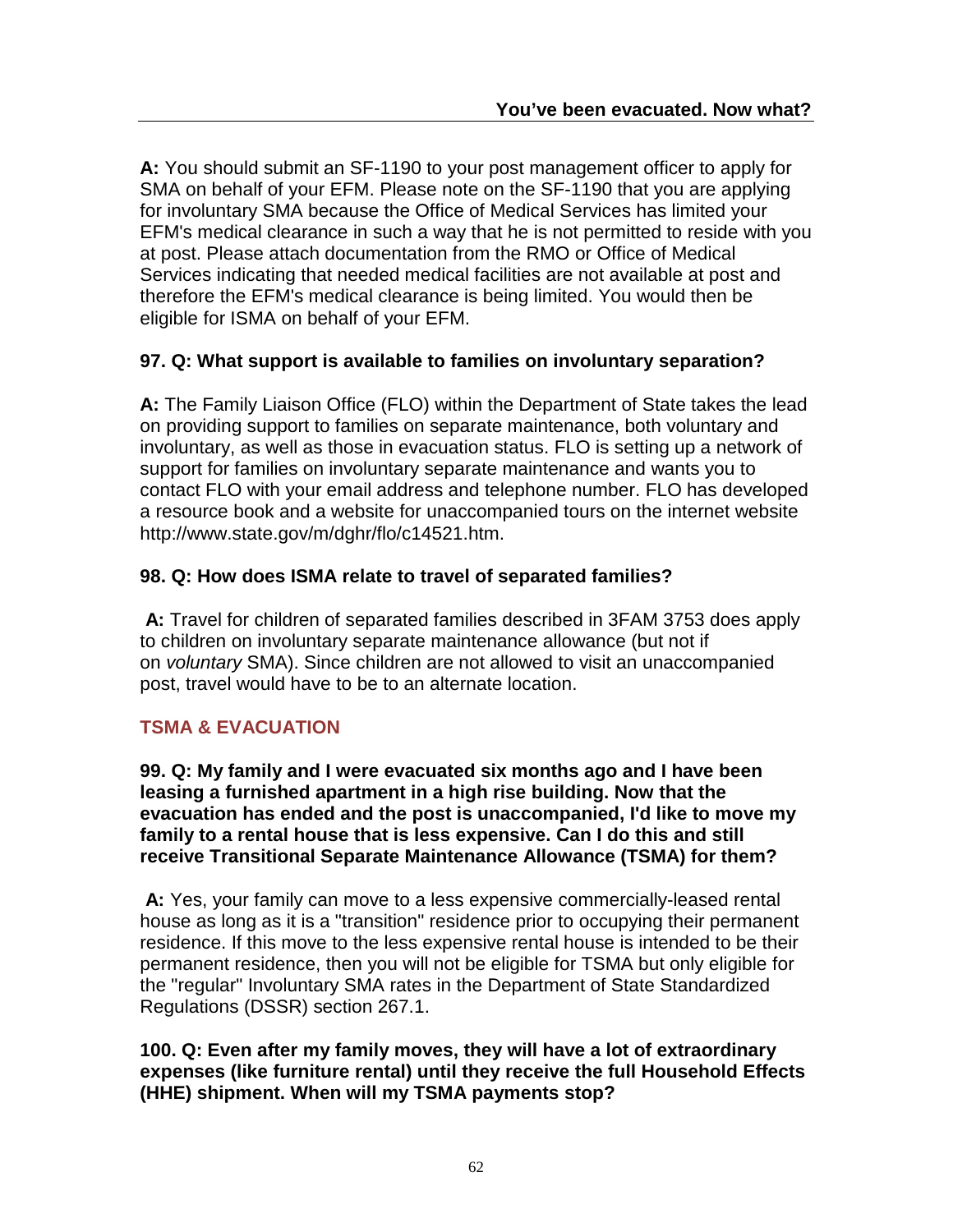**A:** As stated above, if this residence is considered temporary ("transitional") and commercially-leased, then TSMA payments may be paid for up to 60 calendar days awaiting your full HHE shipment. TSMA is intended to help defray the extraordinary expenses your family will experience during this transition period between the end of evacuation and the beginning of Involuntary SMA. The daily TSMA rates are based on percentage of the Standard CONUS per diem rate: for days 1–30 100% Standard CONUS/day for 1-2 family members and 100% (Standard CONUS +\$20) /day for 3 or more family members; for days 31-60 75% Standard CONUS/day for 1-2 family members and 75% (Standard CONUS +\$20)/day for 3 or more family members; for days 61-90 50% Standard CONUS/day for 1- 2 family members and 50% (Standard CONUS+\$20)/day for 3 or more family members. These are not per person rates but per family rates.

#### **101. Q: Even if my spouse or domestic partner, who is still at post, ships some of our HHE right away, it will still probably take more than 60 days to get here. How do I extend the TSMA to 90 days?**

**A:** TSMA may be paid for a maximum of 60 days with an additional 30 days allowed following agency approval based on extreme or unusual circumstances. The employee at post should submit an SF-1190 to the appropriate agency official ahead of the end of the initial 60 day period to request an extension of TSMA payments for the additional 30 days. One example of extreme or unusual circumstances is that the employee has made every effort to get the full HHE shipment to the family but the full shipment has not been delivered due to restrictions or difficulties beyond the employee's control.

#### **102. Q: Are the TSMA amounts different for days 61 through 90?**

**A:** Yes, the TSMA rates for days 61 through 90 are 50% Standard CONUS/day for 1- 2 family members and 50% (Standard CONUS+\$20)/day for 3 or more family members. These are not per person rates but per family rates.

#### **103. Q: Is TSMA taxable?**

**A:** No. TSMA is a type of SMA, which is not subject to federal or state income taxes.

#### **104. Q: What if I get some of our furniture from storage and also have some of our HHE shipped. Would I still be eligible for TSMA after I get the items from storage, but until the HHE arrives?**

**A:** If you are still in temporary commercial lodging, you are eligible for TSMA for up to 60 days or until your "full" HHE is delivered. However, the maximum days in TSMA cannot exceed 90 days.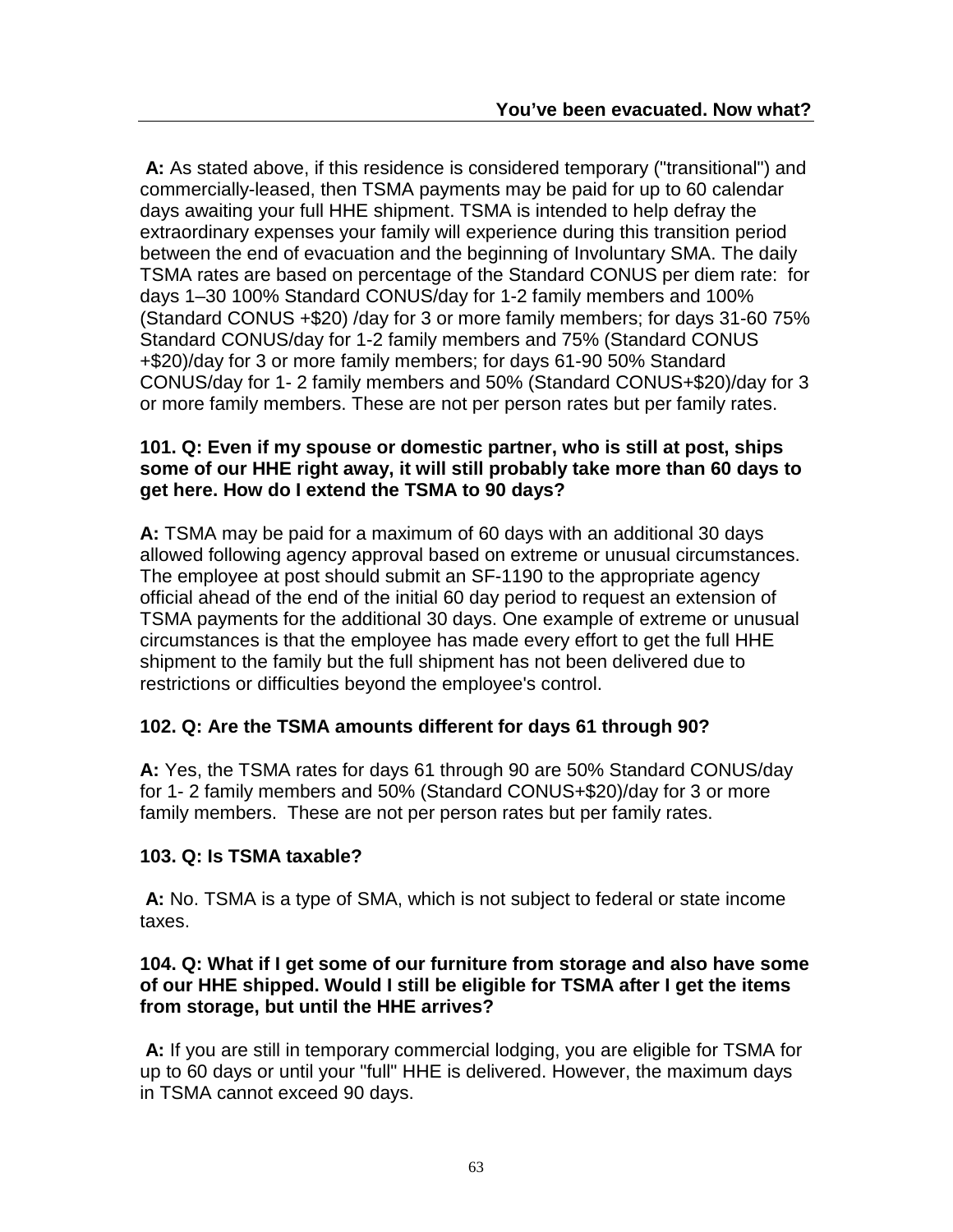#### **105. Q: How do you know when my "complete" HHE has arrived?**

**A:** The employee should submit an SF-1190 to the appropriate agency official to inform them of the date the family received the "complete" or "full" HHE. TSMA must terminate on the date the full HHE is delivered to the family. Please note that the USG is not responsible to move an HHE shipment from a temporary residence to the subsequent (permanent) residence, therefore, it would be good to coordinate delivery of HHE to a permanent residence. Please note that TSMA terminates when the earliest of several possible events occurs (see DSSR 266.4) and therefore could stop even before the "complete" HHE is delivered if one of those other conditions applies.

#### **106. Q: Is TSMA paid automatically once it commences?**

**A:** Yes. Once an employee has submitted an SF-1190 and it has been processed, payments commenced via the payroll process continue automatically until the employee submits an SF-1190 to the appropriate agency official to terminate the allowance. The employee should submit the form as soon as any of the following occur: date the employee commences travel under transfer orders from the evacuated post or date of transfer when no travel by the employee under the transfer order is involved; date the authorized period for Transitional SMA ends; date the complete Household Effects (HHE) shipment is delivered to family; date the family members occupy non-commercial quarters; or date the family members occupy permanent quarters.

#### **107. Q: Once TSMA is terminated, what are my options?**

**A:** You will submit the SF-1190 to the appropriate agency official requesting Involuntary SMA for each family member and cite in box 18 of the SF-1190 the reason for the request [that the post is unaccompanied and transportation to post has been withheld for family members]. Remember, involuntary SMA extends to children until they reach age 21 (age 18 is the limit for voluntary SMA unless the child is in secondary school). Although amounts may change in the future, the current annual amounts for Involuntary SMA as of 2/13/2013 are \$6,800 for one child; \$11,300 for 2 or more children; \$12,900 for one adult; \$17,400 for one adult and one additional family member; \$19,700 for one adult and two or three family members; and \$23,000 for one adult and four or more additional family members, per DSSR 267.1a.

#### **108. Q: Is there anything else available following termination of TSMA?**

**A:** For your school age children (grades K through 12), according to DSSR 276.23, the employee may request the applicable "away from post" education allowance [for the employee's post of assignment] for his/her child in lieu of